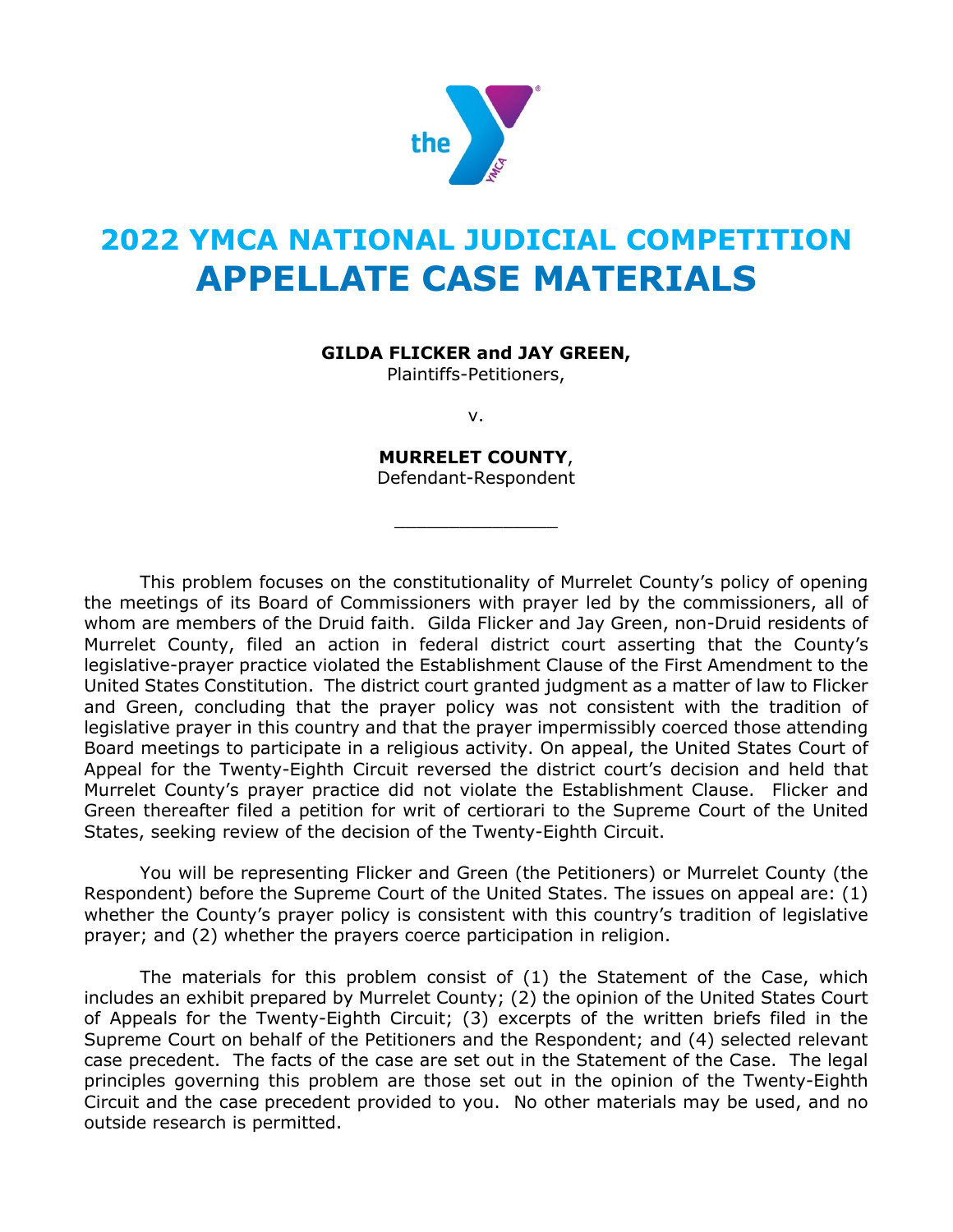The Supreme Court briefs contain discussions of the relevant cases, and they provide a roadmap for structuring your argument before the Court. Do not memorize the arguments in the briefs or read the briefs to the Justices during argument. You should read and understand the arguments made in the briefs and use them to help you develop and present to the Court your own views on the issue. You are not required to follow the approaches set out in the briefs, and you are free to formulate your own arguments about the issues. Unless you are prepared to offer sound reasons for the Court to overrule a prior decision, however, you should be prepared to explain how your position is consistent with the existing case law, as provided in the briefs and court opinion

## **STATEMENT OF THE CASE**

#### **I. Facts & Procedural Background**

Murrelet County is a small, sparsely populated county in the southwest corner of Oregon. The western part of the county is heavily forested, with numerous stands of oldgrowth sequoias. Some parts of the county have been cleared for subsistence and smallscale farms, and there are several small placer gold mining operations in the eastern part of the county.

The only real town in Murrelet County is Marble, which is located in the western part of the county. Most of the county's population is concentrated in and around the town. Marble's economy is now largely tourist-driven. It is home to many artists and artisans like wood-turners, soap makers, and jewelry designers. Marble also has several eco-tourism ventures (like zip-lining), as well as one small inn, a few bed-and-breakfasts, and two always-full campgrounds.

In 1927, a British tourist named Wilson Snipe was exploring the area around a rocky stream near Marble. He came across an apparently natural arrangement of rocks and stones that looked like a scale model of the Avebury henge monument in Wiltshire County, England. The find was particularly interesting to Snipe, who was an adherent of Druidry, a neopagan religion with roots in 18th-century England. The Avebury henge was a sacred site for the ancient Druids, and it had been adopted as a sacred site by many modern Druids as well.

Snipe decided to relocate to Marble, and he shared news of his find with his fellow Druids. Marble ultimately became a tourist hot-spot in the Druid world, and many of the visitors made the same decision Snipe did and decided to move. In addition to the miniature henge monument, they were drawn by the forests in western Murrelet County, which are filled with the kind of groves and glades where the ancient druids conducted their ceremonies. Marble proved to be such a draw that Druidry eventually became the largest religious denomination in the county. In 2016, 82% of the people living in the area surrounding Marble were Druids.

Modern Druidry takes many forms, as there is no fixed dogma or required ceremonies or practices. Although there are areas of individual disagreement, the Druids in Murrelet County generally agree on many core principles. The Murrelet Druids are polytheists who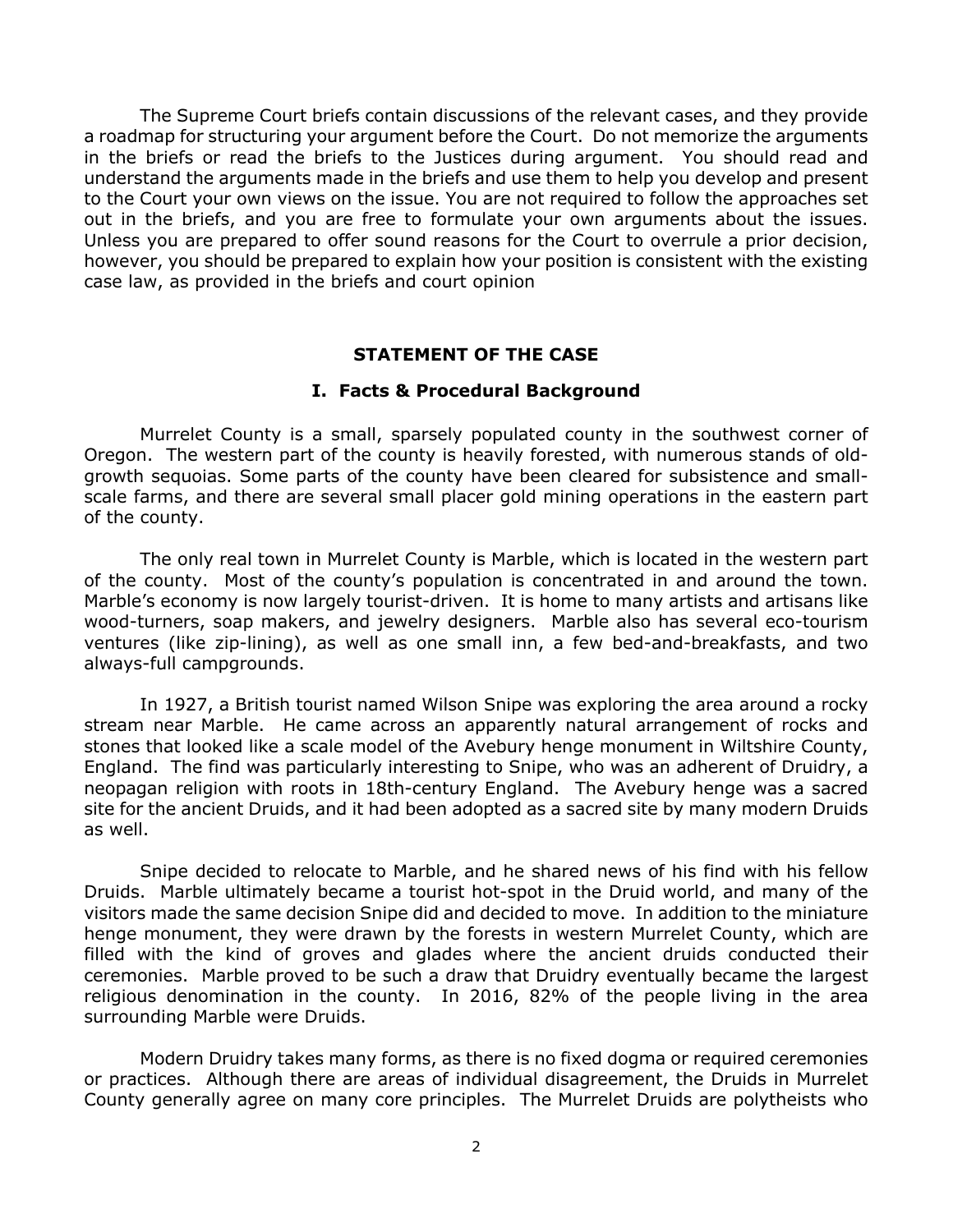believe that divinity is present all parts of the natural world and can manifest itself in a multiplicity of gods and goddesses. They recognize that there is evil in the world, but they have no single figure serving as the embodiment of ultimate evil, nor any concept of Hell or damnation.

The Druids in Murrelet County believe that the soul is successively reincarnated in human and animal form. After death, the soul travels to the Otherworld, where it awaits reincarnation. The Druids believe that the Otherworld is real, but exists in a realm beyond the reach of the physical senses. The Druids accept the "Gaia theory," which posits that the Earth and its biosphere is a single living system of which everything in the natural world, including humans, are component parts or "cells." They view Nature itself as divine and believe that they have a sacred obligation to protect the natural world.

Murrelet County is governed by an elected, five-member Board of Commissioners. The Board has been controlled by a Druid majority since the 1990s. After the 2000 election, all five commissioners were Druid, and no non-Druid has been elected to the Board since then.

Board meetings are held twice a month in the auditorium of Marble High School. For at least the last 25 years, the Board has permitted each commissioner, on a rotating basis, to offer an invocation before the start of the Board's legislative agenda. The Chairperson generally calls each meeting to order and invites the Board and audience to stand for the invocation and the Pledge of Allegiance. The commissioners stand facing each other in a loose circle, and the designated commissioner delivers a prayer of his or her choosing. After the recital of the Pledge, the commissioners take their seats behind the table on the stage, and the meeting begins.

The designated commissioner usually begins the invocation with a phrase of invitation such as, "Let us pray," or "Please join me in a celebration of our natural world." The prayers offered by the commissioners typically take the form of statements of gratitude or requests for guidance directed to the gods and goddesses. One of the prayers most frequently mostly offered by the commissioners is The Druid's Prayer:

Grant O, Gods and Goddesses, thy protection and in protection, strength and in strength, understanding and in understanding, knowledge and in knowledge, the knowledge of justice and in the knowledge of justice, the love of it and in the love of it, the love of all existences and in the love of all existences, the love of all Gods and Goddesses and all Goodness

Another frequently offered prayer is The Druid's Peace Prayer:

Deep within the center of my being, may I find peace Silently within the quiet of the grove, may I share peace Gently and powerfully within the greater circle of humanity, may I radiate peace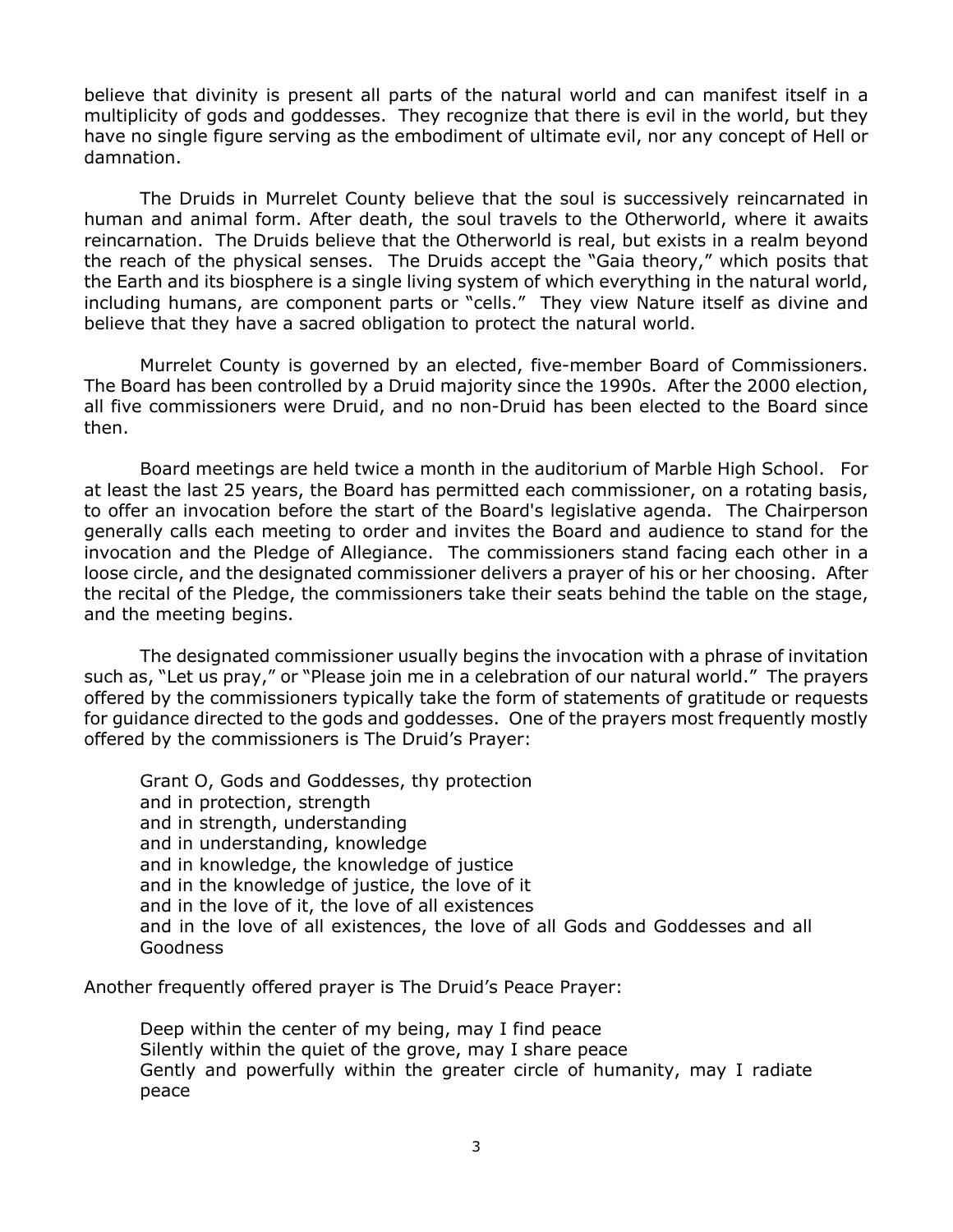When Board meetings coincide with the solstices or other important festivals, the opening invocation is more elaborate. Rather than staying on stage, the commissioners stand in the open area in front of the auditorium seating. After reciting the Pledge, the Chairperson invites any "willing souls" to join them in forming a circle. The designated commissioner stands in the center and addresses prayers to the four quarters of the circle: Facing east, the commissioner says, "I stand in the east, in the place of first light, and I call upon the powers of air and clarity to bless this circle with their presence." The commissioner then faces south and says, "I stand in the south, in the place of the Sun's greatest light, and I call upon the powers of fire and inspiration to bless this circle with their presence." Facing west, the commissioner says, "I stand in the west, in the place of the setting sun, and I call upon the powers of water and intuition to bless this circle with their presence." The commissioner then turns to face north and says, "I stand in the north, in the place of greatest darkness, and I call upon the powers of earth and steadfastness to bless this circle with their presence." The designated commissioner then asks the spirit of the circle to bless the meeting. The commissioners then return to their seats on stage and the meeting begins. As a general rule, most (but not all) of the Druids in the audience join the circle for these special prayers. Non-Druids sometimes join the circle, but many choose to remain at their seats. The same holds true at the regular Board meetings – there are always some Druids and non-Druids who remain seated during the invocations.

Tundra Swanson has been the Chairperson of the Board since 2005. Under her leadership, the Board in recent years has passed a series of ordinances aimed at protecting Murrelet County's natural resources. The centerpiece of the regulatory scheme is a comprehensive water-quality ordinance. Among other things, the ordinance places strict controls on the use of pesticides, fertilizers, and other chemicals in proximity to water sources. It also requires the placer mining operations to recycle the water used in separating out the gold and to follow certain guidelines when disposing of the "tailings" that remain after the gold has been removed.

Many of Murrelet County's farmers and miners opposed the water-quality ordinance, and they were unhappy when the ordinance passed with the overwhelming support of Druids and others who lived around Marble. Unhappy farmers and miners began regularly attending Board meetings to express their unhappiness and to request that the Board revise the ordinance. Among those who began regularly attending Board meetings were Gilda Flicker, a gold miner, and Jay Green, a goat farmer. Flicker and Green are Christians; Flicker is a Roman Catholic, and Green is a Southern Baptist.

At the first three Board meetings attended by Flicker and Green, the meetings were opened with the regular process – the Board remained on stage, Chairperson Swanson directed the audience to stand for the invocation and the Pledge, and a designated commissioner gave the invocation. At each meeting, Flicker and Green participated in the Pledge but stood silently during the invocation. There were a few audience members at each meeting who remained seated during the invocation and the Pledge.

The fourth Board meeting that Flicker and Green attended fell on the Festival of Beltane, and the Board followed the more elaborate circle-of-prayer process described above. Approximately two-thirds of the audience joined the Board in the circle; most of the remaining third stood at their seats. Flicker and Green stood for the Pledge, but they did not join the circle and took their seats during the invocation. Once the meeting began,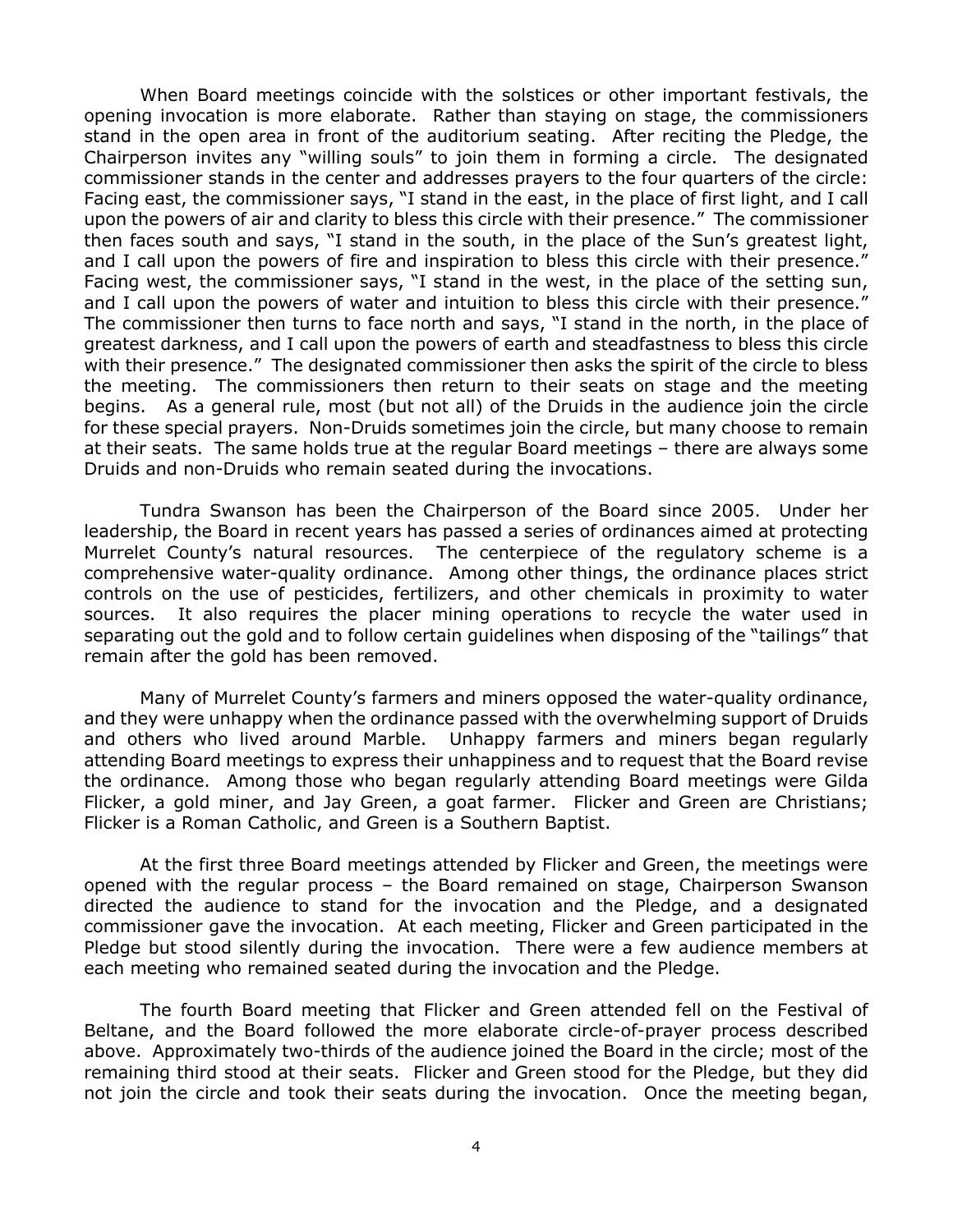Green informed the Board that he objected to their exclusively Druid prayers, which he believed excluded those of different religious views. Chairperson Swanson thanked Green for his perspective, but declined to change the Board's prayer policy. She explained that the prayers helped to "center" the commissioners and put them in the right frame of mind for doing the County's important work.

Flicker and Green subsequently filed an action against Murrelet County in federal district court. They alleged that the County violated the First Amendment's Establishment Clause by affiliating the Board with Druidry and making those of other faiths feel like outsiders.

Tensions ran fairly high in the community after Flicker and Green filed their lawsuit. In an interview with a local newspaper, Commissioner Phoebe Black expressed her disapproval of certain farming and mining practices, saying that those who engage in such practices "fail to respect the deity of the streams they defile." The prayers given at the Board meetings became more pointed than usual. For example, Commissioner Black in one prayer asked the goddesses to impart "wisdom on those who poison the waters of Mother Gaia." On two occasions when giving the invocation, Commissioner Chip Sparrow expressed hope that "the blind will open their hearts and minds and recognize the pain they are inflicting on that which we are obliged to protect."

Shortly after Flicker and Green filed their complaint, the United States Supreme Court issued its opinion in *Town of Greece v. Galloway*, a case that challenged the constitutionality of the Town's practice of opening Town Board meetings with invocations given by invited clergy. The Court upheld the practice, concluding that it was consistent with the historical tradition of legislative prayer in this country and had not been used over time to proselytize or denigrate non-believers.

After the issuance of the Court's opinion in *Town of Greece*, Flicker and Green filed a motion for summary judgment, arguing that the undisputed facts show that they were entitled to judgment in their favor as a matter of law. The district court agreed and issued an order directing the County to discontinue its practice of opening Board meetings with prayer. In the district court's view, there was an important difference prayers led by county officials and the clergy-led prayers in *Town of Greece*. The district court also concluded that the circumstances surrounding the prayer was unduly coercive, as citizens about to make requests of the Board would feel compelled to participate in the invocation so as not to displease the commissioners who will be considering their requests.

The Board appealed the district court's decision to the United States Court of Appeals for the Twenty-Eighth Circuit. In a 2-1 decision, the Court of Appeals reversed the district court and concluded that Murrelet County's prayer practice was constitutional under the standards set out by the Supreme Court in *Town of Greece*. Flicker and Green sought review of the Court of Appeals' decision by filing a petition for writ of *certiorari* with the Supreme Court. The Supreme Court granted the writ and agreed to hear Flicker and Green's appeal.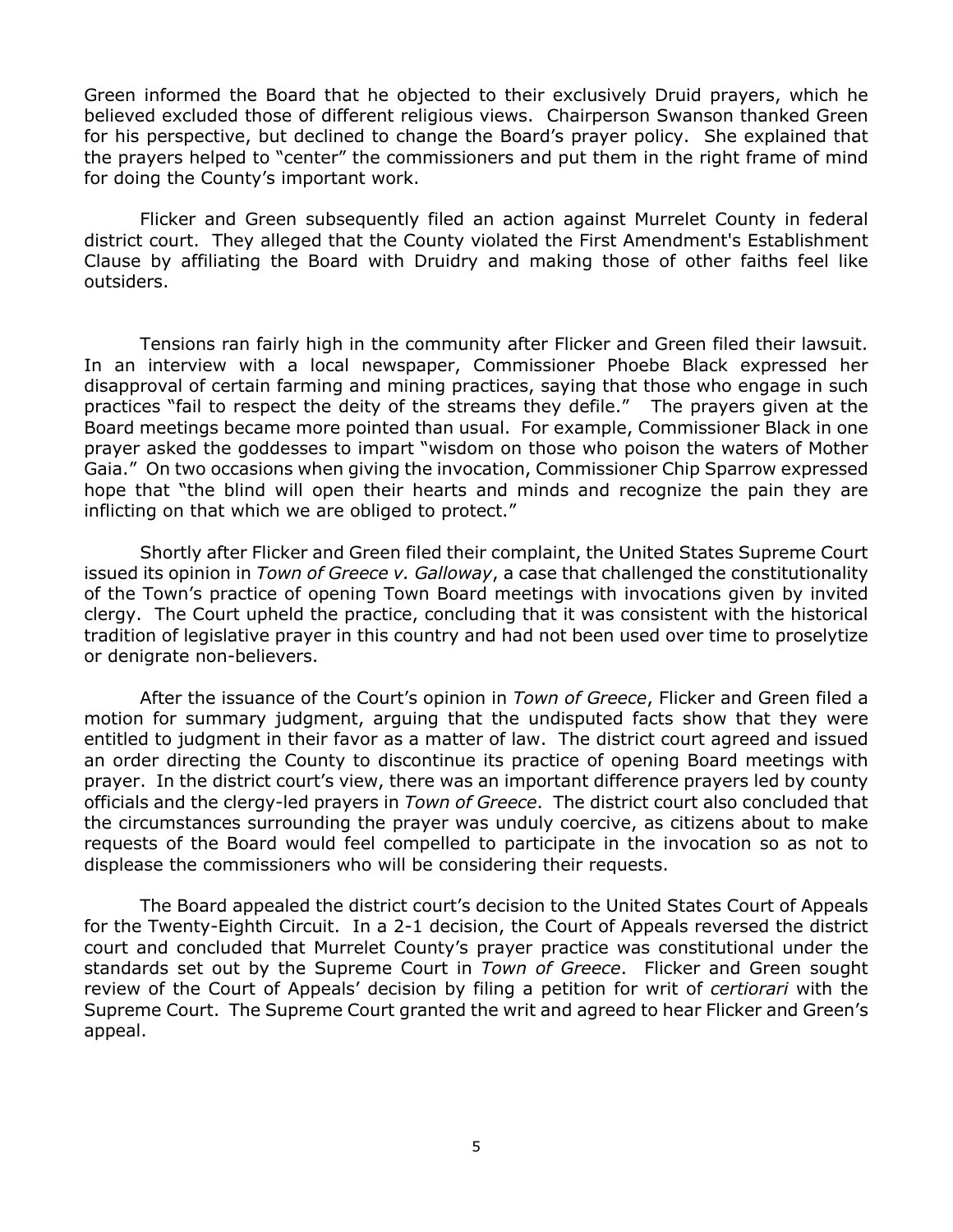## **II. Defendant's Exhibit A: Legislative Prayer Practices in the U.S.**

When opposing Flicker and Green's motion for summary judgment, Murrelet County submitted a document detailing the history and current practice of legislative prayer in the United States. Below is a summary of the information submitted to the district court.

## **Federal Government:**

- Congress has opened its sessions with prayer since 1789. The House and Senate each employ a chaplain, which is a paid position.
- The House and the Senate both permit legislators to give opening invocations.

## **State Government:**

- With the exception of the Hawaii Senate and the Massachusetts Senate, every State legislative chamber opens legislative sessions with an invocation.
- 29 states use a visiting member of clergy to deliver the opening prayer. 19 states designate a specific chaplain to serve the body. 2 states rely exclusively on lawmaker-led prayer.
- 27 states permit a legislator to give an opening invocation.

## **Local Government:**

- Of the 276 counties within the jurisdiction of the Twenty-Eighth Circuit, the governing body of the county opened its meetings with prayer in 126.
- Of the 126 counties that open meetings with prayer, 79 rely exclusively on lawmaker-led prayer.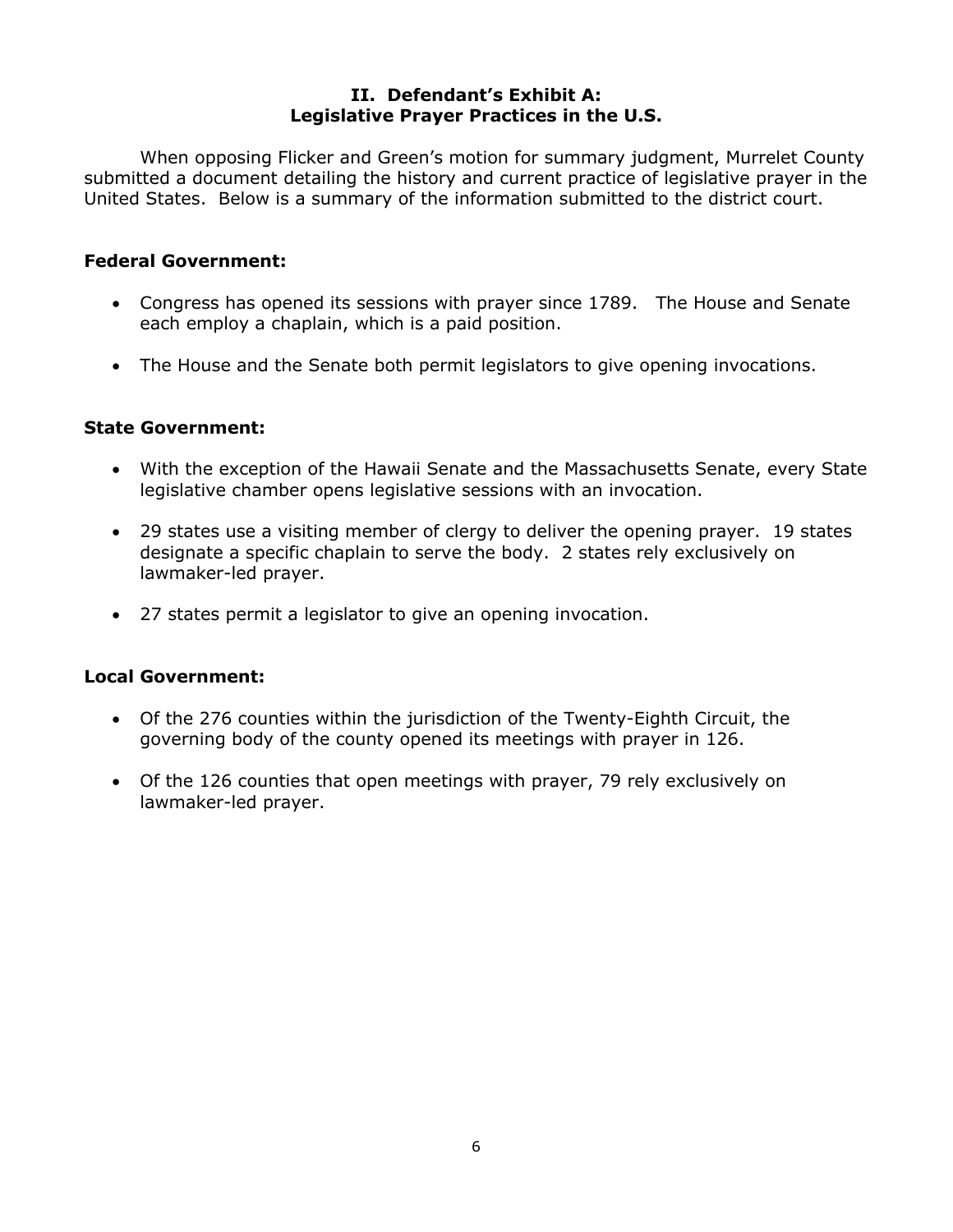## **United States Court of Appeals, Twenty-Eighth Circuit**

**\_\_\_\_\_\_\_\_\_\_\_**

**Gilda Flicker and Jay Green**, Plaintiff-Respondents,

v.

**Murrelet County, Oregon**, Defendant-Appellant. **\_\_\_\_\_\_\_\_\_\_\_**

Opinion

PARTRIDGE, Circuit Judge:

The Board of Commissioners of Murrelet County, Oregon ("the Board") opens its public meetings with an invocation delivered by a member of the Board. The district court determined that the practice violates the Establishment Clause of the First Amendment. Under the Supreme Court's most recent decision explaining legislative prayer, *Town of Greece v. Galloway*, 134 S. Ct. 1811 (2014), we find the Board's legislative prayer practice constitutional and reverse the judgment of the district court.

I.

A.

Following *Town of Greece*, the parties correctly acknowledge that sectarian legislative prayer, as a general matter, is compatible with the Establishment Clause. What remains in dispute is whether the Board's practice of the elected commissioners delivering such prayers makes a substantive constitutional difference. The district court found this feature largely dispositive. In its view, the prayer-giver's status as a member of the legislative body is a crucial and determinative difference. The district court's decision has the practical effect of imposing a bright-line prohibition on lawmaker-led prayer. That was error.

While *Town of Greece* involved a rotating group of local clergy, and *Marsh* concerned a paid chaplain, the Supreme Court in neither case attached any significance to the speakers' identities and simply confined its discussion to the facts surrounding the prayer practices before it. Nowhere did the Court say anything that could reasonably be construed as a requirement that outside or retained clergy are the only constitutionally permissible givers of legislative prayer. Quite the opposite, *Town of Greece* specifically directs our focus to what has been done in "Congress and the state legislatures," without any limitation regarding the officiant.

More importantly, the very "history and tradition" anchoring the Supreme Court's holding in *Town of Greece* underscores a long-standing practice not only of legislative prayer generally but of lawmaker-led prayer specifically. Opening invocations offered by elected legislators have long been accepted as a permissible form of religious observance. *See* S. Rep. No. 32-376, at 4 (1853) (commenting that the authors of the Establishment Clause "did not intend to prohibit a just expression of religious devotion by the legislators of the nation, even in their public character as legislators"). As just one example, the South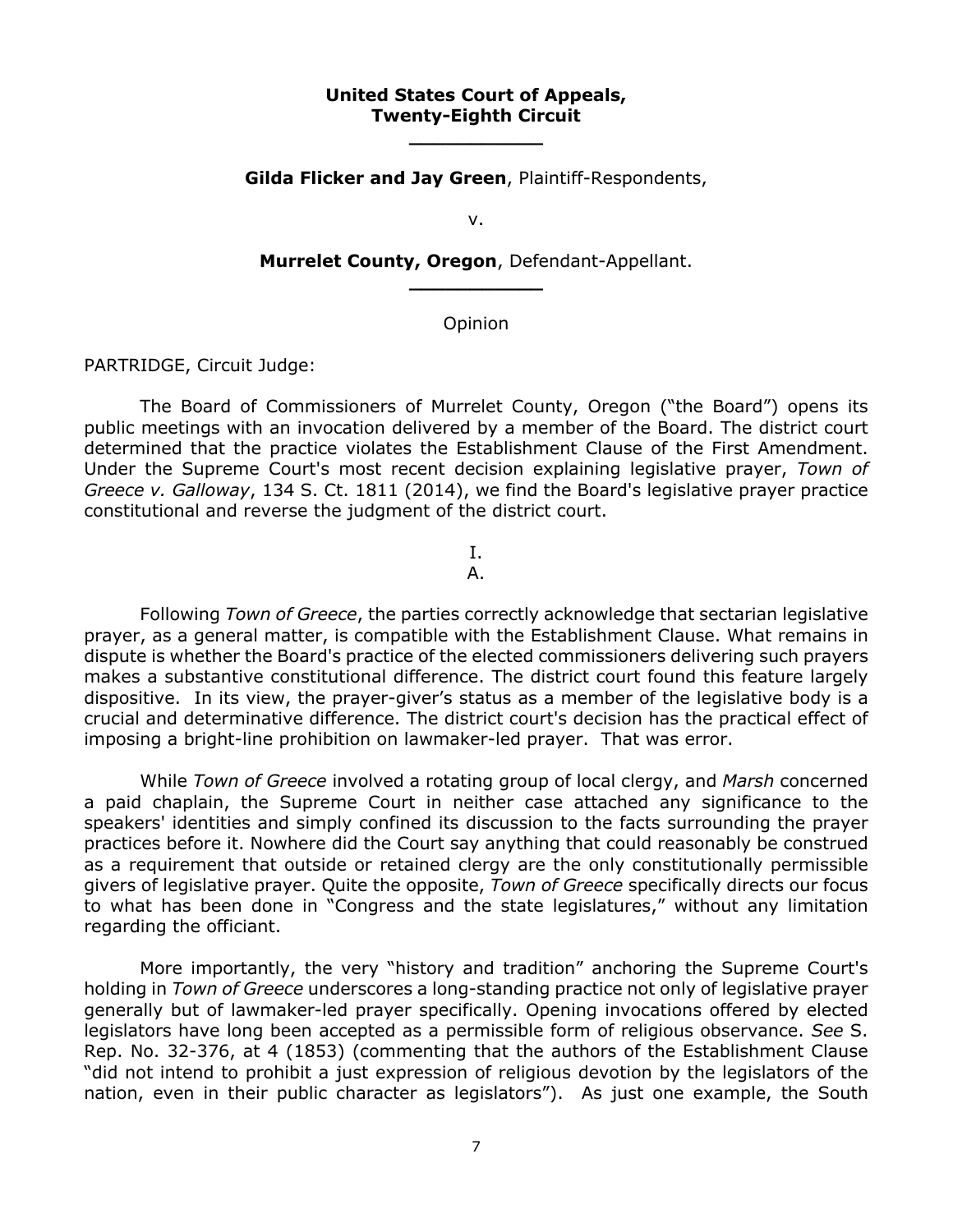Carolina Provincial Congress—South Carolina's first independent legislature—welcomed an elected member to deliver its opening invocations. *See* South Carolina Provincial Congress, Thanks to the Continental Congress (Jan. 11, 1775). "The recognition of religion in these early public pronouncements is important, unless we are to presume the founders of the United States were unable to understand their own handiwork." *Myers v. Loudoun Cty. Sch. Bd.*, 418 F.3d 395, 404 (4th Cir. 2005).

This tradition of legislative prayer has continued to the present. A majority of state assemblies honor requests from individual legislators to give an opening invocation. Indeed, several states have enacted legislation recognizing the historical practice of legislative prayer. For example, a Virginia statute protects legislators who deliver a sectarian prayer during deliberative sessions. *See* Va. Code § 15.2-1416.1. And South Carolina expressly authorizes its elected officials to open meetings with prayer. *See* S.C. Code § 6-1- 160(B)(1); *see also* Mich. H.R. Rule 16 (requiring the clerk of the Michigan House of Representatives to arrange "for a Member to offer an invocation" at the beginning of each session). Moreover, both houses of Congress allow members to deliver an opening invocation, and the Congressional Record is replete with examples. *See, e.g.*, 159 Cong. Rec. S3915 (daily ed. June 4, 2013) (prayer by Sen. William M. Cowan); 155 Cong. Rec. S13401-01 (daily ed. Dec. 18, 2009) (prayer by Sen. John Barrasso); 119 Cong. Rec. 17,441 (1973) (statement of Rep. William H. Hudnut III).

In view of this long and varied tradition of lawmaker-led prayer, we decline to accept the district court's view that legislative prayer forfeits its constitutionally protected status because a legislator delivers the invocation. A legal framework that would result in striking down legislative prayer practices that have long been accepted as "part of the fabric of our society" cannot be correct. We therefore reject the district court's determination that the fact of the prayer being led by a legislator is a significant constitutional distinction.

B.

The *Town of Greece* Court held that sectarian prayer was consistent with our historical tradition, but the Court recognized that there could be certain circumstances where sectarian references cause a legislative prayer practice to fall outside constitutional protection. "If the course and practice over time shows that the invocations denigrate nonbelievers or religious minorities, threaten damnation, or preach conversion," a constitutional line can be crossed. In that circumstance, the Court observed, "many present may consider the prayer to fall short of the desire to elevate the purpose of the occasion and to unite lawmakers in their common effort." *Town of Greece*.

The record in this case reflects that the Board's prayer practice did not stray across this constitutional line of proselytization or disparagement. The content of the commissioners' prayers largely encompassed universal themes, such as giving thanks and requesting divine guidance in deliberations. References to exclusively Druid concepts typically consisted of a mention or gods and goddesses in the opening or closing lines, as well as occasional references to Gaia. There is no prayer in the record asking those who may hear it to convert to the prayer-giver's faith or belittling those who believe differently. And even if there were, it is the practice as a whole—not a few isolated incidents—which controls. *Town of Greece,* 134 S. Ct. at 1824 ("Absent a pattern of prayers that over time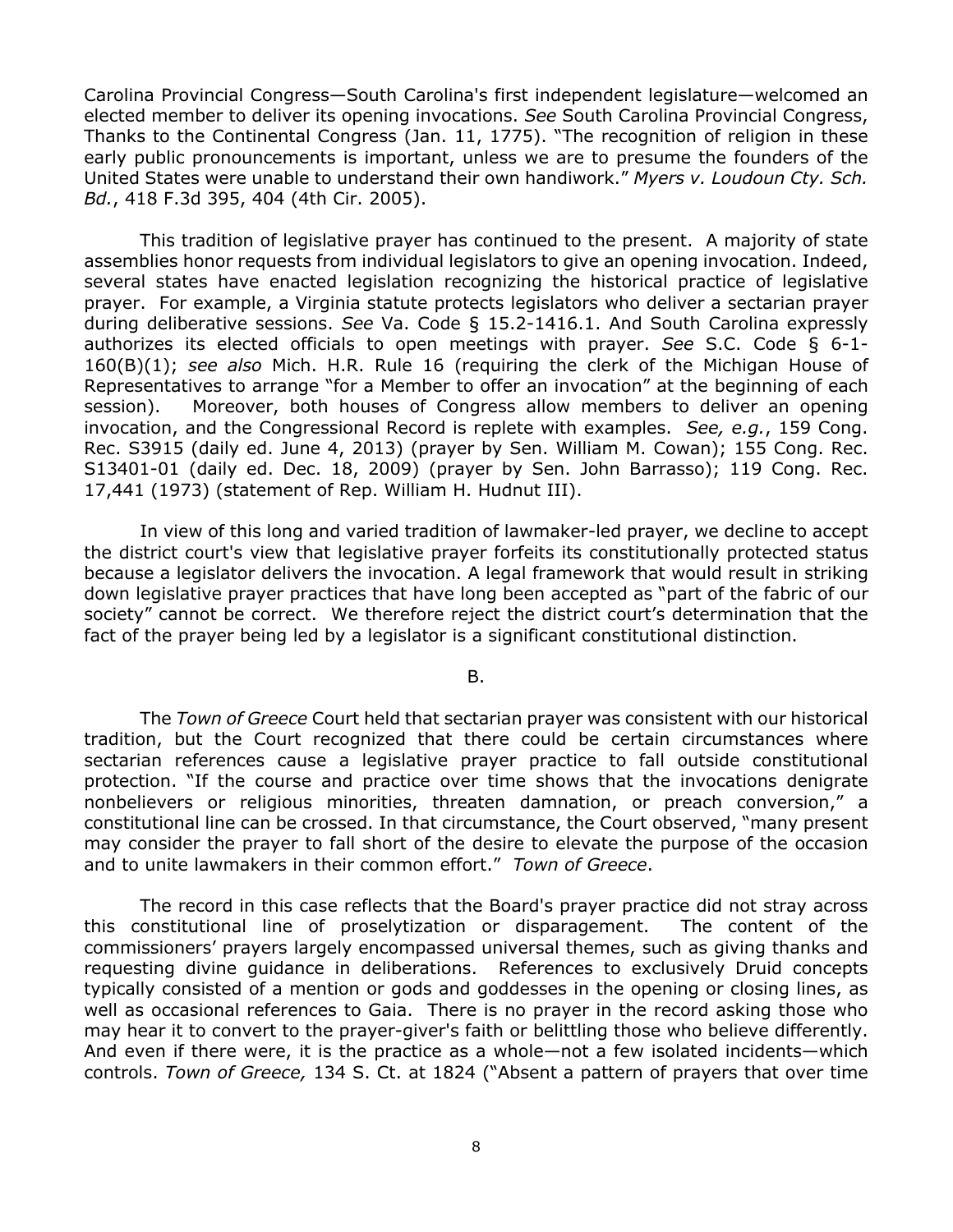denigrate, proselytize, or betray an impermissible government purpose, a challenge based solely on the content of a prayer will not likely establish a constitutional violation.").

Plaintiffs call our attention to a few examples that contain more forceful references to Druidry out of the hundreds of legislative prayers delivered before Board meetings. Plaintiffs' hypersensitive focus is misguided. *Town of Greece* "requires an inquiry into the prayer opportunity as a whole, rather than into the contents of a single prayer." Given the respectful tone of nearly all the invocations delivered here, which largely mirror those identified in *Town of Greece*, the Board's practice crossed no constitutional line. *See id.* at 1824 (holding that a few stray remarks are insufficient to "despoil a practice that on the whole reflects and embraces our tradition").

II.

We now turn to Plaintiffs' claims that the Board's legislative prayer practice is impermissibly coercive.

"It is an elemental First Amendment principle that government may not coerce its citizens to support or participate in any religion or its exercise." *Town of Greece*, 134 S. Ct. at 1825. When deciding whether the prayer is coercive, we must conduct a fact-sensitive inquiry "consider[ing] both the setting in which the prayer arises and the audience to whom it is directed." As the Court explained, coercion may exist "if town board members directed the public to participate in the prayers, singled out dissidents for opprobrium, or indicated that their decisions might be influenced by a person's acquiescence in the prayer opportunity." *Id.* The Court also identified as problematic "practice[s] that classified citizens based on their religious views" or resulted in a pattern of prayers used to "intimidate" or "chastise dissenters."

Although this part of the Court's opinion was joined by only three justices, we will assume without deciding that the Court's coercion analysis is binding on this court. We nevertheless conclude that the district court erred in finding the Board's prayer practice coercive under this framework.

Generally speaking, the commissioners' prayers "neither chastised dissenters nor attempted lengthy disquisition on religious dogma." *Town of Greece,* 134 S. Ct. at 1826. Moreover, the record shows that both attendance and participation in the invocations were voluntary. The Board has represented without contradiction that members of the public were free to remain seated or otherwise disregard the invocation in a manner that was not disruptive. Thus, citizens attending a Board meeting who found the prayer unwanted had several options available—they could arrive after the invocation, leave for the duration of the prayer, or remain for the prayer without participating: just like the audiences in *Marsh* and *Town of Greece*. And to the extent individuals like the Plaintiffs elected to stay, "their quiet acquiescence [would] not, in light of our traditions, be interpreted as an agreement with the words or ideas expressed." *Town of Greece*, 134 S. Ct. at 1827. The record is similarly devoid of evidence that anyone who chose not to participate during the prayer suffered adverse consequences, that their absence was perceived as disrespectful, or was recognized by the Board in any way. Thus, it is implausible on this record to suggest that Plaintiffs were in a fair and real sense coerced to participate in the Board's exercise of legislative prayer.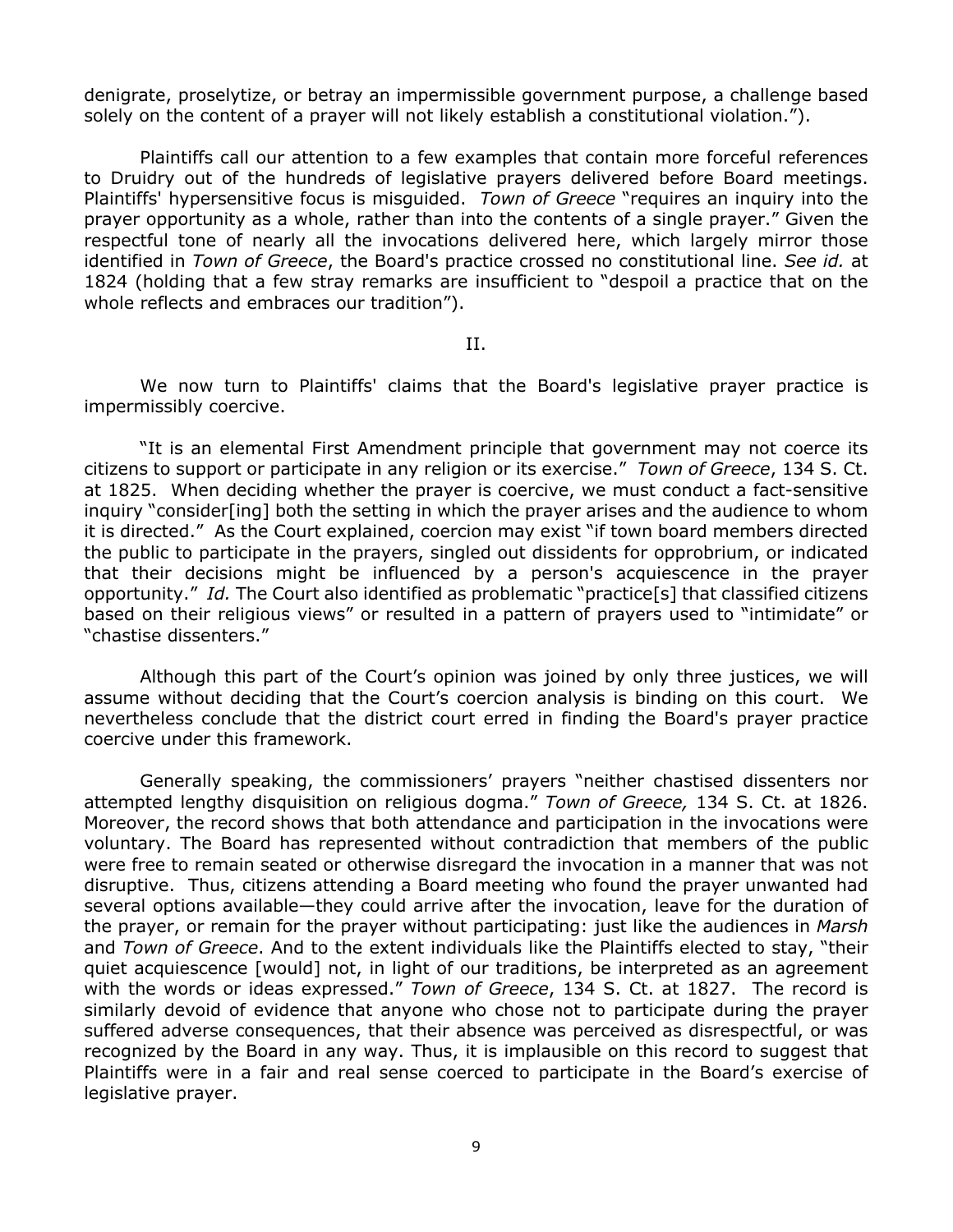Plaintiffs' allegations that the prayer practice made them feel subjectively excluded at meetings does nothing to change the outcome. *Town of Greece* explicitly rejected the claim that a citizen's perceived "subtle pressure to participate in prayers that violate their beliefs in order to please the board members from whom they are about to seek a favorable ruling" constitutes coercion. This is true even where the legislative body may "know many of their constituents by name," making anonymity less likely for those citizens who decline to rise or otherwise participate in the invocation. Likewise, merely exposing constituents to prayer they find offensive is not enough. "[I]n the general course, legislative bodies do not engage in impermissible coercion merely by exposing constituents to prayer they would rather not hear and in which they need not participate." *Town of Greece*, 134 S. Ct. at 1827.

Plaintiffs next argue that the commissioners unacceptably directed public participation in the prayers. To reiterate, the Board's opening ceremony usually began with the Chairperson asking everyone to stand "for the Invocation and Pledge of Allegiance." The designated commissioner would then offer an invocation that typically started with "let us pray" or "please join me in celebration . . . ." Plaintiffs maintain that these statements amount to unconstitutional coercion. We disagree. Similar invitations have been routinely offered for over two centuries in the U.S. Congress, the state legislatures, and countless local boards and councils. No case has ever held such a routine courtesy opening a legislative session amounts to coercion of the gallery audience, and we decline to be the first.

As the Court explained in *Town of Greece*, "It is presumed that the reasonable observer is acquainted with [our historical tradition of legislative prayer] and understands that its purposes are to lend gravity to public proceedings and to acknowledge the place religion holds in the lives of many private citizens." 134 S. Ct. at 1825. Viewed through this lens, no reasonable person would interpret the commissioners' commonplace invitations as government directives commanding participation in the prayer. The phrase "let us pray" is a familiar and almost reflexive call to open an invocation that hardly compels in the rational mind thoughts of submission. The same goes for the Board's request for audience members to stand. We may safely assume that mature adults, like Plaintiffs, can follow such contextual cues without the risk of religious indoctrination.

Lastly, Plaintiffs claim they and others who do not share the Board's environmental zealotry were singled out for opprobrium by Board members signaling their disfavor of those who did not fall in line. Although the Plaintiffs point to a statement to a local newspaper by Commissioner Phoebe Black, as well as a few politically focused post-litigation prayers, these isolated incidents do not establish, as *Town of Greece* requires, "a pattern of prayers that over time denigrate, proselytize, or betray an impermissible government purpose." A few stray remarks are simply insufficient to "despoil a practice that on the whole reflects and embraces our tradition." *Town of Greece*, 134 S. Ct. at 1824.

III.

The legislative-prayer practice of Murrelet County falls within our recognized tradition and does not coerce participation by non-adherents. It is therefore constitutional. The district court erred in concluding to the contrary. Accordingly, the district court's grant of summary judgment is hereby reversed, and the case is remanded to the district court for further proceedings consistent with this opinion.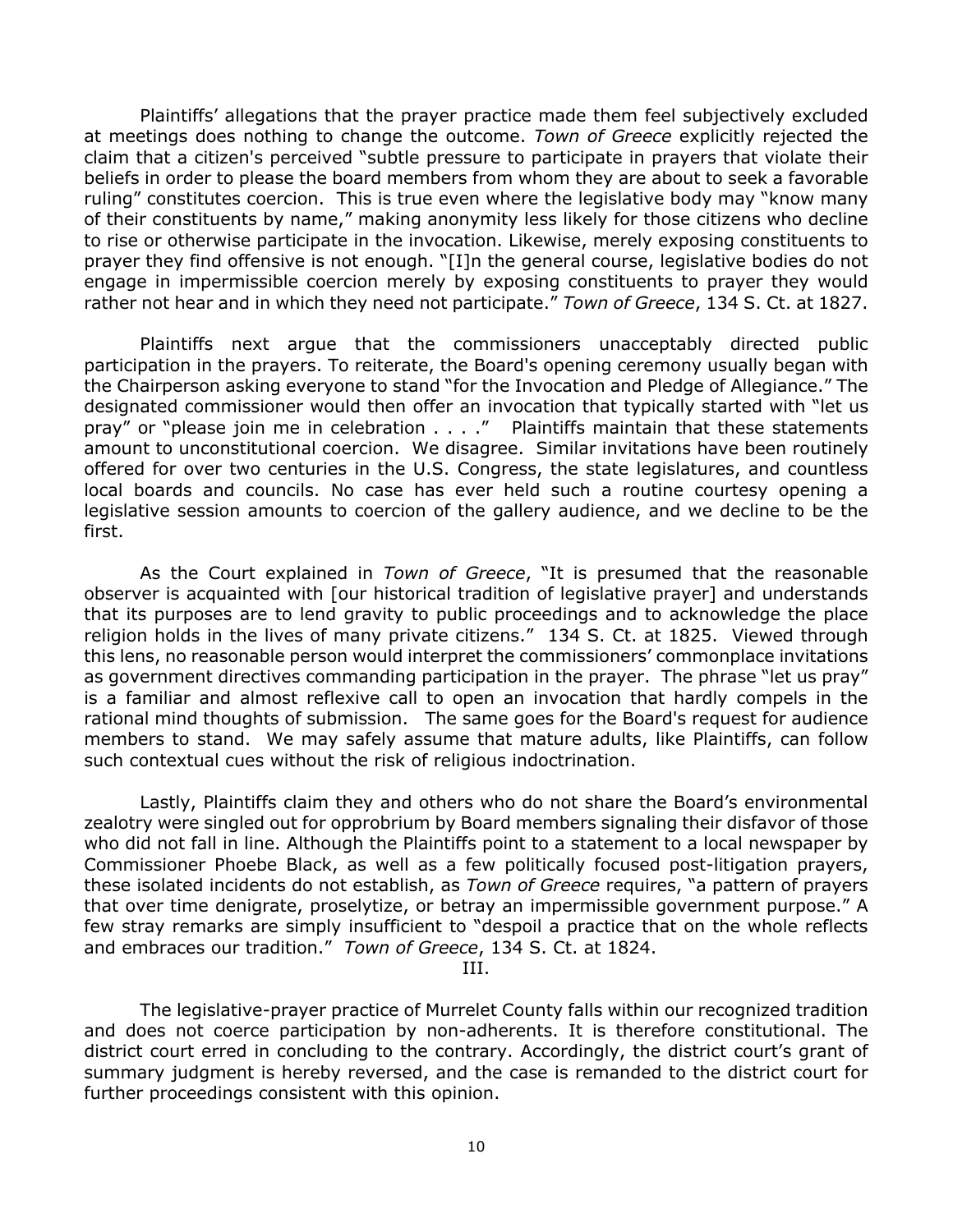\* \* \* \* \*

KITE, Circuit Judge, dissenting:

Murrelet County's prayer practice featured Druid invocations week after week, month after month, year after year, with the same sectarian references. To be sure, *Town of Greece* ruled that sectarian prayer is not by itself unconstitutional. But the issue before us turns on more than just prayer content, the primary concern in *Town of Greece*. Whereas guest ministers led prayers in that case, it was public officials who exclusively delivered the invocations in Murrelet County. Those prayers served to open a meeting of our most basic unit of government, a local board of commissioners that passes laws affecting citizens in the most daily aspects of their lives. This combination of legislators as the sole prayergivers, official invitation for audience participation, consistently sectarian prayers referencing but a single faith, and the intimacy of a local governmental setting exceeds even a broad reading of *Town of Greece*.

I.

Though the majority treats this case as all but resolved by *Town of Greece*, that decision did not touch upon the combination of factors presented here, particularly the question of legislator-led prayer. Indeed, prayers by public officials form a distinct minority within Establishment Clause case law. The great majority of legislative prayer cases have not involved legislators at all, but invocations by guest ministers or local religious leaders. *E.g., Marsh v. Chambers*, 463 U.S. 783, 784–85 (1983) (invocation by a chaplain paid by the state at the opening of state legislative sessions); *Joyner v. Forsyth Cnty*., 653 F.3d 341, 343 (4th Cir. 2011) (prayers by leaders of local congregations at county commission meetings). The invocations in *Town of Greece* were likewise delivered solely by ministers from local congregations.

By contrast, the only eligible prayer-givers at Murrelet County board meetings were the five board commissioners, each of whom took up the responsibility in turn. Not only did they lead the prayers, but they also composed all the invocations according to their personal faiths, which was Druid for all of them. Of course, the prayer practice was not infirm simply because it was led by the commissioners. As the majority notes, there exists a robust tradition of prayers delivered by legislators. All but two state legislative bodies engage in legislative prayer or a moment of silence. Lawmakers lead at least some legislative prayers in just over half of those states. Many county governments also call upon elected officials to give prayer.

However, we cannot discern from the evidence which prayers were primarily for the benefit of legislators or commissioners, as in *Town of Greece*, and which focused, as the prayers did here, on requesting the citizens at the meeting to pray. Nor do we know what percentage of prayers given by elected officials generally contain sectarian references or proselytizing exhortations, or which are non-denominational or delivered by legislators of diverse faiths. We should focus then not on any general statistics but on the interaction among elements specific to this case: legislative prayer-givers exclusively of one faith, legislative invitation to the citizens before them to participate, and exclusively sectarian prayers referencing a single faith in every regular meeting of a local governing body over a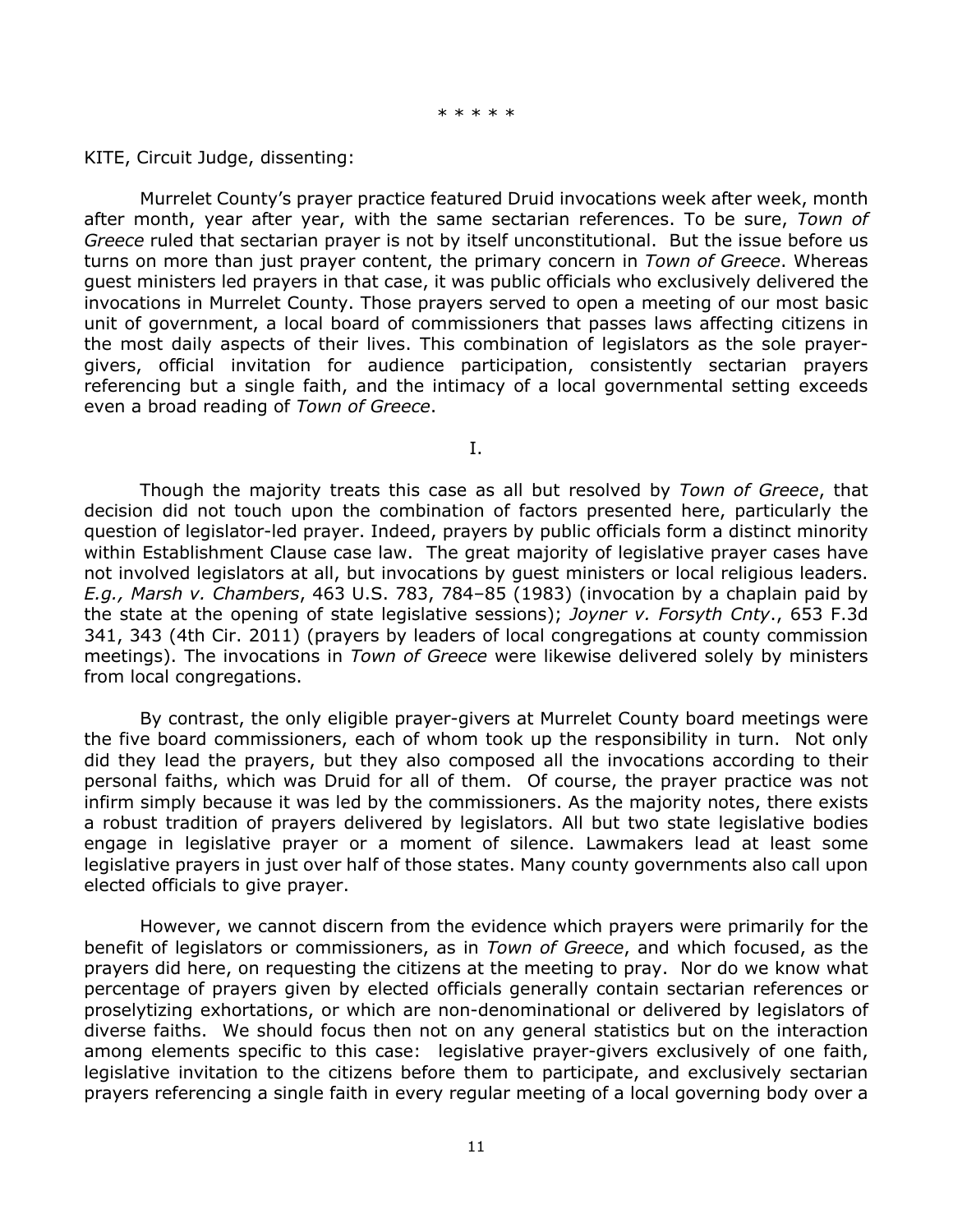period of many years. At a certain point, the interaction of these elements rises to the level of coercion that *Town of Greece* condemned.

II.

A.

I begin with the fact that the commissioners themselves delivered the invocations. Legislator-led prayer, when combined with the other elements, poses a danger not present when ministers lead prayers. The Murrelet County commissioners, when assembled in their regular public meetings, are the very embodiment of the state. Since the 2000 election, all of the County's Board meetings have begun with Druid prayers.

The five commissioners, all Druid, maintained exclusive and complete control over the content of the prayers. When the state's representatives so emphatically evoke a single religion in nearly every prayer over a period of many years, that faith comes to be perceived as the one true faith, not merely of individual prayer-givers, but of government itself. The Board's rules and regulations bind residents of all faiths. And yet those laws that govern members of every faith are passed in meetings where government overtly embraces only one. That singular embrace runs up against "[t]he clearest command of the Establishment Clause," that "one religious denomination cannot be officially preferred over another." *Larson v. Valente,* 456 U.S. 228, 244 (1982).

An equally clear command is that "each separate government in this country should stay out of the business of writing or sanctioning official prayers." *Engel v. Vitale*, 370 U.S. 421, 435 (1962). *Town of Greece* echoed that principle even as it upheld legislative prayer: "Our Government is prohibited from prescribing prayers to be recited in our public institutions in order to promote a preferred system of belief or code of moral behavior." By instituting its elected officials as the sole proclaimers of the sole faith, Murrelet County is elbow-deep in the activities banned by the Establishment Clause—selecting and prescribing sectarian prayers.

Further, the prayer-giver's identity affects the range of religions represented in legislative prayer. Because only commissioners may give the invocation, potential prayergivers in Murrelet County came from a closed universe dependent solely on electoral outcomes. While a small group of legislators can diversify their appointment of prayergivers at will, it may be more difficult to expect voters to elect representatives of minority religious faiths. For instance, after residents in the town of Greece complained about the pervasive Christian prayers, local officials granted a Jewish layman, a Baha'i practitioner, and a Wiccan priestess the opportunity to lead prayers. The Court took comfort in the fact that "any member of the public is welcome in turn to offer an invocation reflecting his or her own convictions." But no guest ministers or clergy and no member of the public delivered an invocation here, that being reserved for the commissioners belonging to the faith that dominates the electorate.

B.

*Town of Greece* requires us to consider the effect of legislative prayer on the audience, not merely the actions of the prayer-givers. Here the effect is apparent. The attendees at Murrelet County board meetings, upon hearing the invocations uttered by the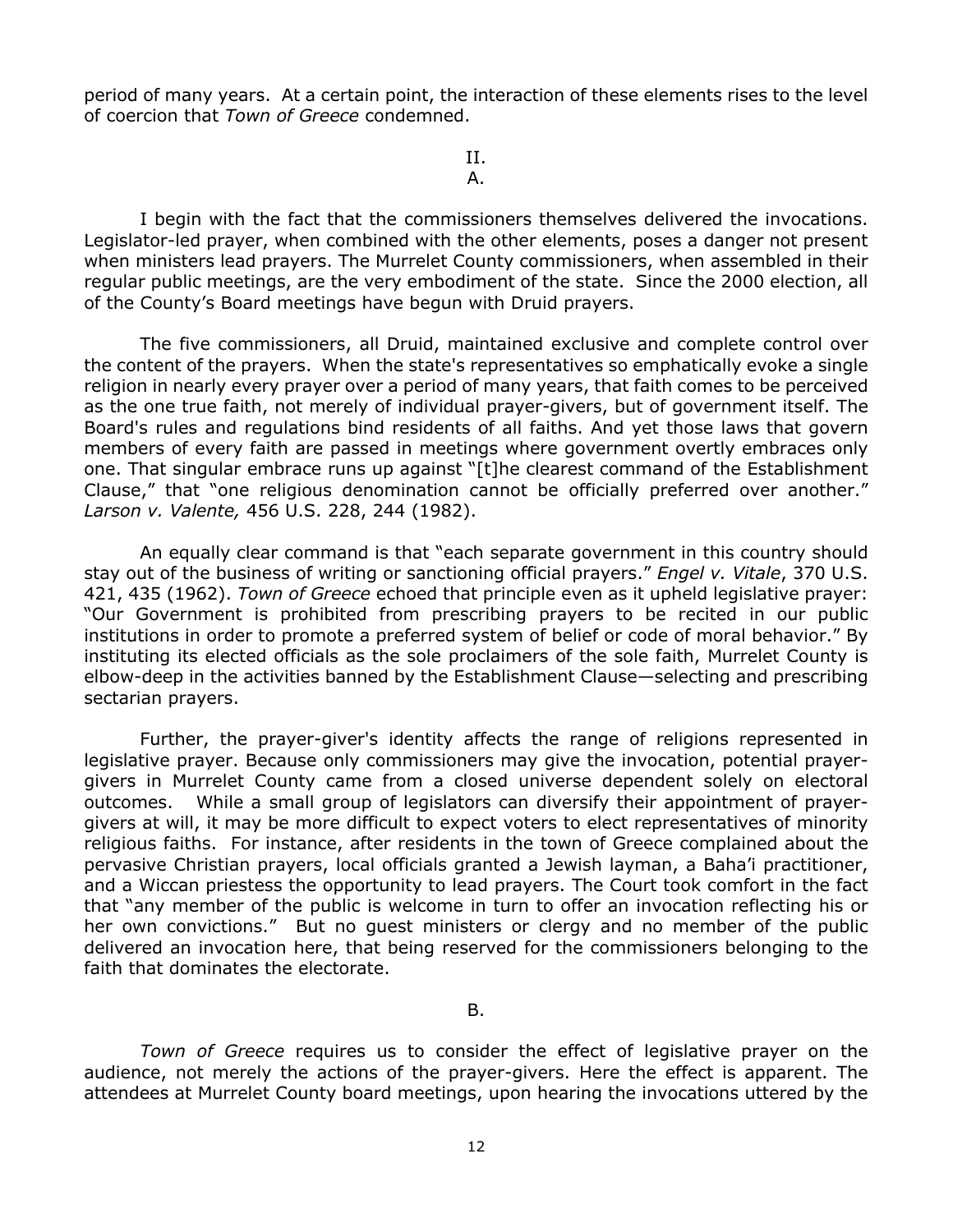state's representatives day in and day out, must have grasped the obvious: the Murrelet County Board of Commissioners favors one faith and one faith only.

Moreover, this message was amplified by frequent exhortations to participate. Commissioners spoke directly to the attendees during prayer, asking them to stand and leading with phrases like "Let us pray" or "Please join me in celebration." The record reflects that the great majority of attendees did in fact join the Board in standing, and the plaintiffs themselves alleged in their complaint that "as a result of the Board Chairperson's instructions, they sometimes felt compelled to stand so that they would not stand out. When reviewing phrases like "Let us pray," *Town of Greece* underscored that the requests "came not from town leaders but from the guest ministers." 134 S. Ct. at 1826. The Court noted that its "analysis would be different if town board members directed the public to participate in the prayers." Here they did.

A request to an audience to stand or pray carries special weight when conveyed in an official capacity by an elected commissioner. County board decisions affect both property and livelihood, including zoning laws and variances, school funding, police protection, fire prevention and sanitation budgets, and the location of parks and other areas of recreation. While I do not at all suggest that commissioners would base their decisions on who prays and who doesn't, the close proximity of participatory sectarian exercises to citizen petitions for the many benefits that local boards can withhold or dispense presents, to say the least, the opportunity for abuse.

C.

The Supreme Court made clear in *Town of Greece* that legislative prayer cannot be "exploited to proselytize or advance any one . . . faith or belief." 134 S. Ct. at 1823. Plaintiffs, all non-Druids, believe that many of the prayers offered by the commissioners were proselytizing and that the prayers advanced Druidry by denigrating non-believers.

In support of this argument, the Plaintiffs point primarily to the post-litigation prayer by Commissioner Black in which she asked the goddesses to impart "wisdom on those who poison the waters of Mother Gaia," and the prayers by Commissioner Sparrow expressing hope that "the blind will open their hearts and minds and recognize the pain they are inflicting on that which we are obliged to protect." The Plaintiffs also point to the frequentlydelivered Druid's Prayer, which exalts "the love of all Gods and Goddesses and all Goodness." As the Plaintiffs argue, the post-litigation prayers amount to proselytizing. While there was no explicit statement that non-believers should convert to Druidry, the judgmental prayers make it clear that the commissioners think that the beliefs of non-Druids are wrong. And while the Druid Prayer is perhaps less overtly judgmental, its explicit association of polytheism with "all goodness" again suggests condemnation of monotheist faiths like Christianity.

These invocations thus sound like an invitation to take up the tenets of Druidry. And an invitation can take on tones of exhortation when issued from the lips of county leaders. As the majority notes, those attending the board meeting could have arrived after the invocation, left for the duration of the prayer, or remained for the prayer without participating. Those options, however, served only to marginalize.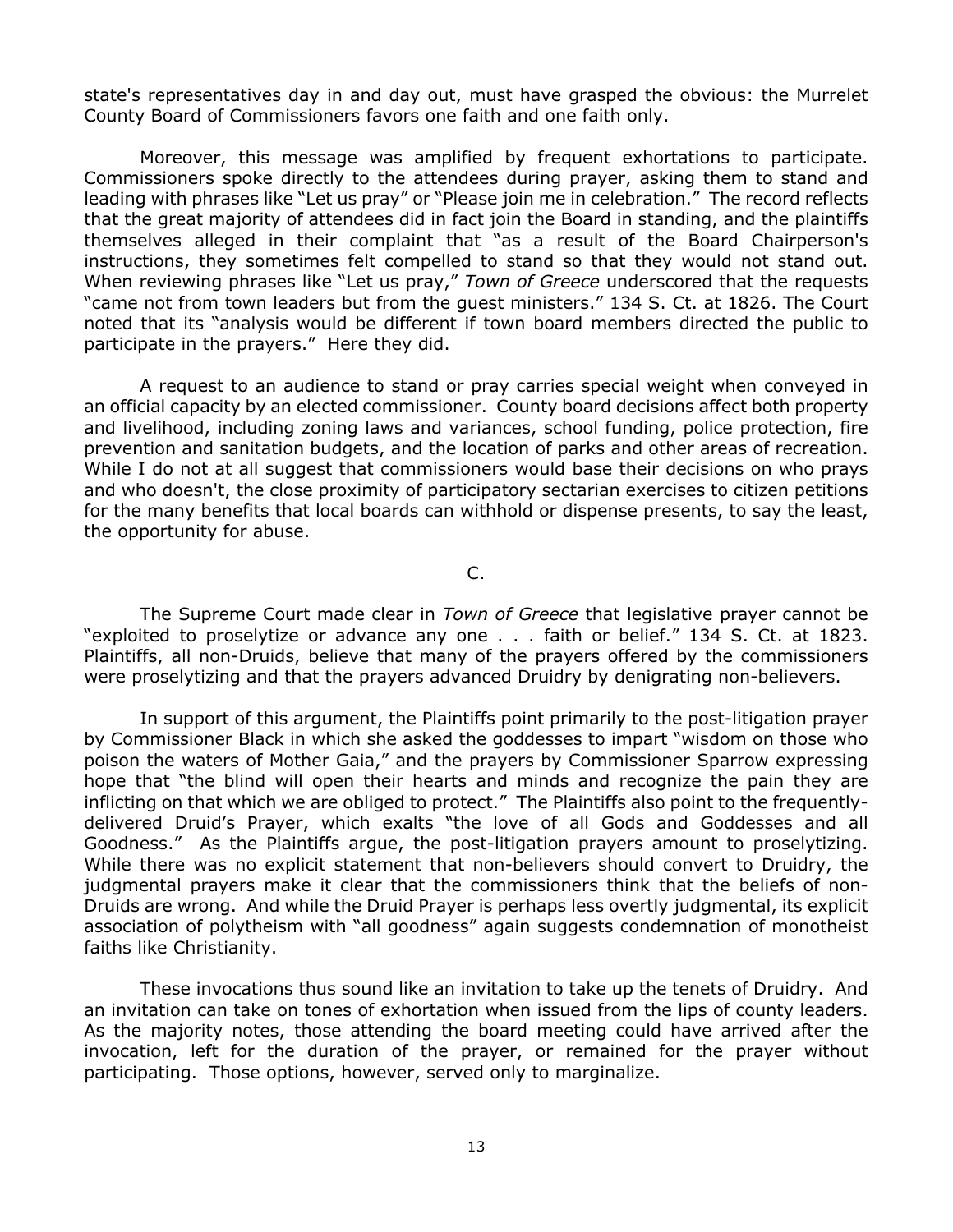Indeed, to speak of options masks important differences. People often go to church or join groups and organizations out of a sense of choice. It is the faith they have chosen or it is a group to which they wish to belong. But people often go to local government meetings in their capacity as citizens in order to assert their views or defend their rights vis-à -vis an entity with legal and coercive powers. These are two very different forms of attendance. In board meetings, it fell to non-Druid attendees, facing their elected representatives and surrounded by bowed heads, to choose between staying seated and unobservant, or acquiescing to the prayer practice. This no trivial choice, as it involves the pressures of civic life and the intimate precincts of the spirit.

The Murrelet County Board of Commissioners can solemnize its meetings without creating such tensions. The desire of this fine county for prayer at the opening of its public sessions can be realized in many ways, such as non-denominational prayers or diverse prayer-givers. Indeed, the availability of so many inclusive alternatives throws into relief the unfortunate confluence of factors in the county's practice. For the county to insist on uniformly sectarian prayer led by legislators of one faith in a closed and purely governmental space carries us far from the central premise of the Establishment Clause.

#### IV.

By pairing the Free Exercise Clause with the Establishment Clause in the First Amendment, the Framers struck a careful balance. Americans are encouraged to practice and celebrate their faith but not to establish it through the state. This seems an inapt moment to upset that ancient balance. The violent sectarian tensions in the Middle East are only the most visible religious divisions now roiling the globe. Are such levels of hostility likely here? Probably not, but it behooves us not to take our relative religious peace for granted and to recognize that the balance struck by our two great religion clauses just may have played a part in it. In venues large and small, a message of religious welcome becomes our nation's great weapon, never to be sheathed in this or any other global struggle. Believing that legislative prayer in Murrelet County can further both religious exercise and religious tolerance, I respectfully dissent.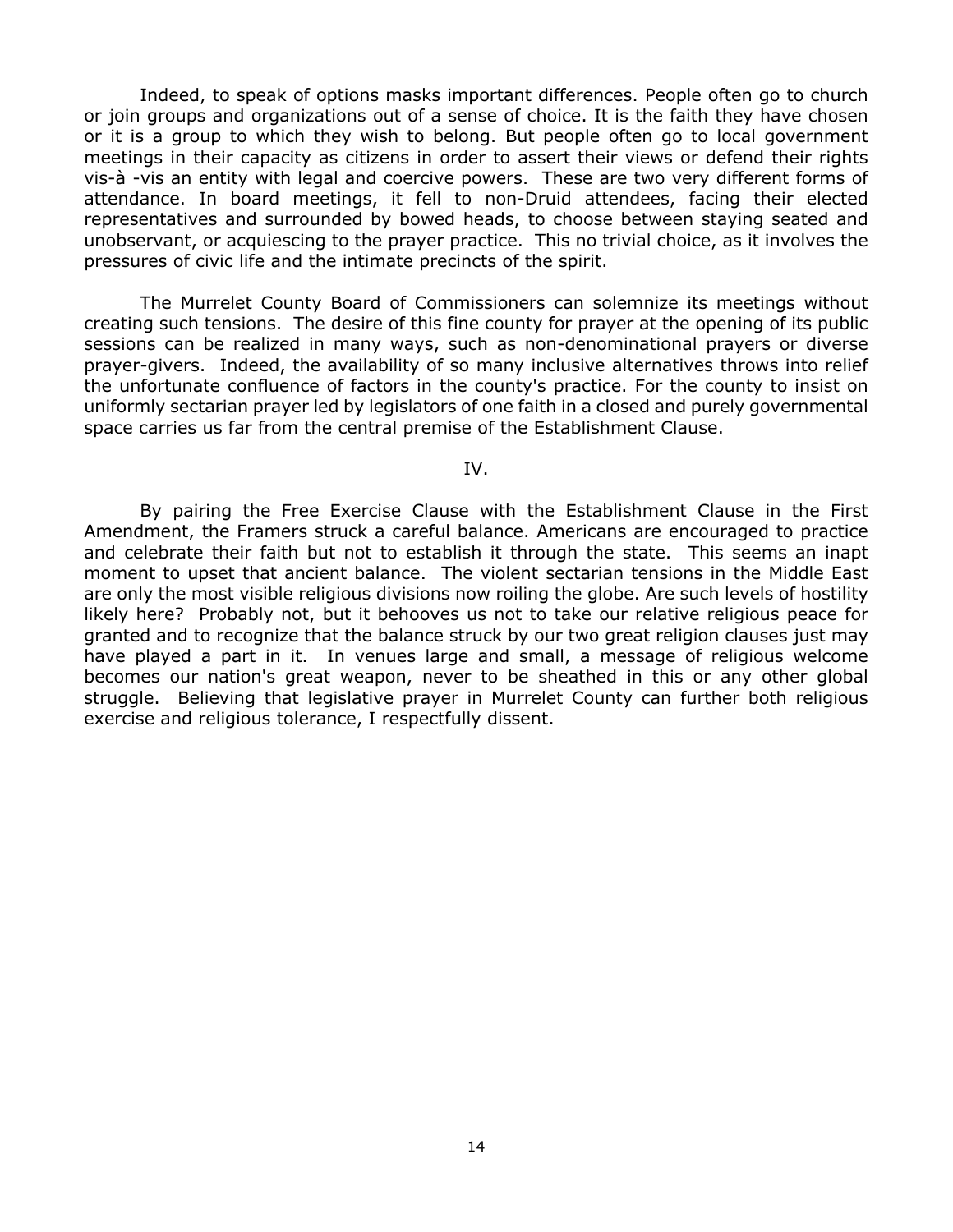**In the Supreme Court of the United States**  $\frac{1}{2}$ 

# **Gilda Flicker and Jay Green, Petitioners,**

**v.**

# **Murrelet County, Oregon, Respondent.**

**\_\_\_\_\_\_\_\_\_\_\_\_\_\_\_\_\_\_**

## **BRIEF OF PETITIONERS \_\_\_\_\_\_\_\_\_\_\_\_\_\_\_\_\_\_**

## **ISSUES PRESENTED**

I. WHETHER MURRELET COUNTY'S POLICY OF OPENING MEETINGS OF THE BOARD OF COMMISSIONERS WITH PRAYER DELIVERED EXCLUSIVELY BY THE ALL-DRUID COMMISSIONERS IS CONSISTENT WITH THIS COUNTRY'S TRADITION OF LEGISLATIVE PRAYER

II. WHETHER THE COUNTY'S PRAYER POLICY IMPERMISSIBLY COERCES PARTICIPATION IN RELIGION

## **ARGUMENT**

# **I. Murrelet County's Exclusive Reliance on Lawmakers to Deliver the Opening Invocation is Not Consistent with This Country's Tradition of Legislative Prayer**

A. Exclusive Reliance on Lawmaker-led Prayer is Not Consistent with the Tradition of Legislative Prayer

The Supreme Court in *Town of Greece* held that a legislative-prayer policy is consistent with the Establishment Clause as long as the policy "fits within the tradition long followed in Congress and the state legislatures." 134 S. Ct. at 1818. Exclusive reliance on lawmaker-led prayer is not consistent with that tradition.

The *overwhelming* majority of legislative chambers use permanent chaplains or invited clergy members to deliver the opening invocation. More specifically, both houses of Congress and 48 states use chaplains or visiting clergy; only two states rely exclusively on lawmaker-led prayer. It is therefore clear that the tradition of legislative prayer in this country is a tradition of *clergy-led* prayer, not lawmaker-led prayer.

While Congress and 27 states *permit* lawmakers to give the invocation from time to time, there is a significant difference between lawmakers occasionally giving a prayer and lawmakers *always* giving *every* prayer. When lawmakers give every prayer, the prayer is more closely associated with the government than when prayer is delivered by clergy, even if the clergy member is in fact a government employee like a chaplain. And as will be discussed in more detail later, prayer delivered by lawmakers is more likely to feel coercive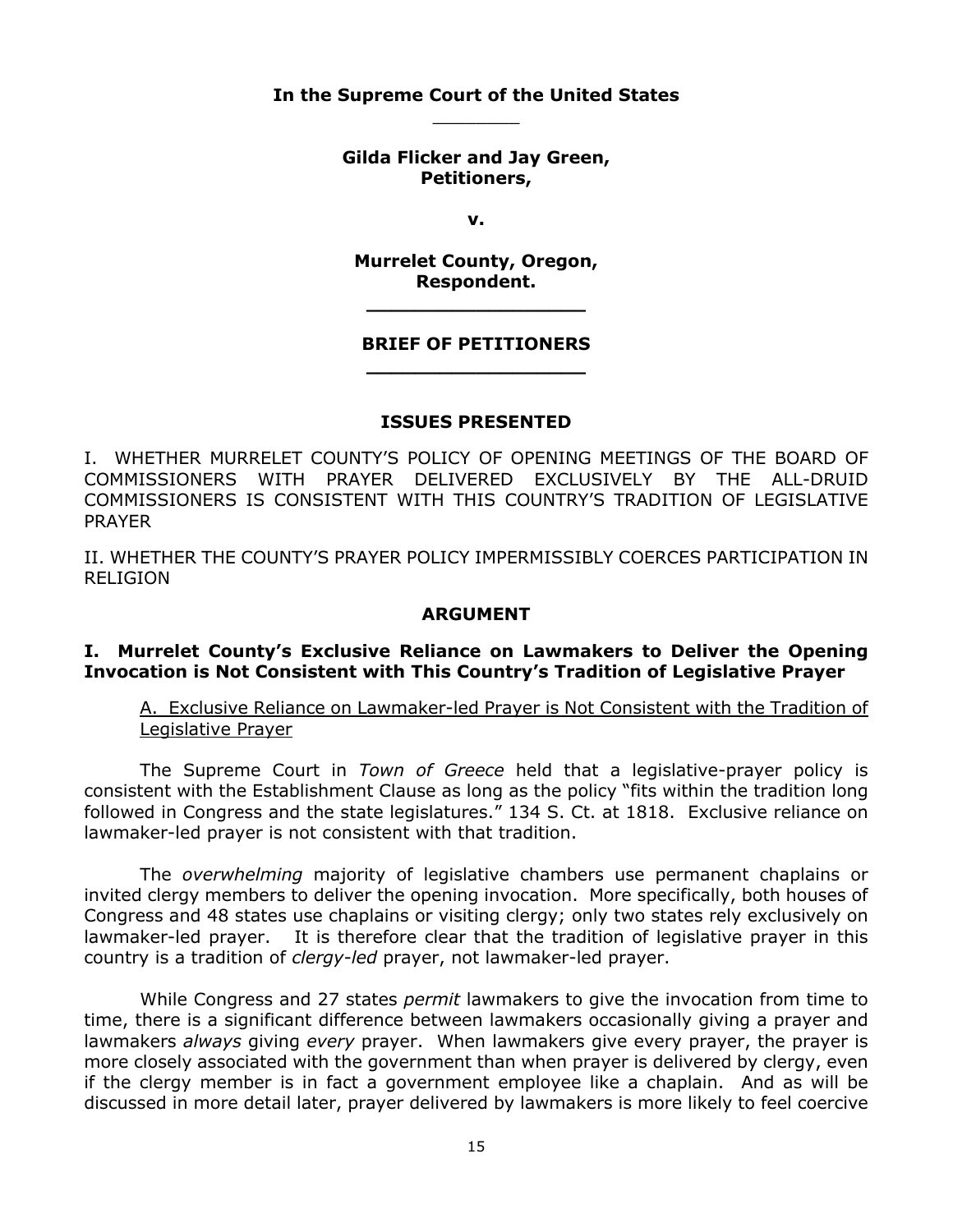to audience members, particularly where, as here, the lawmakers not only deliver the prayer but also direct the audience to participate in that prayer. Accordingly, given the fundamentally different way that exclusive lawmaker-led prayer is perceived by the audience, the prayer practice of Murrelet County must be understood to be outside this country's tradition of legislative prayer.

B. The Murrelet County Prayers Proselytize and Denigrate Other Faiths and Do Not Serve the Legitimate Function of Legislative Prayer

Even if exclusive lawmaker-led prayer were consistent with the tradition of legislative prayer, the Court held in *Town of Greece* held that a legislative-prayer policy can still violate the Constitution if it is inconsistent with the *purpose* of legislative prayer:

The relevant constraint [on legislative prayer] derives from its place at the opening of legislative sessions, where it is meant to lend gravity to the occasion and reflect values long part of the Nation's heritage. Prayer that is solemn and respectful in tone, that invites lawmakers to reflect upon shared ideals and common ends before they embark on the fractious business of governing, serves that legitimate function. *If the course and practice over time shows that the invocations denigrate nonbelievers or religious minorities, threaten damnation, or preach conversion, many present may consider the prayer to fall short of the desire to elevate the purpose of the occasion and to unite lawmakers in their common effort.* That circumstance would present a different case than the one presently before the Court.

*Town of Greece*, 134 S. Ct. at 1823 (emphasis added).

The prayers in Murrelet County do not serve the "legitimate function" identified in *Town of Greece*. The prayers here are not directed internally, towards focusing the commissioners on the task before them, but instead externally, towards the audience, who are directed by the commissioners to stand for the invocation and instructed to join in the prayer. The language used here when directing audience participation – *e.g.*, "Let us pray" – is similar to that found to be unproblematic in the *Town of Greece*. In that case, however, the "directions" were given by *invited clergy*, not the lawmakers themselves, which is a critical distinction. In *Town of Greece*, invited clergy directed prayers to an audience of the Board commissioners and meeting attendees. In this case, the commissioners direct prayers to the audience of meeting attendees. Thus, instead of providing the spiritual guidance to government officials that the Supreme Court approved in *Town of Greece*, the prayers in Murrelet County were exploited in order to press Druidry on citizens who attend Board meetings.

In addition to pressing their Druid beliefs on the citizens of Murrelet County, the commissioners denigrated non-Druids who did not ascribe to their Nature-revering beliefs. Commissioner Black accused non-Druid farmers and miners of "defil[ing]" streams and ignoring the "deity" of those streams, and she prayed that the "goddesses" would impart "wisdom on those who poison the waters of Mother Gaia." Commissioner Sparrow twice asked the gods to open the "hearts and minds" of the "blind" who disagreed with him on environmental issues. These statements and prayers clearly denigrate non-Druids. The prayers may not explicitly threaten damnation or preach conversion, but the intent and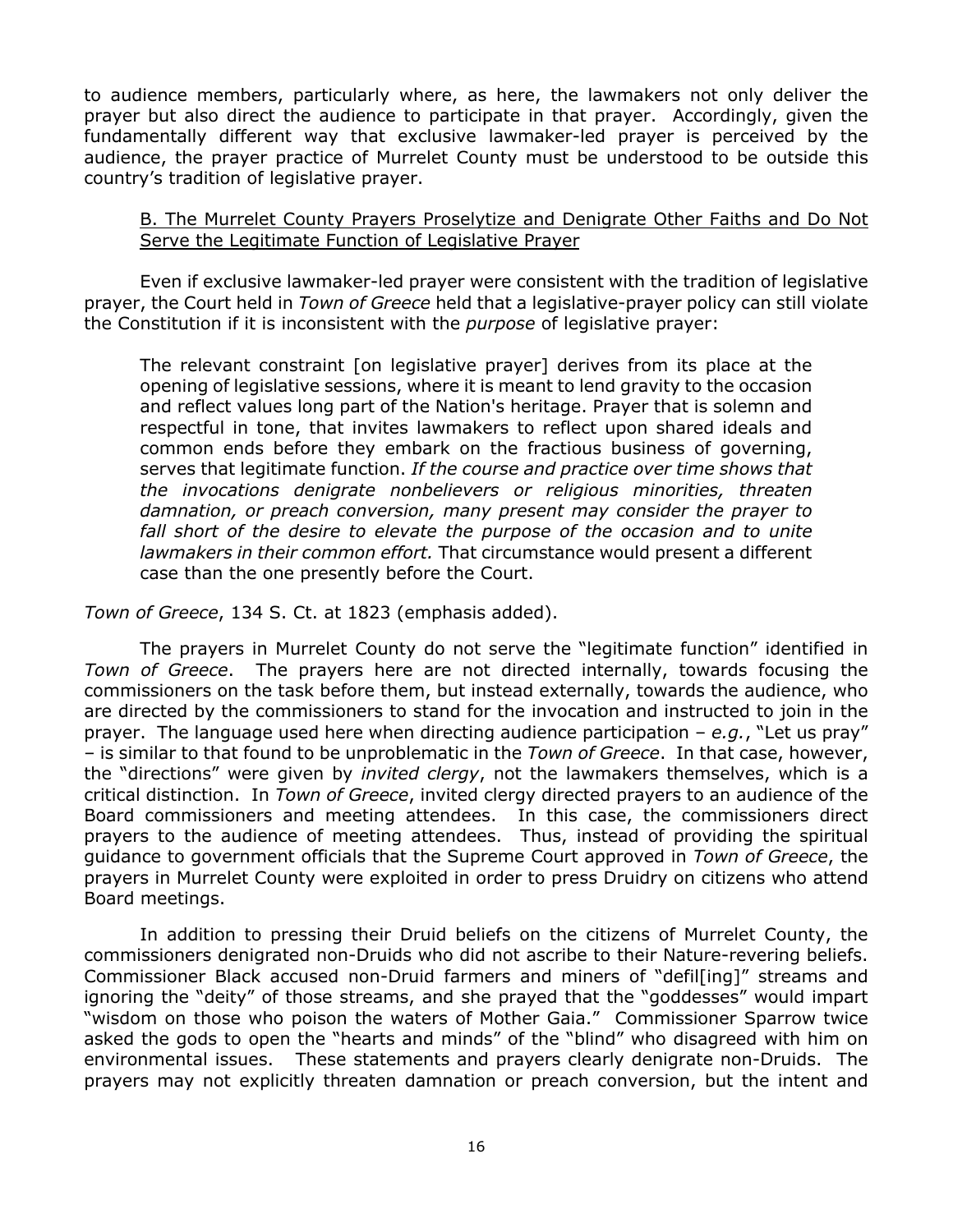effect is clear: The commissioners believe that their religion is the only correct one and that non-Druids are blind and foolish.

Because the prayers as delivered in Murrelet County are not directed to the commissioners themselves and are not "solemn and respectful in tone," the prayers do not "serve [the] legitimate function" that makes legislative prayer constitutional. *Town of Greece*, 134 S. Ct. at 1823. The Court of Appeals erred in concluding otherwise.

## **II. Murrelet County's Prayer Policy Impermissibly Coerces Citizens to Participate in Religion**

## A. The Coercion Analysis Set Out in *Town of Greece* is Binding as it Reflects the Views of Seven Justices

Justice Kennedy addressed the coercion question in part II-B of his opinion in *Town of Greece*; that section of the opinion was joined in only by Chief Justice Roberts and Justice Alito. An examination of the majority and dissenting opinions, however, shows that the dissenting justices agreed with the Kennedy plurality as to the factors that could make a prayer practice impermissibly coercive; the only disagreement was whether the facts of that case rose to the level of coercion.

Accordingly, because seven justices agreed on the circumstances that would support a finding of coercion, Justice Kennedy's coercion analysis should be viewed as binding precedent. But even if the coercion analysis is not technically binding, it is a compelling and persuasive analysis that should be explicitly adopted by this Court in its opinion in this case.

## B. The County's Prayer Policy Impermissibly Coerces the Public to Participate in Religion

"It is an elemental First Amendment principle that government may not coerce its citizens to support or participate in any religion or its exercise." *Town of Greece*, 134 S. Ct. at 1825. Although the Court found no coercion under the facts of *Town of Greece*, the Court stated that the "analysis would be different if town board members directed the public to participate in the prayers, singled out dissidents for opprobrium, or indicated that their decisions might be influenced by a person's acquiescence in the prayer opportunity." *Id.* Determining whether a legislative-practice is coercive is "a fact-sensitive one that considers both the setting in which the prayer arises and the audience to whom it is directed." *Id.* Consideration of those factors in this case compels the conclusion that the County's prayer practice is impermissibly coercive.

## 1. The Murrelet County Prayers Arise in an Inherently Coercive Setting

The prayers at issue in this case are delivered at the public meeting of the Murrelet County Board of Commissioners. When citizens visit Congress and state legislatures, they are typically just that – visitors. They observe the proceedings, but do not participate and do not make individual requests of the legislators. Meetings of local governmental bodies are entirely different, however. The Board has direct authority over many matters that have a direct effect on the lives of the County's citizens - zoning ordinances and variances, school funding, fire prevention, etc. Citizens attend Board meetings to petition their government and obtain assistance from the commissioners. Because they are there to ask for a favorable response from someone in power, citizens who attend local government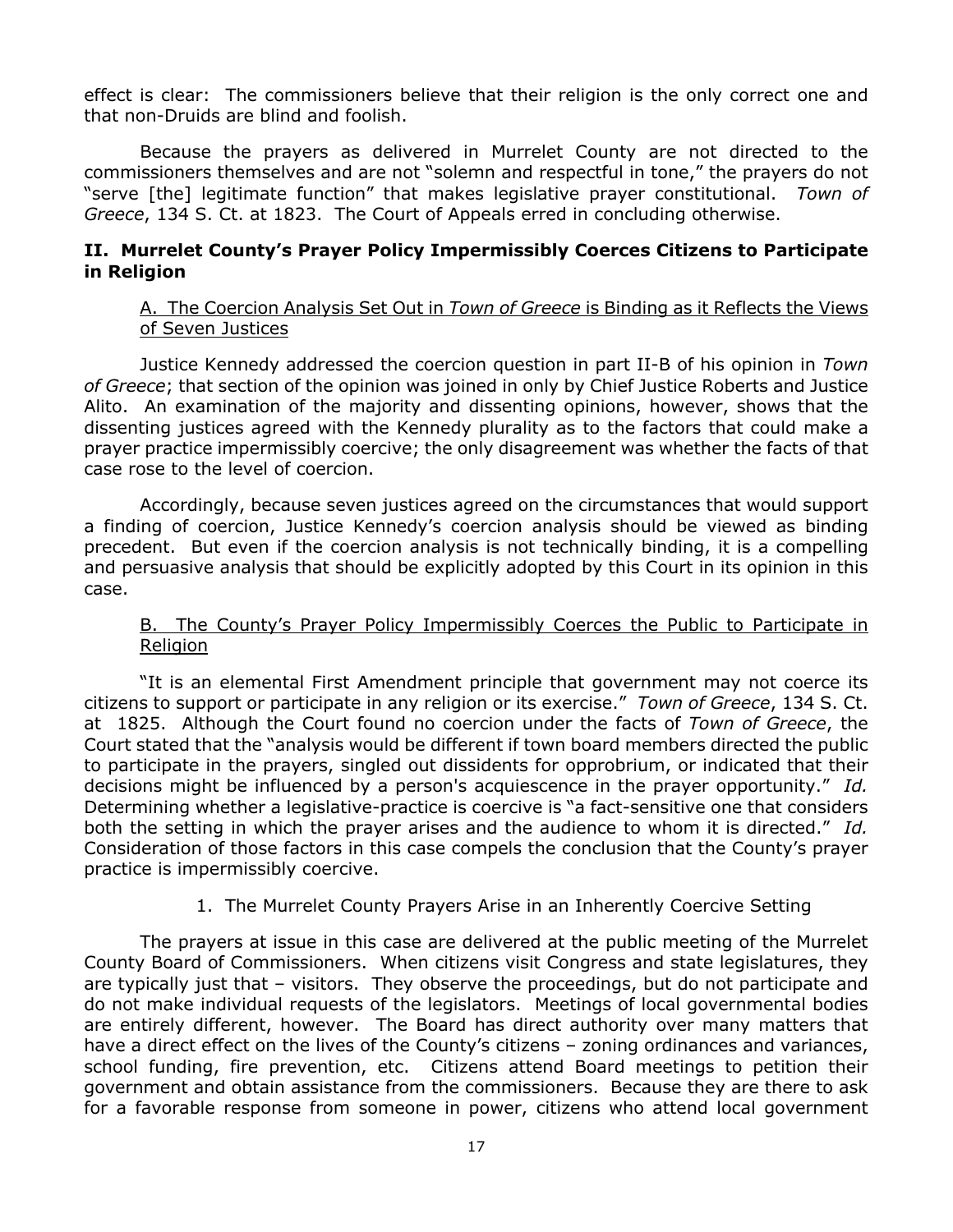meetings could very reasonably fear that refusing to participate in the prayers – prayers that are delivered by the very officials who will hear and decide their plea -- will jeopardize their chances of obtaining a favorable decision.

2. The Commissioners Direct the Audience to Participate in the Prayers

The coerciveness of the setting is amplified by the fact that the commissioners themselves direct the audience to participate in the prayers, a fact the Supreme Court stated would change the coercion analysis. *See Town of Greece*, 134 S. Ct. at 1826 (explaining that the coercion analysis "would be different *if town board members directed the public to participate in the prayers*" (emphasis added)).

The reason the Supreme Court flagged this fact as indicative of coercion is clear. As noted, citizens attend Board meetings in order to ask the Board to act in their favor. Minutes before they will make their requests directly to the commissioners, the commissioners direct the attendees to participate in a prayer. Attendees may understandably fear that refusing to participate in a prayer delivered by the commissioners would make it harder to obtain favorable decisions or to influence the policy decisions about to be made by the commissioners. Under these circumstances, citizens with business before the commissioners have little practical choice but to participate in the commissioners' prayers.

Moreover, the fact that the commissioners direct the audience to participate distinguishes this case from *Town of Greece* and shows that the "principal audience" for the prayers is not the Commissioners themselves, but the members of the public attending the meetings. *Town of Greece*, 134 S. Ct at 1825. The purpose of the prayers is not "to accommodate the spiritual needs of lawmakers," *id.*, but to press the views of the commissioners on the public. Accordingly, because the commissioners direct the audience participate in the prayers that the Commissioners will be delivering, Murrelet County's prayer policy coerces those attending the Board meetings to participate in prayer.

3. The Exclusive Druid Focus of the Prayers Contributes to the Coercive Setting

In *Town of Greece*, the Supreme Court held that legislative prayer does not violate the Establishment Clause simply because the prayer is sectarian. Nevertheless, the Court held that the coercion inquiry is a "fact-sensitive one." In this case, the unrelenting drumbeat of Druid doctrine is a factor that contributes to the coerciveness of the prayers.

The prayers given in Murrelet County included repeated references to "gods," "goddesses;" and "Gaia," concepts that are in no sense universal, but are instead specific to Druid doctrine. The commissioners may not have explicitly sought conversion through their prayers, but the constant and exclusive reference to Druid doctrine makes it clear that the commissioners think the beliefs of non-Druids are wrong. Moreover, the Druid Prayer effectively condemns monotheistic faiths like Christianity by associating polytheism with "all goodness."

If the prayer practice in this case had been like that in *Town of Greece*, where different invited clergy delivered the invocations, it would be easier for those attending the meetings to view the diverse prayers as merely "lend[ing] gravity to public proceedings and acknowledg[ing] the place religion holds in the lives of many private citizens." *Town of Greece*, 134 S. Ct. at 1825. As the dissenting judge in the Court of Appeals explained,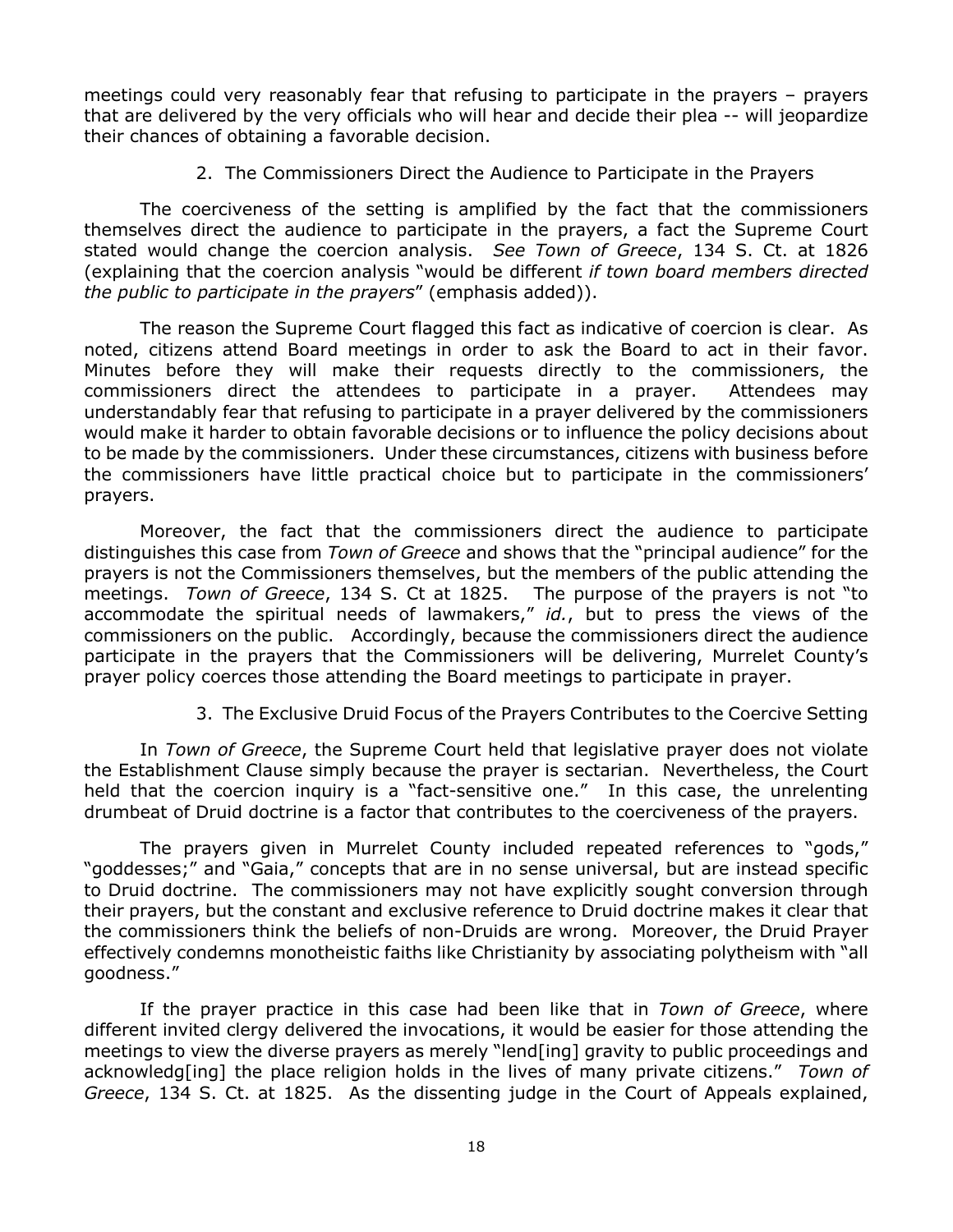however, "[w]hen the state's representatives so emphatically evoke a single religion in nearly every prayer over a period of many years, that faith comes to be perceived as the one true faith, not merely of individual prayer-givers, but of government itself." When the message from the Board of Commissioners is that Druidry is the one true faith of Murrelet County, those attending the Board meetings would reasonably feel compelled to participate in the prayers as directed by the government officials who wield direct power over them.

> 4. Commissioners Used the Invocation to Single Out Dissidents for Opprobrium

The Court explained in *Town of Greece* that a practice of legislative prayer can be unconstitutionally coercive if the prayer was used to "single[] out dissidents for opprobrium." *Town of Greece*, 134 S. Ct. at 1825. The Commissioners here did just that.

After controversy erupted over Chairperson Tundra Swanson's environmental agenda and the water-quality ordinance, the commissioners began using the opening prayer to criticize the non-Druids who were complaining about the ordinance. Commissioner Black implored the goddesses to impart "wisdom on those who poison the waters of Mother Gaia," while Commissioner Sparrow hoped that "the blind will open their hearts and minds and recognize the pain they are inflicting on that which we are obliged to protect." Although the commissioners did not identify anyone by name, the prayers were clearly used to single out non-Druids for opprobrium. Given the Board's willingness to use the opening prayer to publicly shame those who disagree with the Board, anyone with business before the Board would surely feel compelled to participate in the commissioners' prayer rituals so as to avoid the wrath of displeased commissioners.

## **CONCLUSION**

The Twenty-Eighth Circuit Court of Appeals erred by upholding the prayer policy of the Board of Commissioners of Murrelet County. The policy is not consistent with the tradition of legislative prayer in this country, as the prayers are delivered exclusively by the commissioners and are focused outward, on the audience, rather than inward, on the commissioners themselves. Moreover, the Board's practice of delivering opening invocations coerces the citizens attending the meetings to participate in the commissioners' Druid faith. Petitioners Gilda Flicker and Jay Green therefore respectfully request that this Court reverse the decision of the Court of Appeals and hold that the Murrelet County's legislative-prayer policy violates the Establishment Clause of the United States Constitution.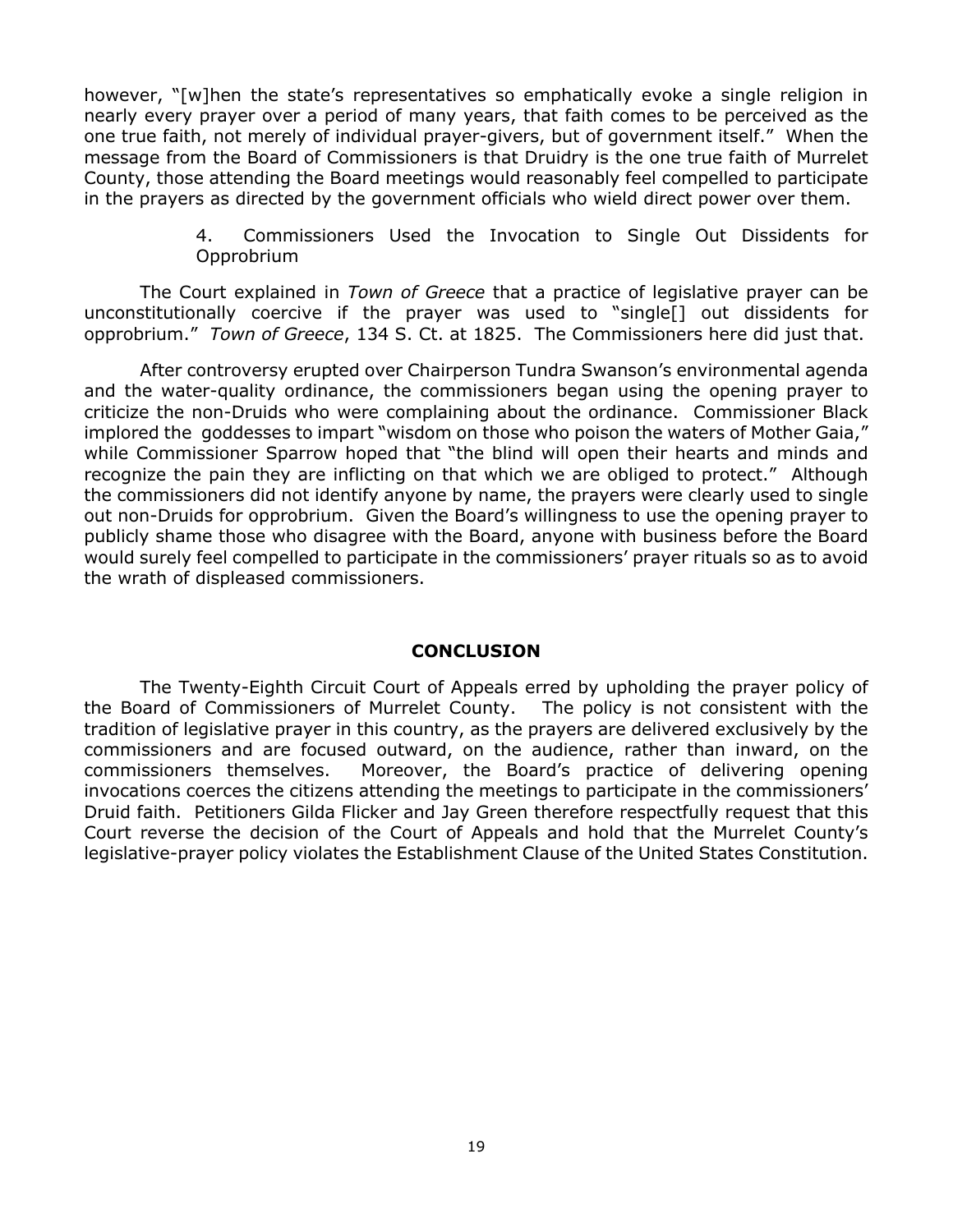**In the Supreme Court of the United States**  $\frac{1}{2}$ 

> **Gilda Flicker and Jay Green, Petitioners,**

> > **v.**

## **Murrelet County, Oregon, Respondent.**

**\_\_\_\_\_\_\_\_\_\_\_\_\_\_\_\_\_\_**

## **BRIEF OF RESPONDENT \_\_\_\_\_\_\_\_\_\_\_\_\_\_\_\_\_\_**

#### **ISSUES PRESENTED**

I. WHETHER MURRELET COUNTY'S POLICY OF OPENING MEETINGS OF THE BOARD OF COMMISSIONERS WITH PRAYER DELIVERED EXCLUSIVELY BY THE COMMISSIONERS IS CONSISTENT WITH THE HISTORY AND TRADITION OF LEGISLATIVE PRAYER

II. WHETHER THE COUNTY'S PRAYER POLICY IMPERMISSIBLY COERCES PARTICIPATION IN RELIGION

## **ARGUMENT**

The Board of Commissioners of Murrelet County opens each of its public meetings with an invocation given by the commissioners on a rotating basis. The County's policy is consistent with this Country's long-standing tradition of legislative prayer and does not coerce audience members to participate in religious activity. The Court of Appeals therefore properly rejected the Petitioners' claim that the prayers violated the First Amendment.

# **I. THE BOARD'S PRAYER POLICY IS CONSISTENT WITH THE TRADITION OF LEGISLATIVE PRAYER**

As the Supreme Court explained in *Town of Greece*, "legislative prayer, while religious in nature, has long been understood as compatible with the Establishment Clause. As practiced by Congress since the framing of the Constitution, legislative prayer lends gravity to public business, reminds lawmakers to transcend petty differences in pursuit of a higher purpose, and expresses a common aspiration to a just and peaceful society." *Town of Greece*, 134 S. Ct. at 1818. Accordingly, where the constitutionality of legislative prayer is at issue, the inquiry "must be to determine whether the prayer practice . . . fits within the tradition long followed in Congress and the state legislatures." *Id.*

## A. The County's Use of Lawmaker-led Prayer Is Consistent With Tradition

*Town of Greece* requires courts to evaluate legislative-prayer practices in light of "historical practices and understandings." As the Court explained in *Town of Greece*, the practice of legislative prayer is as old as our country. Both house of Congress open their daily sessions with prayer, and have done so since the First Congress. At the state level, all but two legislative chambers open their sessions with prayer. Murrelet County's general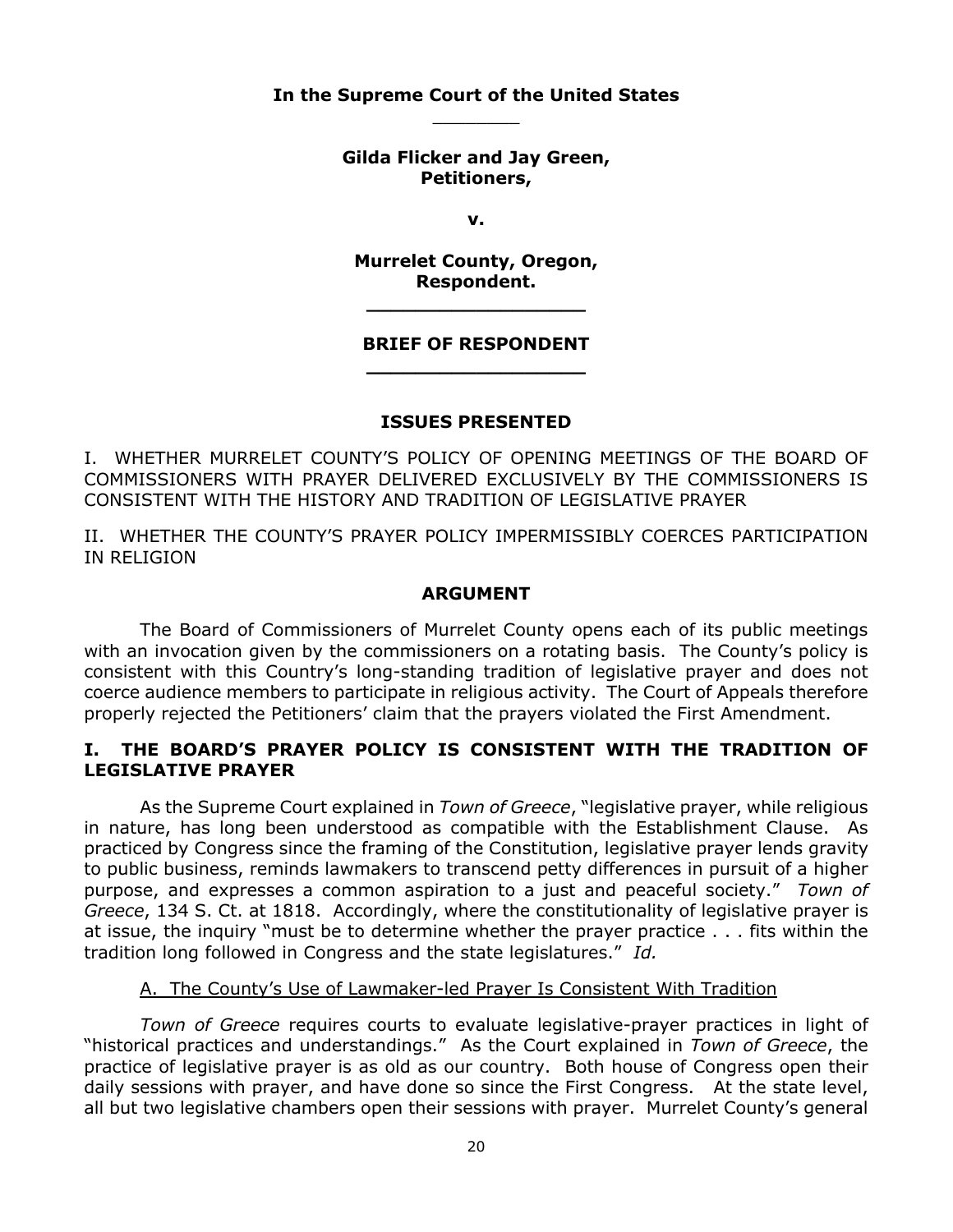practice of opening its Board meetings with prayers is thus consistent with that of almost every other legislative body in the country. That the County relies exclusively on the commissioners to deliver the invocations does not take the County's prayer policy outside the historical tradition.

As recognized by the majority opinion from the Court of Appeals in this case, lawmaker-led prayer is not at all unusual in this country. Although the House and Senate both employ chaplains, members of Congress have frequently delivered the opening prayer. Lawmaker-led prayer is also common at the state and local level. More than half of the States permit lawmakers to deliver the prayer, and two states rely exclusively on lawmakerled prayer. And of the 276 counties within the jurisdiction of the appeals court, the governing bodies in 126 of those counties open their meetings with prayers. Among the counties that use legislative prayer, 79 exclusively use lawmakers to lead the prayers.

There is, of course, a difference between lawmakers *occasionally* giving the invocation and lawmakers *always* giving the invocation, but it is not a constitutionally significant difference. As noted above, almost two-thirds of the county boards that open with prayer exclusively use lawmaker-led prayer, and more than half of the states are receptive to lawmaker-led prayer on at least some occasions. Murrelet County's prayer practice is thus entirely consistent with the practice of a strong majority of its neighboring counties and is in no way inconsistent with the practices at the state and federal level. The Supreme Court, which was fully aware of the diverse prayer practices of the state legislative chambers, requires only that a legislative-prayer policy "fit[] within the tradition" of legislative prayer. *Town of Greece*, 134 S. Ct. at 1818. Murrelet County's prayer policy easily meets that standard.

## B. The Pattern of Prayers Given in Murrelet County Do No Denigrate Nonbelievers or Religious Minorities, Threaten Damnation, or Preach Conversion

The Supreme Court upheld the prayer policy at issue in *Town of Greece*, but the Court noted that the result might be different "[i]f the course and practice over time shows that the invocations denigrate nonbelievers or religious minorities, threaten damnation, or preach conversion." *Town of Greece*, 134 S. Ct. at 1823. Under those circumstances, the prayer practice would not serve the "legitimate function" of "invit[ing] lawmakers to reflect upon shared ideals and common ends before they embark on the fractious business of governing." *Id.* Contrary to the Petitioners' argument, Murrelet County's prayer practice serves the legitimate function of legislative prayer, and the prayers of the commissioners do not denigrate nonbelievers or otherwise stray from the purpose pf legislative prayer.

First, the prayers are directed to and for the benefit of the commissioners themselves. As Chairperson Tundra Swanson explained to Petitioner Green, the purpose of the prayers is to "center the commissioners and put them in the right frame of mind for doing the County's important work." The manner in which the prayers are delivered also confirms the inward focus of the prayers. The prayers are delivered while the commissioners stand in a circle facing each other, not the audience. When the designated commissioner says "Let us pray," or "Join me in celebration," he or she is thus speaking most directly to the other commissioners, not the audience. The prayer practice on the occasional festival days may be more elaborate than the usual prayer, but it is not fundamentally different. The festival prayer remains inwardly focused, as the commissioners stand in a circle facing each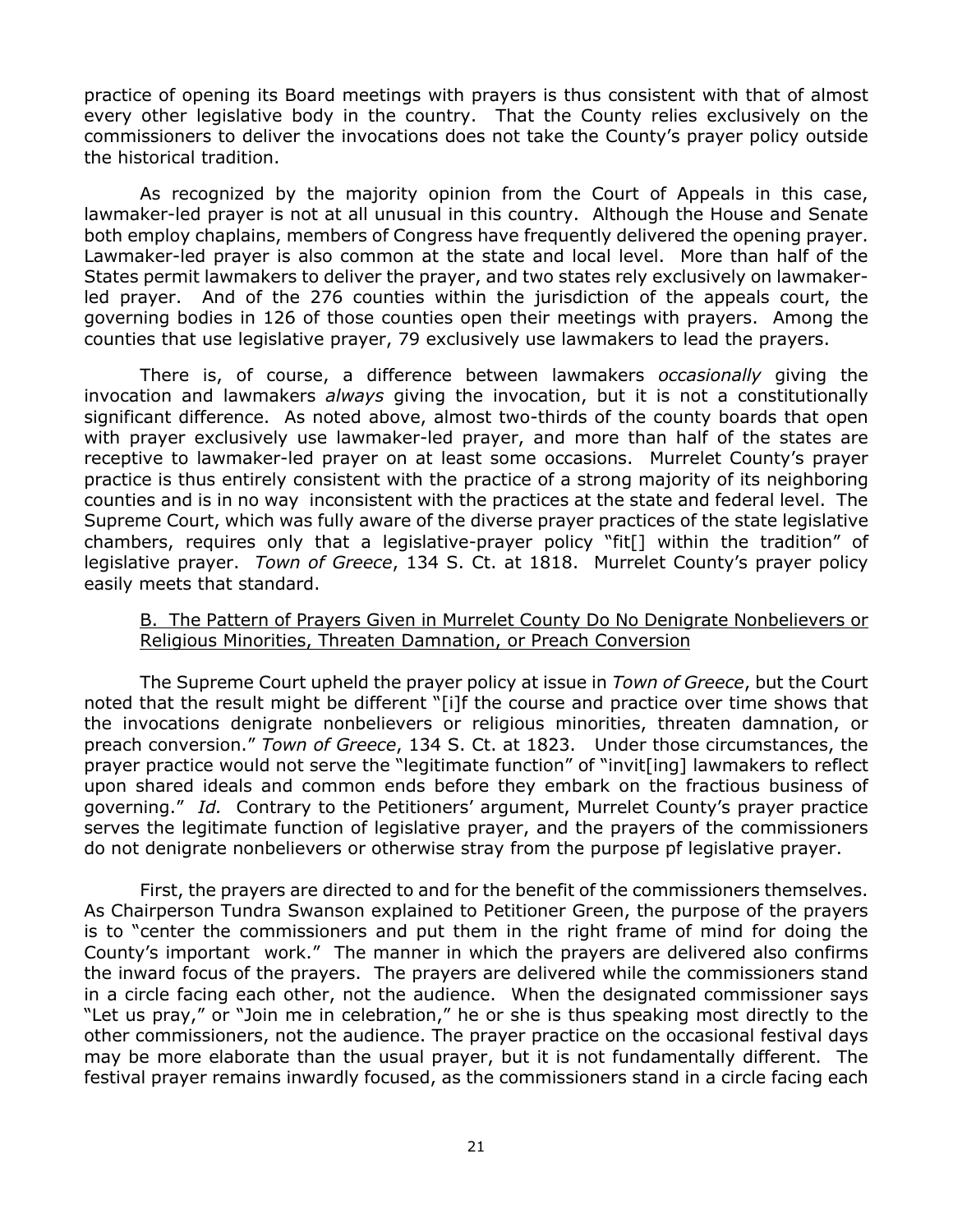other, and the designated commissioner stands inside the circle and directs the prayers to those inside the circle.

Second, the pattern of prayers given in Murrelet County were and continue to be "solemn and respectful in tone." *Town of Greece*, 134 S. Ct. at 182. The prayers "invoked universal themes," *id.* at 1824, by seeking strength, understanding, and love in the Druid's Prayer or seeking to radiate peace in the Druid's Peace Prayer. The festival prayer again is more elaborate, but still it invokes universal themes of clarity, inspiration, intuition, and steadfastness. The prayers do not seek converts, nor threaten damnation. Indeed, the concepts of Hell and damnation are foreign to Druids.

To be sure, the record contains a few prayers that were arguably more topical and political than universal. While Murrelet County disagrees with Petitioners' assertion that those prayers denigrated non-believers, the relevant point is that those prayers are aberrations. Of the hundreds of prayers that have been given in the County, the Petitioners can point only to three prayers that arguably "strayed from the rationale" supporting legislative prayer, *Town of Greece*, 134 S. Ct. at 1824. Those few prayers "do not despoil a practice that *on the whole* reflects and embraces our tradition. Absent a pattern of prayers that over time denigrate, proselytize, or betray an impermissible government purpose, a challenge based solely on the content of a prayer will not likely establish a constitutional violation." *Id.* (emphasis added).

# **II. Murrelet County's Prayer Policy is Materially Indistinguishable from the Policy in** *Town of Greece* **and Does Not Coerce Participation in Religion**

# A. Justice Kennedy's Coercion Analysis is Not Binding Precedent

As the Petitioners acknowledge, the coercion standard articulated by Justice Kennedy in *Town of Greece* and joined by only two other justices. When a majority of the justices do not agree on a single rationale for deciding a case, "the holding of the Court may be viewed as that position taken by those Members who concurred in the judgments on the narrowest grounds." *Marks v. United States*, 430 U.S. 188, 193 (1977). The Petitioners patch together the votes of the justices in the plurality, who voted to *uphold* the prayer policy, with the votes of the dissenting justices, who voted to *strike down* the prayer policy. Under the *Marks* rule, however, we must try to find the common ground in the views of the justices "who concurred in the judgment" upholding the prayer practice. Justices Thomas and Scalia argued that only actual legal coercion is constitutionally relevant, while Justice Kennedy, Roberts, and Alito believe coercion can encompass more than actual legal coercion. Thus, the only point of agreement between the five concurring justices is the unremarkable and irrelevant (to this case) proposition that the Establishment Clause would be violated by "coercion of religious orthodoxy and of financial support by force of law and threat of penalty." *Town of Greece*, 134 S. Ct. at 1837 (Thomas, J., concurring).

Justice Kennedy's discussion of coercion is therefore not binding precedent, and this Court is free to conclude that the kind of "subtle pressures" alleged in this case do not give rise to a violation of the Establishment Clause.

## B. Assuming the Coercion Analysis is Relevant, the Prayer Policy in Murrelet County Does Not Coerce Participation in Religion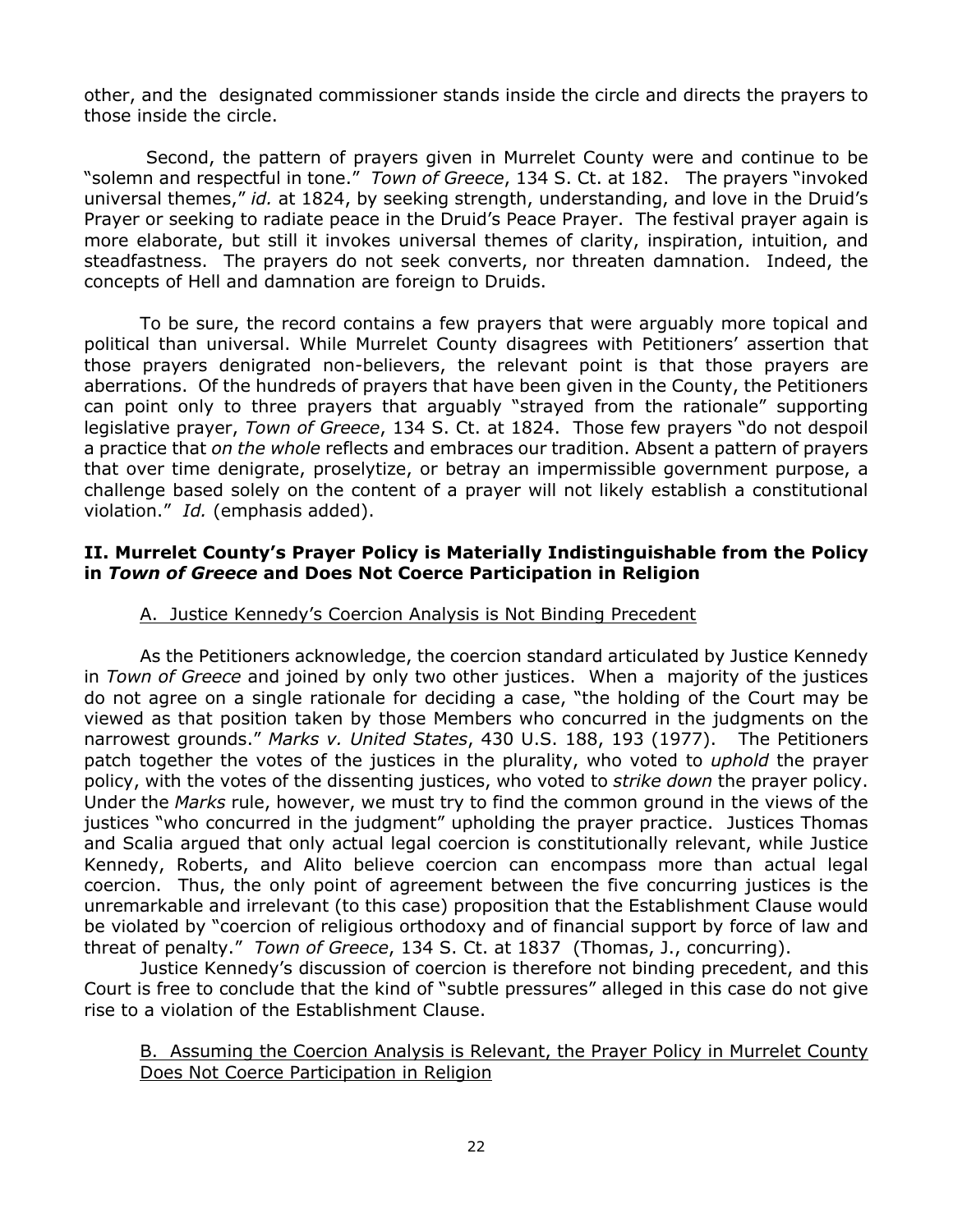In *Town of Greece*, the Court found no coercion under the facts presented in that case, but it indicated that the "analysis would be different if town board members directed the public to participate in the prayers, singled out dissidents for opprobrium, or indicated that their decisions might be influenced by a person's acquiescence in the prayer opportunity." *Town of Greece*, 134 S. Ct. at 1825. The facts of this case are largely similar to those in *Town of Greece*, and any differences are not constitutionally significant.

Contrary to the Petitioners' argument, the setting of the prayers – a public meeting of County's governing body – is not inherently coercive. In *Town of Greece*, the Supreme Court expressly considered the intimate nature of town meetings, *see id.* at 1824-25, but still found no coercion. The setting here is identical to that in *Town of Greece*, and it is no more coercive here than it was in that case.

As the Petitioners note, the Court suggested that a prayer policy might be impermissibly coercive if "board members directed the public to participate in the prayers." *Town of Greece,* 134 S. Ct. at 1826. While the commissioner delivering the prayer generally begins with a statement like "Let us pray" or "Join me in celebration," that statement, as discussed above, is really directed to the commissioners standing in the prayer circle, not to the public attending the meeting. As the facts presented to the district court established, at every Board meeting there are attendees who do not stand or otherwise participate in the prayer, which shows that the audience understands participation to be completely optional. Moreover, citizens who would prefer not to hear the prayer are free to avoid it entirely, either by leaving the auditorium during the prayer or arriving after the prayer concludes. The practice in Murrelet County therefore does not involve the commissioners directing participation in the manner with which the Supreme Court was concerned in *Town of Greece*.

As to the claim that those attending the meeting would feel compelled to participate in the prayers in order to stay on the commissioners' good side, the theoretical possibility of such a fear is not enough to violate the Establishment Clause. As the Court made clear in *Town of Greece*, proof of *actual* retaliation by commissioners is required to show coercion. *See id.* at 1826 ("Respondents suggest that constituents might feel pressure to join the prayers to avoid irritating the officials who would be ruling on their petitions, *but this argument has no evidentiary support.* Nothing in the record indicates that town leaders allocated benefits and burdens based on participation in the prayer, or that citizens were received differently depending on whether they joined the invocation or quietly declined." (emphasis added)). Because the record in this case is devoid of any evidence of retaliation by the commissioners against non-Druids, this argument should be rejected.

The Petitioners also contend that the prayers were coercive because of the "unrelenting drumbeat of Druid doctrine," which the Petitioners claim showed that the commissioners believed non-Druids are wrong. The County strongly disagrees.

Although the prayers included concepts specific to Druidry, the prayers in *Town of Greece* likewise included concepts specific to Christianity. Stating a belief in "gods and goddesses" does not amount to a condemnation of monotheism any more than the Christian prayers in *Town of Greece* amounted to condemnations of polytheism. As the Court explained in *Town of Greece*,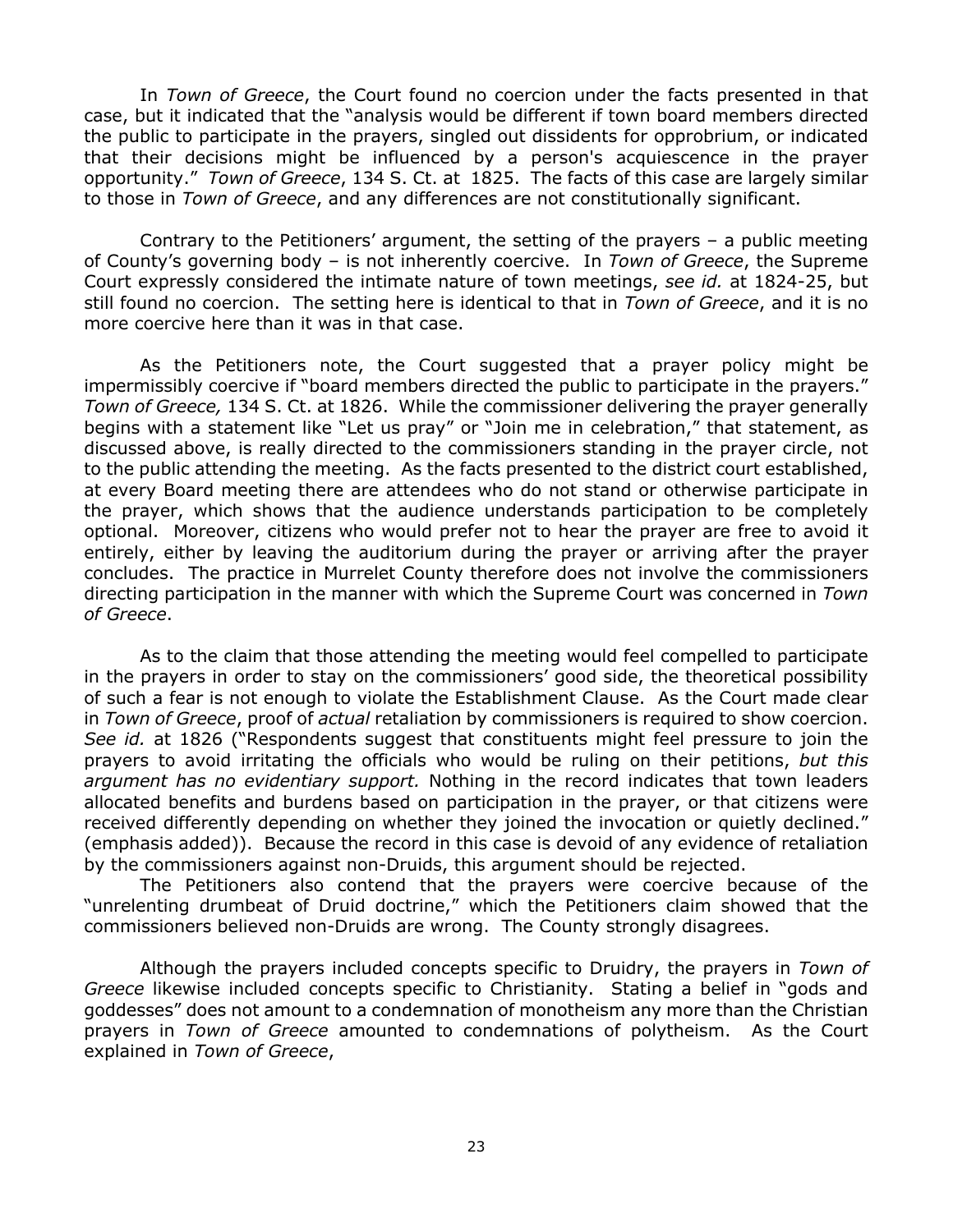The tradition reflected in *Marsh* permits chaplains to ask their own God for blessings of peace, justice, and freedom that find appreciation among people of all faiths. That a prayer is given in the name of Jesus, Allah, or Jehovah, or that it makes passing reference to religious doctrines, does not remove it from that tradition. These religious themes provide particular means to universal ends. Prayer that reflects beliefs specific to only some creeds can still serve to solemnize the occasion, *so long as the practice over time is not exploited to proselytize or advance any one, or to disparage any other, faith or belief*.

*Id.* at 1823 (emphasis added).

The prayers as delivered in Murrelet County do not cross the line drawn in *Town of Greece*. The principal audience for the prayers is the commissioners, as indicated by Chairperson Swanson in response to Petitioner Green's objection, and by the manner in which the prayers are delivered, as discussed above. Even if a few post-litigation prayers could be viewed as singling out non-Druids for opprobrium, the overall pattern of prayers delivered by the commissioners is respectful and solemn. Petitioners Flicker and Green contend that the Druid prayers made them feel like outsiders at the meeting. While that fact is unfortunate and not at all what the commissioners intended, it is not a constitutionally significant fact. "Offense . . . does not equate to coercion. Adults often encounter speech they find disagreeable; and an Establishment Clause violation is not made out any time a person experiences a sense of affront from the expression of contrary religious views in a legislative forum . . . ." *Town of Greece*, 134 S. Ct at 1826.

## **CONCLUSION**

The practice of legislative prayer followed by Murrelet County is completely consistent with this Nation's tradition of legislative prayer. The prayers express largely universal themes and are directed to the commissioners themselves, to help them focus their minds "before they embark on the fractious business of governing." *Town of Greece*, 134 S. Ct. at 1823. Murrelet County therefore respectfully requests that this Court affirm the decision of the Court of Appeals upholding the County's legislative-prayer policy.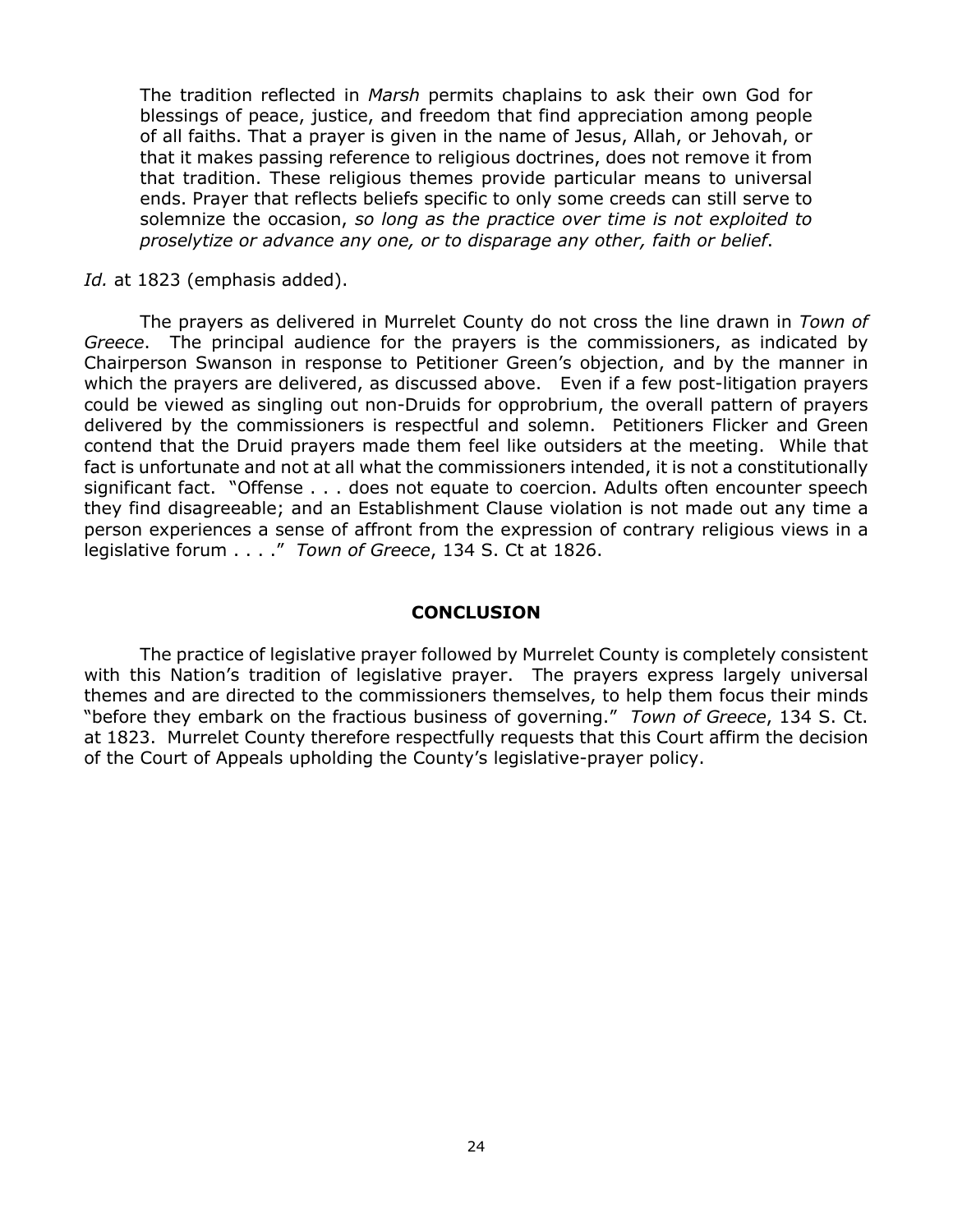## **SUPREME COURT OF THE UNITED STATES Frank MARSH, State Treasurer, et al., Petitioners**

**v.**

#### **Ernest CHAMBERS, Respondent**.

Decided July 5, 1983.

Chief Justice BURGER delivered the opinion of the Court.

The question presented is whether the Nebraska Legislature's practice of opening each legislative day with a prayer by a chaplain paid by the State violates the Establishment Clause of the First Amendment.

I

The Nebraska Legislature begins each of its sessions with a prayer offered by a chaplain who is chosen biennially by the Executive Board of the Legislative Council and paid out of public funds. Robert E. Palmer, a Presbyterian minister, has served as chaplain since 1965 at a salary of \$319.75 per month for each month the legislature is in session.

Ernest Chambers is a member of the Nebraska Legislature and a taxpayer of Nebraska. Claiming that the Nebraska Legislature's chaplaincy practice violates the Establishment Clause of the First Amendment, he brought this action under 42 U.S.C. § 1983, seeking to enjoin enforcement of the practice. After denying a motion to dismiss on the ground of legislative immunity, the District Court, held that the Establishment Clause was not breached by the prayers, but was violated by paying the chaplain from public funds. It therefore enjoined the Legislature from using public funds to pay the chaplain; it declined to enjoin the policy of beginning sessions with prayers.

The Court of Appeals for the Eighth Circuit applied the three-part test of *Lemon v. Kurtzman,* 403 U.S. 602, 612–613 (1971), the court held that the chaplaincy practice violated all three elements of the test: the purpose and primary effect of selecting the same minister for 16 years and publishing his prayers was to promote a particular religious expression; use of state money for compensation and publication led to entanglement. Accordingly, the Court of Appeals modified the District Court's injunction and prohibited the State from engaging in any aspect of its established chaplaincy practice.

We granted certiorari limited to the challenge to the practice of opening sessions with prayers by a State-employed clergyman, 459 U.S. 966, 103 S.Ct. 292, 74 L.Ed.2d 276 (1982), and we reverse.

II

The opening of sessions of legislative and other deliberative public bodies with prayer is deeply embedded in the history and tradition of this country. From colonial times through the founding of the Republic and ever since, the practice of legislative prayer has coexisted with the principles of disestablishment and religious freedom. In the very courtrooms in which the United States District Judge and later three Circuit Judges heard and decided this case, the proceedings opened with an announcement that concluded, "God save the United States and this Honorable Court." The same invocation occurs at all sessions of this Court.

The tradition in many of the colonies was, of course, linked to an established church, $5$ but the Continental Congress, beginning in 1774, adopted the traditional procedure of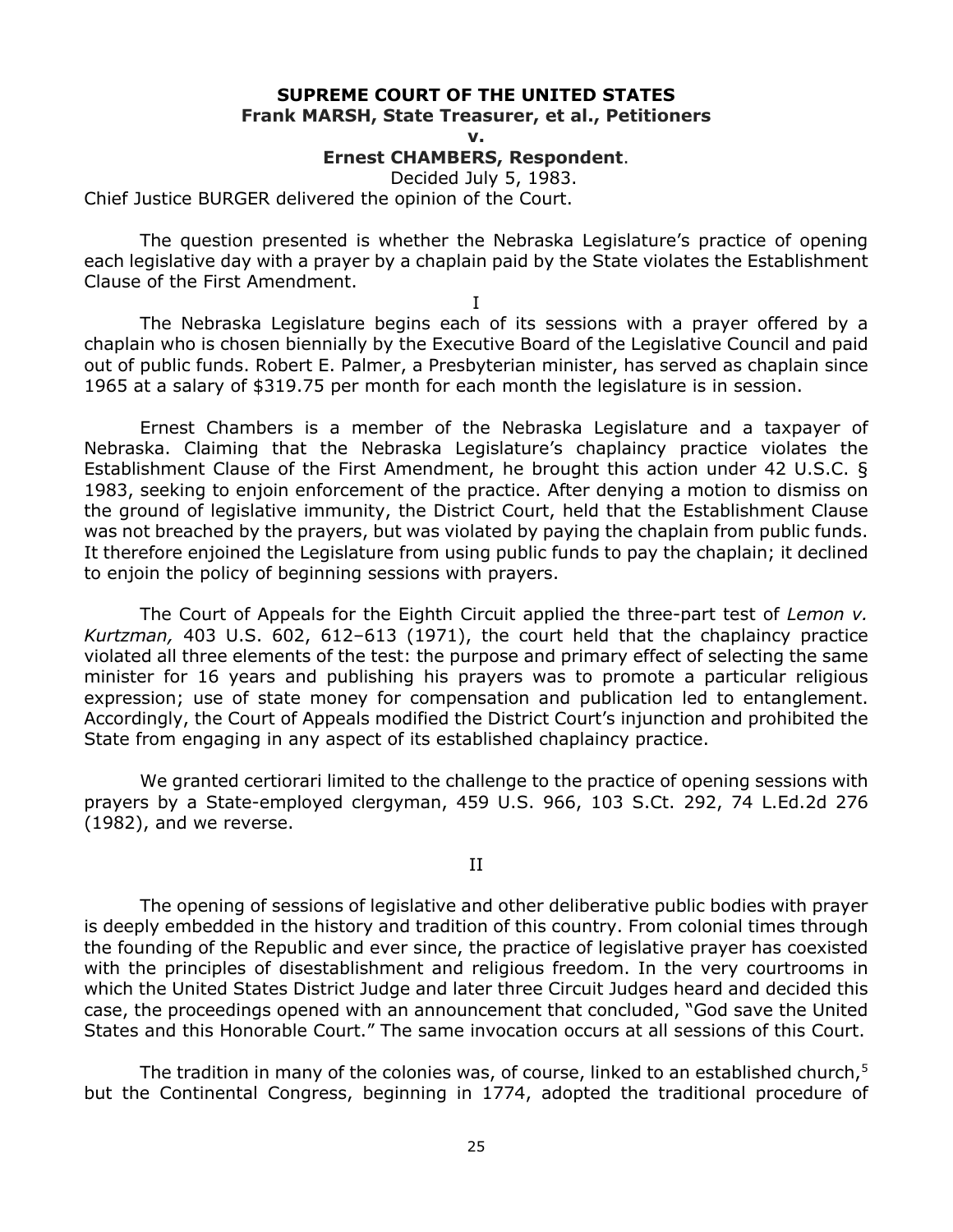opening its sessions with a prayer offered by a paid chaplain. Although prayers were not offered during the Constitutional Convention, the First Congress, as one of its early items of business, adopted the policy of selecting a chaplain to open each session with prayer. Thus, on April 7, 1789, the Senate appointed a committee "to take under consideration the manner of electing Chaplains." J. of the Sen. 10. On April 9, 1789, a similar committee was appointed by the House of Representatives. On April 25, 1789, the Senate elected its first chaplain, J. of the Sen. 16; the House followed suit on May 1, 1789, J. of the H.R. 26. A statute providing for the payment of these chaplains was enacted into law on Sept. 22, 1789.

On Sept. 25, 1789, three days after Congress authorized the appointment of paid chaplains, final agreement was reached on the language of the Bill of Rights, J. of the Sen. 88; J. of the H.R. 121.<sup>9</sup> Clearly the men who wrote the First Amendment Religion Clause did not view paid legislative chaplains and opening prayers as a violation of that Amendment, for the practice of opening sessions with prayer has continued without interruption ever since that early session of Congress. It has also been followed consistently in most of the states, including Nebraska, where the institution of opening legislative sessions with prayer was adopted even before the State attained statehood. Nebraska Journal of the Council at the First Regular Session of the General Assembly 16 (Jan. 22, 1855).

<sup>9</sup> Interestingly, Sept. 25, 1789 was also the day that the House resolved to request the President to set aside a Thanksgiving Day to acknowledge "the many signal favors of Almighty God," J. of the H.R. 123. See also J. of the Sen. 88.

Standing alone, historical patterns cannot justify contemporary violations of constitutional guarantees, but there is far more here than simply historical patterns. In this context, historical evidence sheds light not only on what the draftsmen intended the Establishment Clause to mean, but also on how they thought that Clause applied to the practice authorized by the First Congress—their actions reveal their intent. An act "passed by the first Congress assembled under the Constitution, many of whose members had taken part in framing that instrument, ... is contemporaneous and weighty evidence of its true meaning." *Wisconsin v. Pelican Ins. Co.,* 127 U.S. 265, 297 (1888).

In *Walz v. Tax Comm'n,* 397 U.S. 664, 678, 90 S.Ct. 1409, 1416, 25 L.Ed.2d 697 (1970), we considered the weight to be accorded to history:

"It is obviously correct that no one acquires a vested or protected right in violation of the Constitution by long use, even when that span of time covers our entire national existence and indeed predates it. Yet an unbroken practice ... is not something to be lightly cast aside."

No more is Nebraska's practice of over a century, consistent with two centuries of national practice, to be cast aside. It can hardly be thought that in the same week Members of the First Congress voted to appoint and to pay a Chaplain for each House and also voted to approve the draft of the First Amendment for submission to the States, they intended the Establishment Clause of the Amendment to forbid what they had just declared acceptable. In applying the First Amendment to the states through the Fourteenth Amendment, *Cantwell v. Connecticut,* 310 U.S. 296 (1940), it would be incongruous to interpret that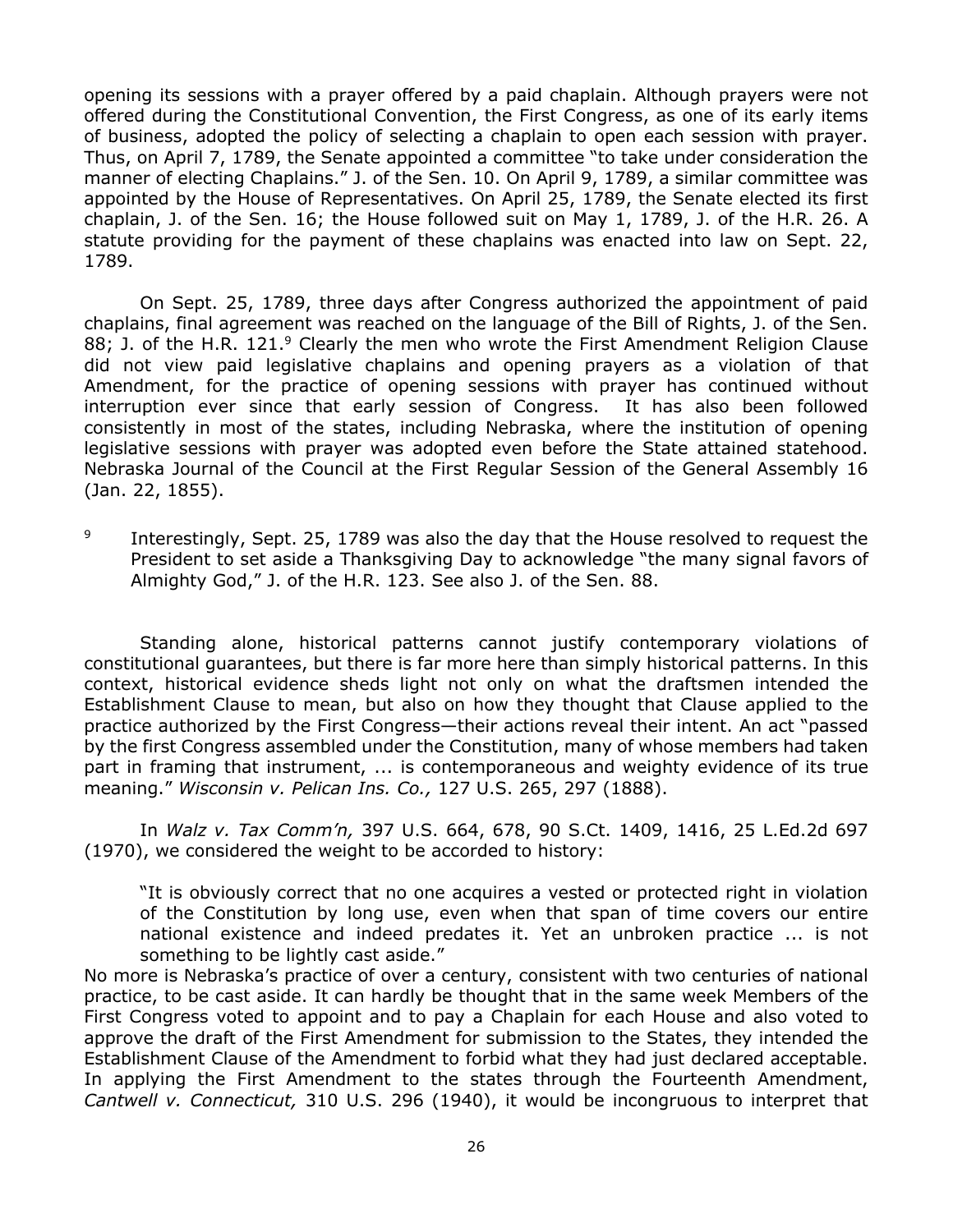clause as imposing more stringent First Amendment limits on the States than the draftsmen imposed on the Federal Government.

This unique history leads us to accept the interpretation of the First Amendment draftsmen who saw no real threat to the Establishment Clause arising from a practice of prayer similar to that now challenged. We conclude that legislative prayer presents no more potential for establishment than the provision of school transportation,, beneficial grants for higher education, or tax exemptions for religious organizations*.*

Respondent cites Justice BRENNAN's concurring opinion in *Abington School Dist. v. Schempp,* 374 U.S. 203, 237,(1963), and argues that we should not rely too heavily on "the advice of the Founding Fathers" because the messages of history often tend to be ambiguous and not relevant to a society far more heterogeneous than that of the Framers, *id.,* at 240. Respondent also points out that John Jay and John Rutledge opposed the motion to begin the first session of the Continental Congress with prayer.

We do not agree that evidence of opposition to a measure weakens the force of the historical argument; indeed it infuses it with power by demonstrating that the subject was considered carefully and the action not taken thoughtlessly, by force of long tradition and without regard to the problems posed by a pluralistic society. Jay and Rutledge specifically grounded their objection on the fact that the delegates to the Congress "were so divided in religious sentiments ... that [they] could not join in the same act of worship." Their objection was met by Samuel Adams, who stated that "he was no bigot, and could hear a prayer from a gentleman of piety and virtue, who was at the same time a friend to his country." C. Adams, Familiar Letters of John Adams and his Wife, Abigail Adams, during the Revolution 37–38, reprinted in Stokes, at 449.

This interchange emphasizes that the delegates did not consider opening prayers as a proselytizing activity or as symbolically placing the government's "official seal of approval on one religious view" cf. 675 F.2d, at 234. Rather, the Founding Fathers looked at invocations as "conduct whose ... effect ... harmonize[d] with the tenets of some or all religions." *McGowan v. Maryland,* 366 U.S. 420, 442 (1961). The Establishment Clause does not always bar a state from regulating conduct simply because it "harmonizes with religious canons." *Id.,* at 462 (Frankfurter, J., concurring). Here, the individual claiming injury by the practice is an adult, presumably not readily susceptible to religious indoctrination, or peer pressure

In light of the unambiguous and unbroken history of more than 200 years, there can be no doubt that the practice of opening legislative sessions with prayer has become part of the fabric of our society. To invoke Divine guidance on a public body entrusted with making the laws is not, in these circumstances, an "establishment" of religion or a step toward establishment; it is simply a tolerable acknowledgment of beliefs widely held among the people of this country. As Justice Douglas observed, "[w]e are a religious people whose institutions presuppose a Supreme Being." *Zorach v. Clauson,* 343 U.S. 306, 313 (1952).

III

We turn then to the question of whether any features of the Nebraska practice violate the Establishment Clause. Beyond the bare fact that a prayer is offered, three points have been made: first, that a clergyman of only one denomination—Presbyterian—has been selected for 16 years;<sup>13</sup> second, that the chaplain is paid at public expense; and third, that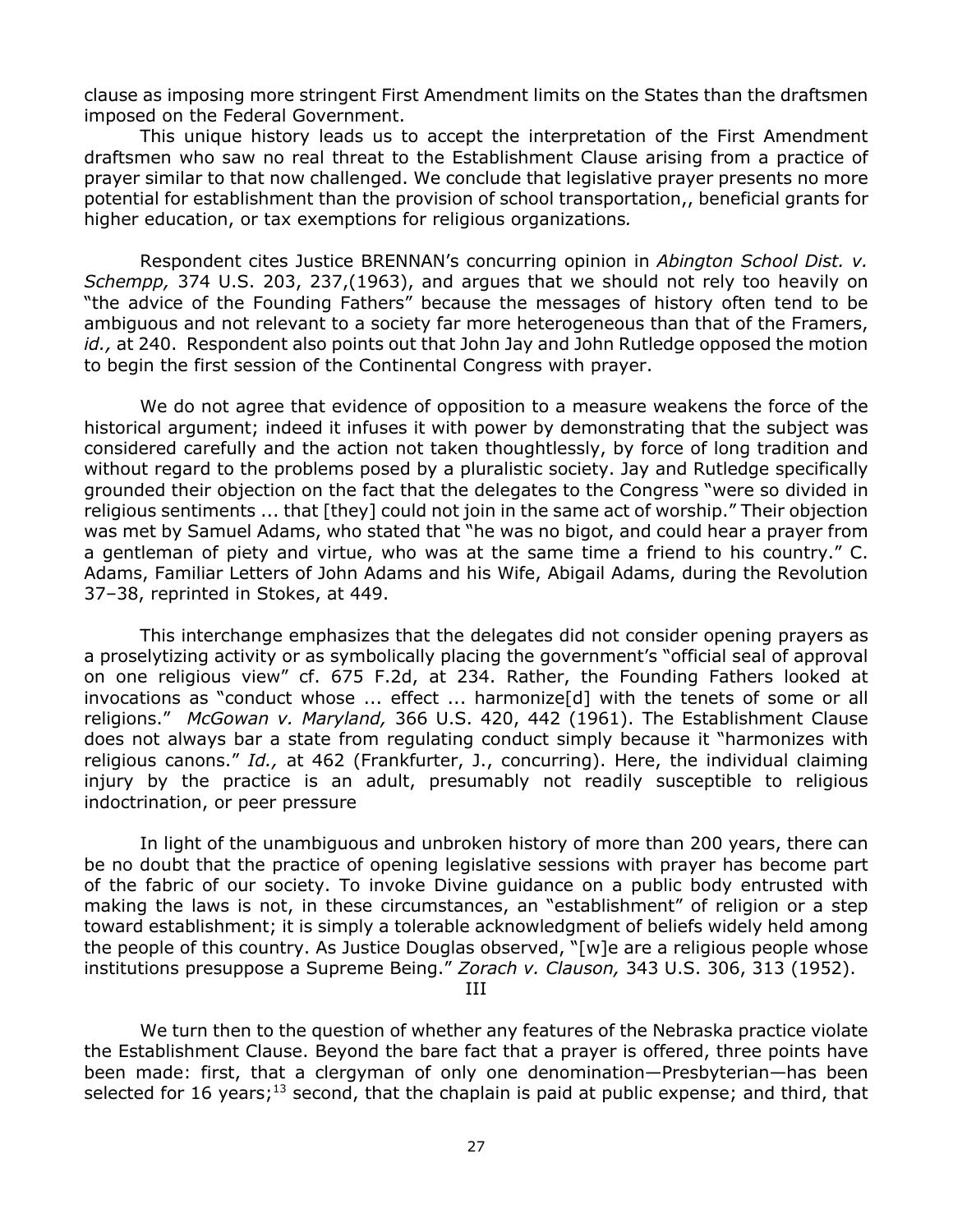the prayers are in the Judeo-Christian tradition.<sup>14</sup> Weighed against the historical background, these factors do not serve to invalidate Nebraska's practice.

- $13$  In comparison, the First Congress provided for the appointment of two chaplains of different denominations who would alternate between the two chambers on a weekly basis, J. of the Sen. 12; J. of the H.R. 16.
- 14 Palmer characterizes his prayers as "nonsectarian," "Judeo Christian," and with "elements of the American civil religion." Although some of his earlier prayers were often explicitly Christian, Palmer removed all references to Christ after a 1980 complaint from a Jewish legislator.

The Court of Appeals was concerned that Palmer's long tenure has the effect of giving preference to his religious views. We, no more than Members of the Congresses of this century, can perceive any suggestion that choosing a clergyman of one denomination advances the beliefs of a particular church. To the contrary, the evidence indicates that Palmer was reappointed because his performance and personal qualities were acceptable to the body appointing him. Palmer was not the only clergyman heard by the Legislature; guest chaplains have officiated at the request of various legislators and as substitutes during Palmer's absences. Absent proof that the chaplain's reappointment stemmed from an impermissible motive, we conclude that his long tenure does not in itself conflict with the Establishment Clause.

Nor is the compensation of the chaplain from public funds a reason to invalidate the Nebraska Legislature's chaplaincy; remuneration is grounded in historic practice initiated, as we noted earlier, by the same Congress that adopted the Establishment Clause of the First Amendment. The Continental Congress paid its chaplain, see *e.g.,* 6 J. of the Continental Cong. 887 (1776), as did some of the states, see *e.g.,* Debates and other Proceedings of the Convention of Va. 470 (June 26, 1788). Currently, many state legislatures and the United States Congress provide compensation for their chaplains, Brief for Nat'l Conference of State Legislatures as *Amicus Curiae* 3; 2 U.S.C. §§ 61d and 84–2; H.R.Res. 7, 96th Cong., 1st Sess. (1979). Nebraska has paid its chaplain for well over a century, see 1867 Neb.Laws §§ 2–4 (June 21, 1867), reprinted in, Neb.Gen'l Stat. 459 (1873). The content of the prayer is not of concern to judges where, as here, there is no indication that the prayer opportunity has been exploited to proselytize or advance any one, or to disparage any other, faith or belief. That being so, it is not for us to embark on a sensitive evaluation or to parse the content of a particular prayer.

We do not doubt the sincerity of those, who like respondent, believe that to have prayer in this context risks the beginning of the establishment the Founding Fathers feared. But this concern is not well founded, for as Justice Goldberg, aptly observed in his concurring opinion in *Abington,* 374 U.S., at 308, 83 S.Ct., at 1616:

"It is of course true that great consequences can grow from small beginnings, but the measure of constitutional adjudication is the ability and willingness to distinguish between real threat and mere shadow."

The unbroken practice for two centuries in the National Congress, for more than a century in Nebraska and in many other states, gives abundant assurance that there is no real threat "while this Court sits," *Panhandle Oil Co. v. Mississippi ex rel. Knox,* 277 U.S.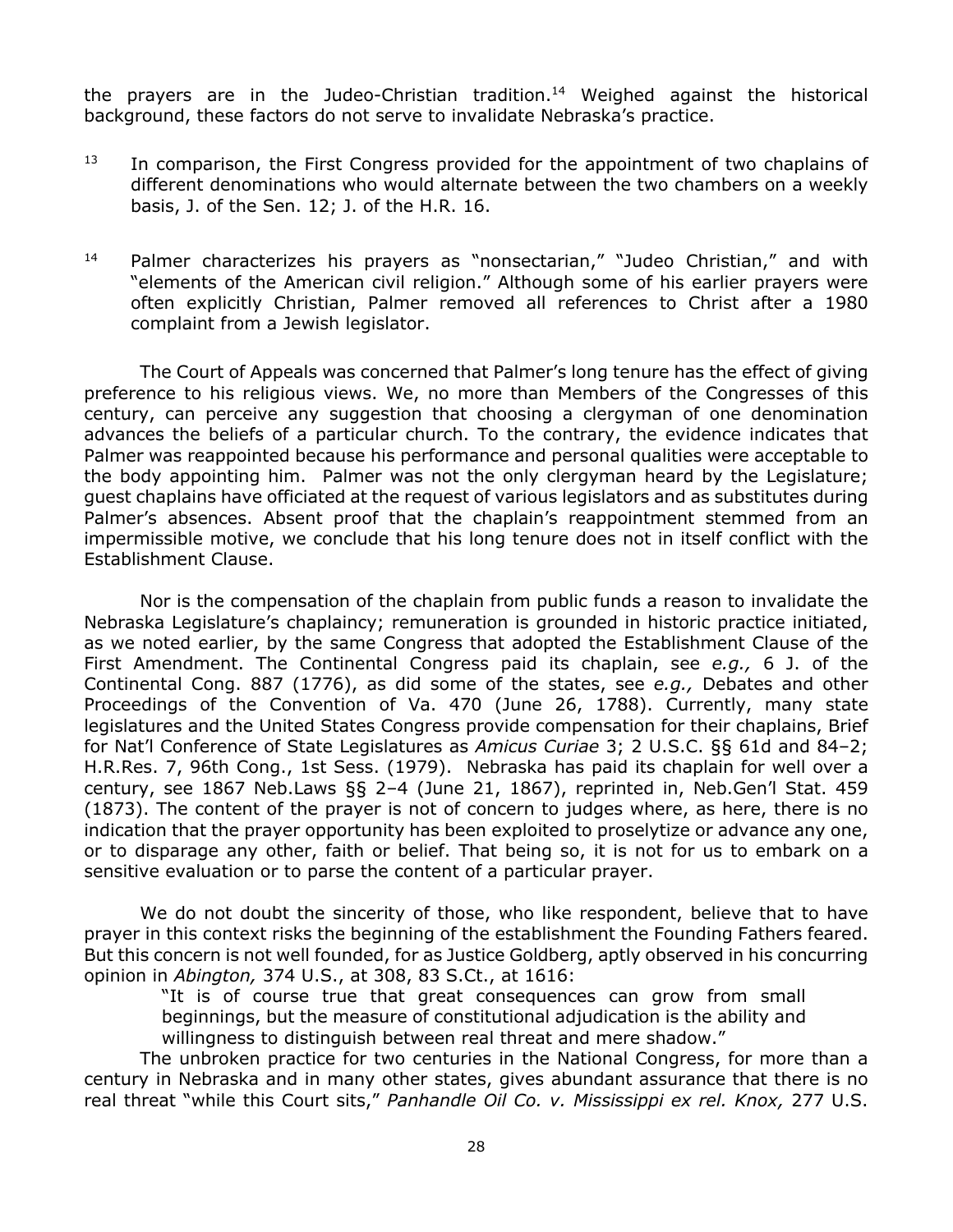218, 223 (1928) (Holmes, J., dissenting).

The judgment of the Court of Appeals is

## *Reversed.*

Justice BRENNAN, with whom Justice MARSHALL joins, dissenting.

The Court today has written a narrow and, on the whole, careful opinion. In effect, the Court holds that officially sponsored legislative prayer, primarily on account of its "unique history," is generally exempted from the First Amendment's prohibition against "the establishment of religion." The Court's opinion is consistent with dictum in at least one of our prior decisions, and its limited rationale should pose little threat to the overall fate of the Establishment Clause. I believe that the practice of official invocational prayer, as it exists in Nebraska and most other State Legislatures, is unconstitutional. It is contrary to the doctrine as well the underlying purposes of the Establishment Clause, and it is not saved either by its history or by any of the other considerations suggested in the Court's opinion. I respectfully dissent.

I

The Court makes no pretense of subjecting Nebraska's practice of legislative prayer to any of the formal "tests" that have traditionally structured our inquiry under the Establishment Clause. That it fails to do so is, in a sense, a good thing, for it simply confirms that the Court is carving out an exception to the Establishment Clause rather than reshaping Establishment Clause doctrine to accommodate legislative prayer. For my purposes, however, I must begin by demonstrating what should be obvious: that, if the Court were to judge legislative prayer through the unsentimental eye of our settled doctrine, it would have to strike it down as a clear violation of the Establishment Clause.

The most commonly cited formulation of prevailing Establishment Clause doctrine is found in *Lemon v. Kurtzman,* 403 U.S. 602 (1971):

"Every analysis in this area must begin with consideration of the cumulative criteria developed by the Court over many years. Three such tests may be gleaned from our cases. First, the statute [at issue] must have a secular legislative purpose; second, its principal or primary effect must be one that neither advances nor inhibits religion; finally, the statute must not foster 'an excessive government entanglement with religion.' " *Id.,* at 612–613.

That the "purpose" of legislative prayer is preeminently religious rather than secular seems to me to be self-evident. "To invoke Divine guidance on a public body entrusted with making the laws," *ante,* at 3336, is nothing but a religious act. Moreover, whatever secular functions legislative prayer might play—formally opening the legislative session, getting the members of the body to quiet down, and imbuing them with a sense of seriousness and high purpose could so plainly be performed in a purely nonreligious fashion that to claim a secular purpose for the prayer is an insult to the perfectly **\*798** honorable individuals who instituted and continue the practice.

The "primary effect" of legislative prayer is also clearly religious. As we said in the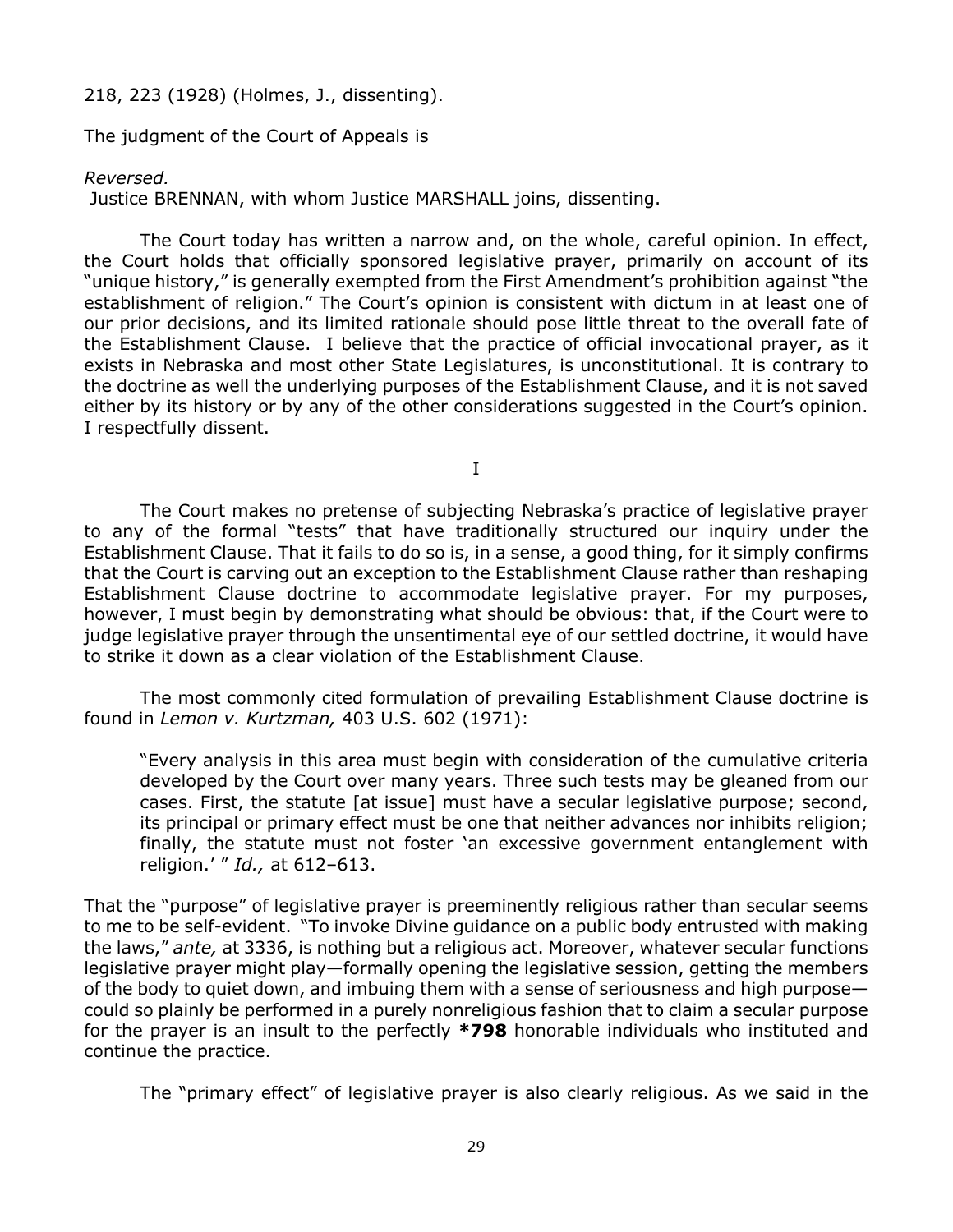context of officially sponsored prayers in the public schools, "prescribing a particular form of religious worship," even if the individuals involved have the choice not to participate, places "indirect coercive pressure upon religious minorities to conform to the prevailing officially approved religion" *Engel v. Vitale,* 370 U.S. 421, 431, (1962). More importantly, invocations in Nebraska's legislative halls explicitly link religious belief and observance to the power and prestige of the State. "[T]he mere appearance of a joint exercise of legislative authority by Church and State provides a significant symbolic benefit to religion in the minds of some by reason of the power conferred." *Larkin v. Grendel's Den.*

Finally, there can be no doubt that the practice of legislative prayer leads to excessive "entanglement" between the State and religion. *Lemon* pointed out that "entanglement" can take two forms: First, a state statute or program might involve the state impermissibly in monitoring and overseeing religious affairs. 403 U.S., at 614–622. In the case of legislative prayer, the process of choosing a "suitable" chaplain, whether on a permanent or rotating basis, and insuring that the chaplain limits himself or herself to "suitable" prayers, involves precisely the sort of supervision that agencies of government should if at all possible avoid

Second, excessive "entanglement" might arise out of "the divisive political potential" of a state statute or program. 403 U.S., at 622. "Ordinarily political debate and division, however vigorous or even partisan, are normal and healthy manifestations of our democratic system of government, but political division along religious lines was one of the principal evils against which the First Amendment was intended to protect. The potential divisiveness of such conflict is a threat to the normal political process." *Ibid.* (citations omitted).

In this case, this second aspect of entanglement is also clear. The controversy between Senator Chambers and his colleagues, which had reached the stage of difficulty and rancor long before this lawsuit was brought, has split the Nebraska Legislature precisely on issues of religion and religious conformity. App. 21–24. The record in this case also reports a series of instances, involving legislators other than Senator Chambers, in which invocations by Reverend Palmer and others led to controversy along religious lines. And in general, the history of legislative prayer has been far more eventful—and divisive—than a hasty reading of the Court's opinion might indicate.

In sum, I have no doubt that, if any group of law students were asked to apply the principles of *Lemon* to the question of legislative prayer, they would nearly unanimously find the practice to be unconstitutional.

II

The path of formal doctrine, however, can only imperfectly capture the nature and importance of the issues at stake in this case. A more adequate analysis must therefore take into account the underlying function of the Establishment Clause, and the forces that have shaped its doctrine.

A

Most of the provisions of the Bill of Rights, even if they are not generally enforceable in the absence of state action, nevertheless arise out of moral intuitions applicable to individuals as well as governments. The Establishment Clause, however, is quite different. It is, to its core, nothing less and nothing more than a statement about the proper role of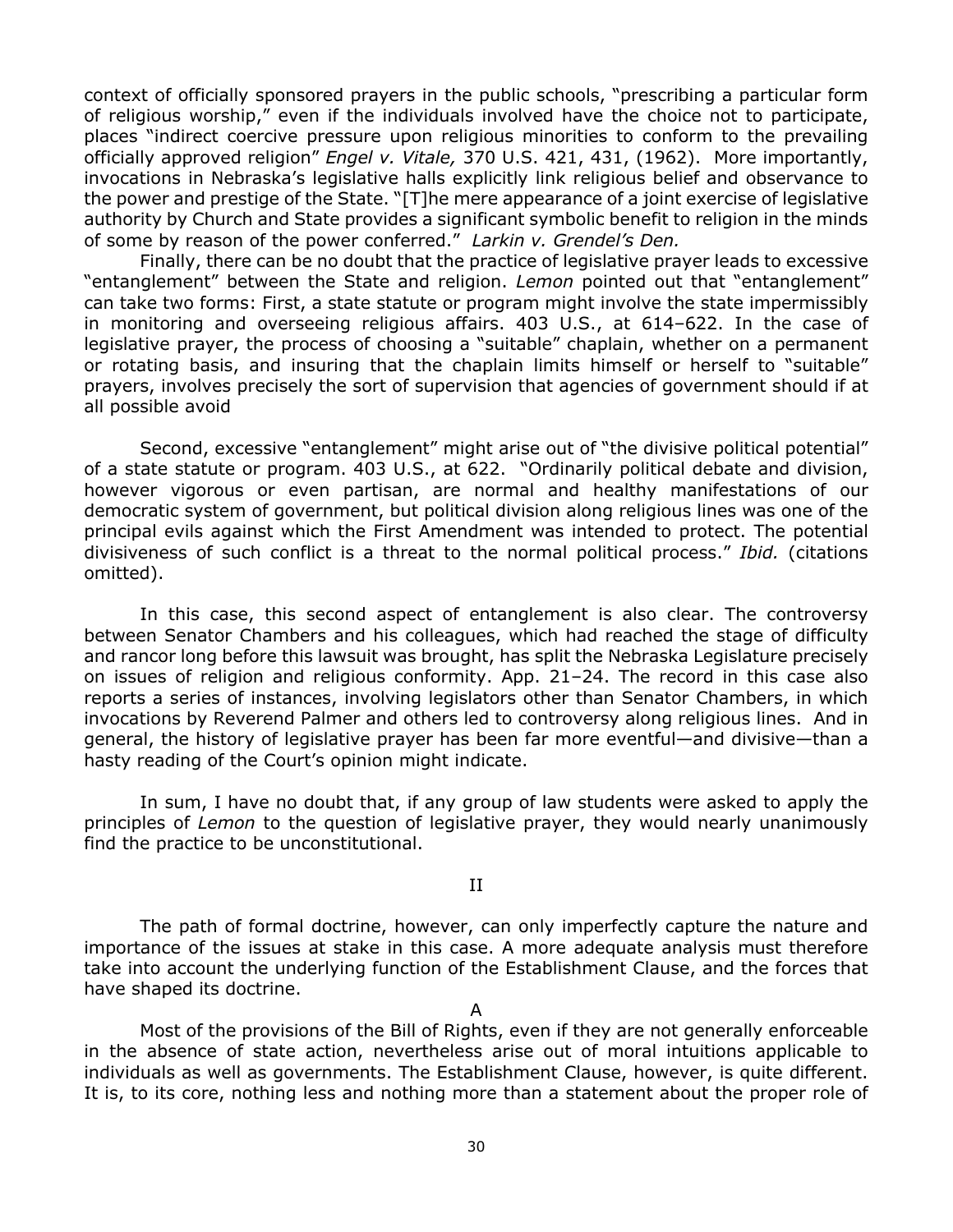*government* in the society that we have shaped for ourselves in this land.

The Establishment Clause embodies a judgment, born of a long and turbulent history, that, in our society, religion "must be a private matter for the individual, the family, and the institutions of private choice...." *Lemon v. Kurtzman,* 403 U.S., at 625, 91 S.Ct., at 2117.

"Government in our democracy, state and national, must be neutral in matters of religious theory, doctrine, and practice. It may not be hostile to any religion or to the advocacy of no-religion; and it may not aid, foster, or promote one religion or religious theory against another or even against the militant opposite. The First Amendment mandates governmental neutrality between religion and nonreligion." *Epperson v. Arkansas,* 393 U.S. 97, 103–104, 89 S.Ct. 266, 269–270, 21 L.Ed.2d 228 (1968) (footnote omitted).

"In the words of Jefferson, the clause against establishment of religion by law was intended to erect 'a wall of separation between church and state.' " *Everson v. Board of Education,* 330 U.S. 1, 16, 67 S.Ct. 504, 511, 91 L.Ed. 711 (1947).

The principles of "separation" and "neutrality" implicit in the Establishment Clause serve many purposes. Four of these are particularly relevant here.

The first, which is most closely related to the more general conceptions of liberty found in the remainder of the First Amendment, is to guarantee the individual right to conscience. The right to conscience, in the religious sphere, is not only implicated when the government engages in direct or indirect coercion. It is also implicated when the government requires individuals to support the practices of a faith with which they do not agree.

"[T]o compel a man to furnish contributions of money for the propagation of [religious] opinions which he disbelieves, is sinful and tyrannical; ... even ... forcing him to support this or that teacher of his own religious persuasion, is depriving him of the comfortable liberty of giving his contributions to the particular pastor, whose morals he would make his pattern ...." *Everson v. Board of Education,* 330 U.S., at 13, 67 S.Ct., at 510, quoting Virginia Bill for Religious Liberty, 12 Hening, Statutes of Virginia 84 (1823).

The second purpose of separation and neutrality is to keep the state from interfering in the essential autonomy of religious life, either by taking upon itself the decision of religious issues, or by unduly involving itself in the supervision of religious institutions or officials.

The third purpose of separation and neutrality is to prevent the trivialization and degradation of religion by too close an attachment to the organs of government. The Establishment Clause "stands as an expression of principle on the part of the Founders of our Constitution that religion is too personal, too sacred, too holy to permit its 'unhallowed perversion' by a civil magistrate." *Engel v. Vitale,* 370 U.S., at 432, 82 S.Ct., at 1267.

Finally, the principles of separation and neutrality help assure that essentially religious issues, precisely because of their importance and sensitivity, not become the occasion for battle in the political arena. With regard to most issues, the Government may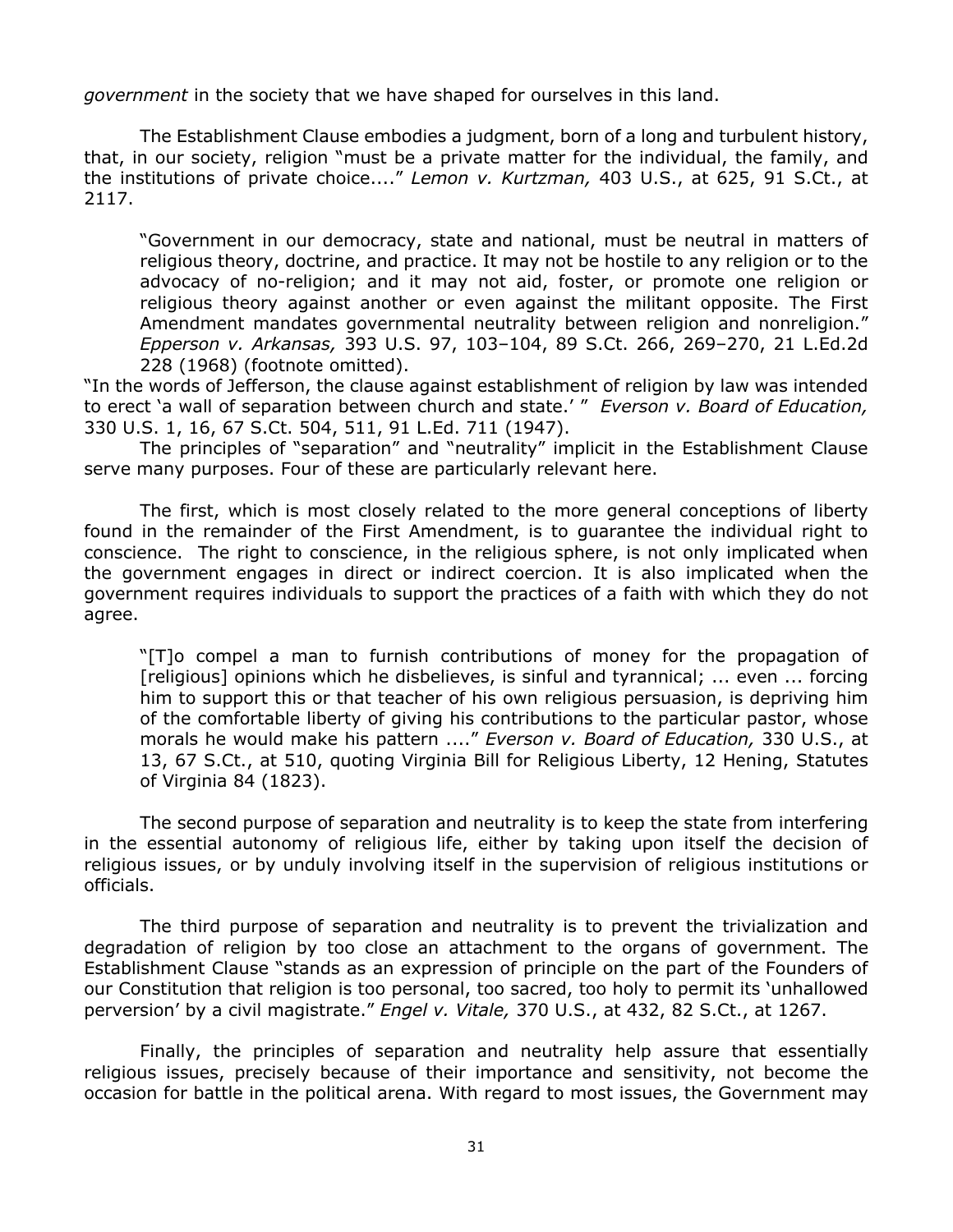be influenced by partisan argument and may act as a partisan itself. In each case, there will be winners and losers in the political battle, and the losers' most common recourse is the right to dissent and the right to fight the battle again another day. With regard to matters that are essentially religious, however, the Establishment Clause seeks that there should be no political battles, and that no American should at any point feel alienated from his government because that government has declared or acted upon some "official" or "authorized" point of view on a matter of religion.

B

The imperatives of separation and neutrality are not limited to the relationship of government to religious institutions or denominations, but extend as well to the relationship of government to religious beliefs and practices. In *Torcaso v. Watkins,* 367 U.S. 488, 81 S.Ct. 1680, 6 L.Ed.2d 982 (1961), for example, we struck down a state provision requiring a religious oath as a qualification to hold office, not only because it violated principles of free exercise of religion, but also because it violated the principles of non-establishment of religion. And, of course, in the pair of cases that hang over this one like a reproachful set of parents, we held that official prayer and prescribed Bible reading in the public schools represent a serious encroachment on the Establishment Clause. *Schempp, supra; Engel, supra.* As we said in *Engel,* "[i]t is neither sacrilegious nor anti-religious to say that each separate government in this country should stay out of the business of writing or sanctioning official prayers and leave that purely religious function to the people themselves and to those the people choose to look to for religious guidance." 370 U.S., at 435, 82 S.Ct., at 1269 (footnote omitted).

Nor should it be thought that this view of the Establishment Clause is a recent concoction of an overreaching judiciary. Even before the First Amendment was written, the Framers of the Constitution broke with the practice of the Articles of Confederation and many state constitutions, and did not invoke the name of God in the document. Moreover, Thomas Jefferson and Andrew Jackson, during their respective terms as President, both refused on Establishment Clause grounds to declare national days of thanksgiving or fasting. And James Madison, writing subsequent to his own Presidency on essentially the very issue we face today, stated:

"Is the appointment of Chaplains to the two Houses of Congress consistent with the Constitution, and with the pure principle of religious freedom? In strictness, the answer on both points must be in the negative. The Constitution of the U.S. forbids everything like an establishment of a national religion. The law appointing Chaplains establishes a religious worship for the national representatives, to be performed by Ministers of religion, elected by a majority of them; and these are to be paid out of the national taxes. Does not this involve the principle of a national establishment, applicable to a provision for a religious worship for the Constituent as well as of the representative Body, approved by the majority, and conducted by Ministers of religion paid by the entire nation." Fleet, Madison's "Detached Memoranda," 3 Wm. & Mary Quarterly 534, 558 (1946).

 $\mathsf{C}$ 

Legislative prayer clearly violates the principles of neutrality and separation that are embedded within the Establishment Clause. It is contrary to the fundamental message of *Engel* and *Schempp.* It intrudes on the right to conscience by forcing some legislators either to participate in a "prayer opportunity," *ante,* at 3337, with which they are in basic disagreement, or to make their disagreement a matter of public comment by declining to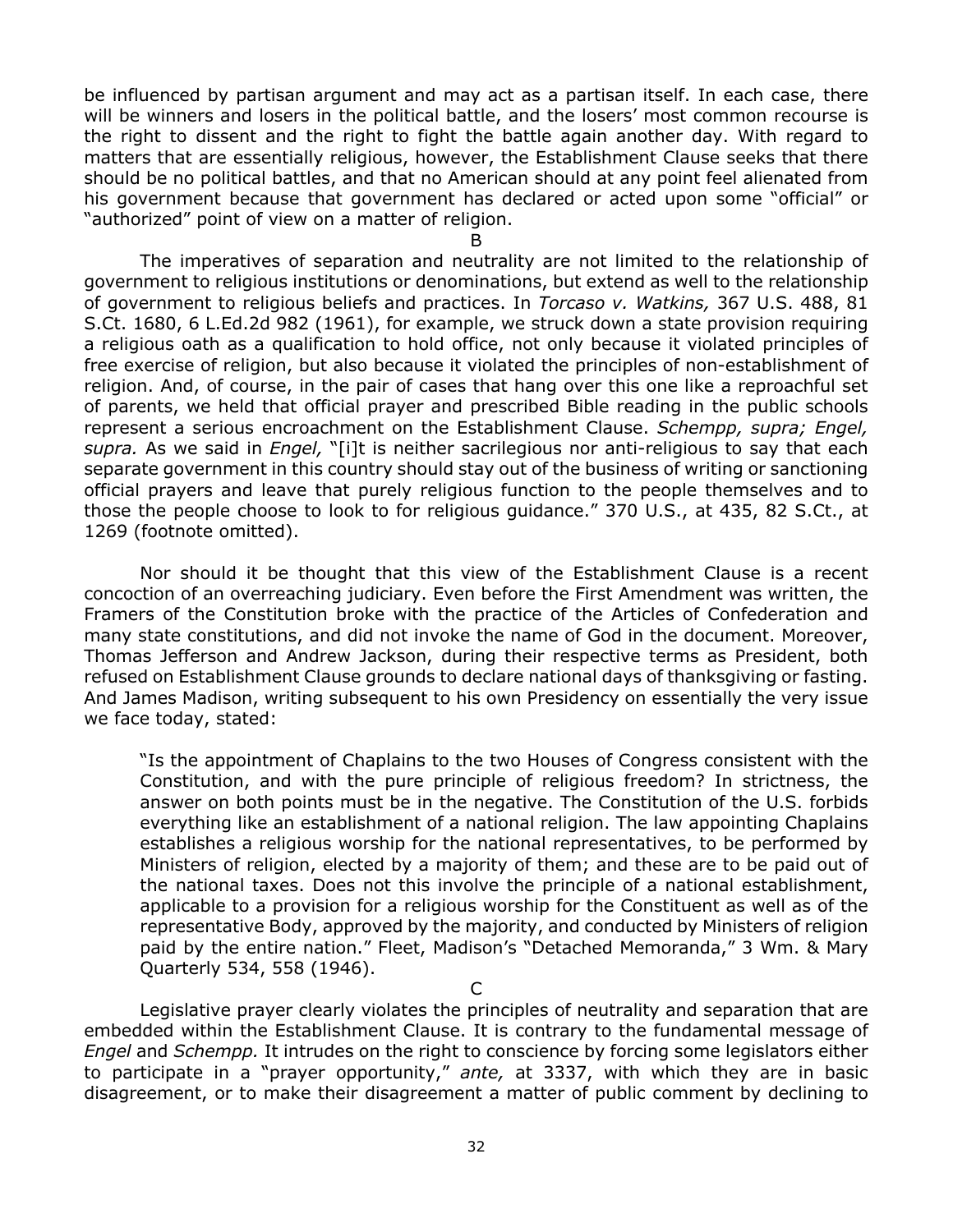participate. It forces all residents of the State to support a religious exercise that may be contrary to their own beliefs. It requires the State to commit itself on fundamental theological issues. It has the potential for degrading religion by allowing a religious call to worship to be intermeshed with a secular call to order. And it injects religion into the political sphere by creating the potential that each and every selection of a chaplain, or consideration of a particular prayer, or even reconsideration of the practice itself, will provoke a political battle along religious lines and ultimately alienate some religiously identified group of citizens.

D

One response to the foregoing account, of course, is that "neutrality" and "separation" do not exhaust the full meaning of the Establishment Clause as it has developed in our cases. It is indeed true that there are certain tensions inherent in the First Amendment itself, or inherent in the role of religion and religious belief in any free society, that have shaped the doctrine of the Establishment Clause, and required us to deviate from an absolute adherence to separation and neutrality. Nevertheless, these considerations, although very important, are also quite specific, and where none of them is present, the Establishment Clause gives us no warrant simply to look the other way and treat an unconstitutional practice as if it were constitutional. Because the Court occasionally suggests that some of these considerations might apply here, it becomes important that I briefly identify the most prominent of them and explain why they do not in fact have any relevance to legislative prayer.

\* \* \*

## (3)

We have also recognized that Government cannot, without adopting a decidedly *anti* -religious point of view, be forbidden to recognize the religious beliefs and practices of the American people as an aspect of our history and culture. Certainly, bona fide classes in comparative religion can be offered in the public schools. And certainly, the text of Abraham Lincoln's Second Inaugrual Address which is inscribed on a wall of the Lincoln Memorial need not be purged of its profound theological content. The practice of offering invocations at legislative sessions cannot, however, simply be dismissed as "a tolerable *acknowledgment of beliefs* widely held among the people of this country." "Prayer is religion *in act.*" "Praying means to take hold of a word, the end, so to speak, of a line that leads to God." Reverend Palmer and other members of the clergy who offer invocations at legislative sessions are not museum pieces, put on display once a day for the edification of the legislature. Rather, they are engaged by the legislature to lead it—as a body—in an act of religious worship. If upholding the practice requires denial of this fact, I suspect that many supporters of legislative prayer would feel that they had been handed a pyrrhic victory.

\* \* \*

#### (5)

Finally, our cases recognize that, in one important respect, the Constitution is *not* neutral on the subject of religion: Under the Free Exercise Clause, religiously motivated claims of conscience may give rise to constitutional rights that other strongly-held beliefs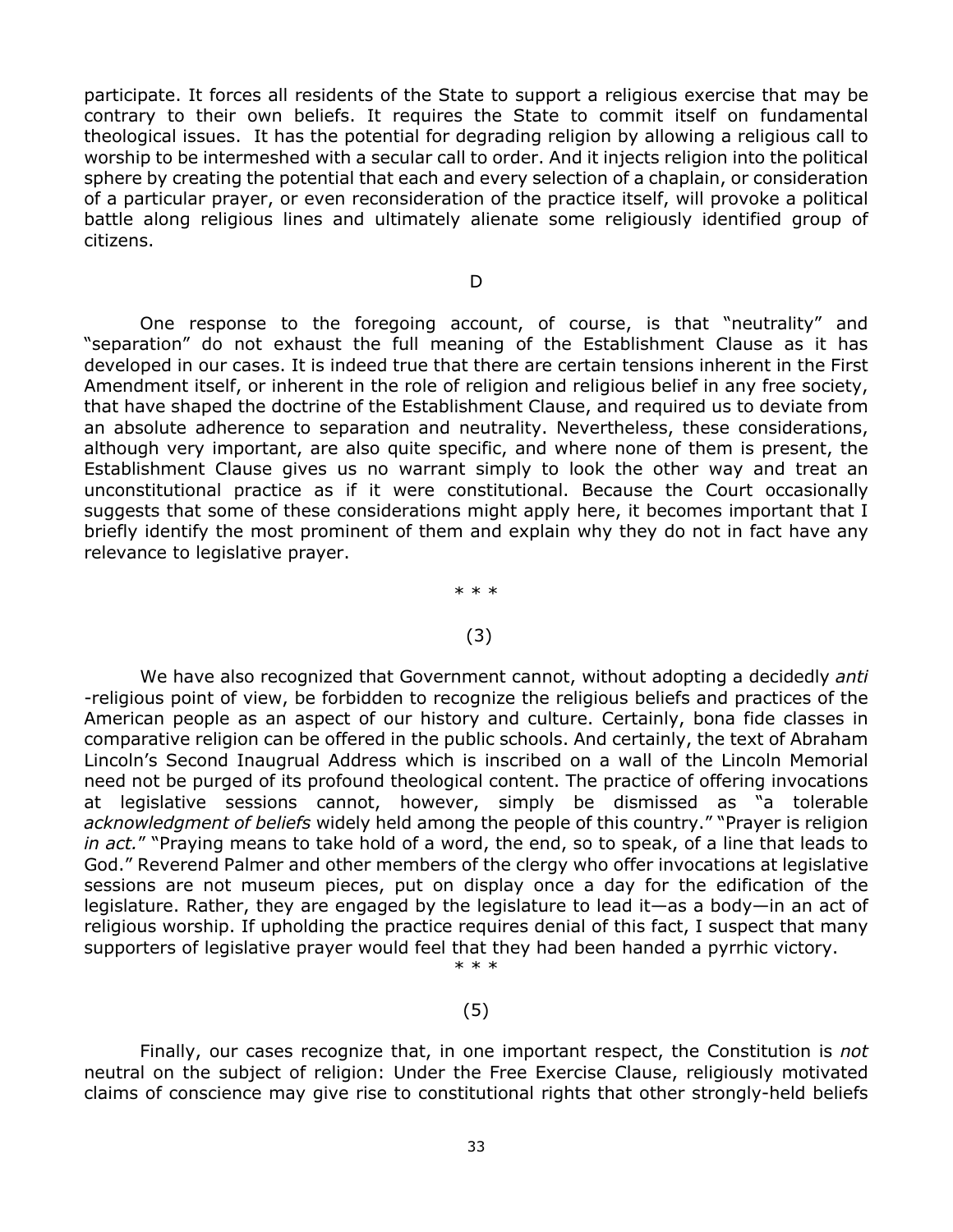do not. Moreover, even when the government is not compelled to do so by the Free Exercise Clause, it may to some extent act to facilitate the opportunities of individuals to practice their religion. This is not, however, a case in which a State is accommodating individual religious interests. We are not faced here with the right of the legislature to allow its members to offer prayers during the course of general legislative debate. We are certainly not faced with the right of legislators to form voluntary groups for prayer or worship. We are not even faced with the right of the state to employ members of the clergy to minister to the private religious needs of individual legislators. Rather, we are faced here with the regularized practice of conducting official prayers, on behalf of the entire legislature, as part of the order of business constituting the formal opening of every single session of the legislative term. If this is Free Exercise, the Establishment Clause has no meaning whatsoever.

#### III

With the exception of the few lapses I have already noted, each of which is commendably qualified so as to be limited to the facts of this case, the Court says almost nothing contrary to the above analysis. Instead, it holds that "the practice of opening legislative sessions with prayer has become part of the fabric of our society," *ante,* at 3336, and chooses not to interfere. I sympathize with the Court's reluctance to strike down a practice so prevalent and so ingrained as legislative prayer. I am, however, unconvinced by the Court's arguments, and cannot shake my conviction that legislative prayer violates both the letter and the spirit of the Establishment Clause.

#### A

The Court's main argument for carving out an exception sustaining legislative prayer is historical. The Court cannot—and does not—purport to find a pattern of "undeviating acceptance," *Walz,* 397 U.S., at 681, 90 S.Ct., at 1417 (BRENNAN, J., concurring), of legislative prayer. It also disclaims exclusive reliance on the mere longevity of legislative prayer. The Court does, however, point out that, only three days before the First Congress reached agreement on the final wording of the Bill of Rights, it authorized the appointment of paid chaplains for its own proceedings, and the Court argues that in light of this "unique history," the actions of Congress reveal its intent as to the meaning of the Establishment Clause. I agree that historical practice is of considerable import in the interpretation of abstract constitutional language. This is a case, however, in which—absent the Court's invocation of history—there would be no question that the practice at issue was unconstitutional. And despite the surface appeal of the Court's argument, there are at least three reasons why specific historical practice should not in this case override that clear constitutional imperative.

First, it is significant that the Court's historical argument does not rely on the legislative history of the Establishment Clause itself. Indeed, that formal history is profoundly unilluminating on this and most other subjects. Rather, the Court assumes that the Framers of the Establishment Clause would not have themselves authorized a practice that they thought violated the guarantees contained in the clause. This assumption, however, is questionable. Legislators, influenced by the passions and exigencies of the moment, the pressure of constituents and colleagues, and the press of business, do not always pass sober constitutional judgment on every piece of legislation they enact, and this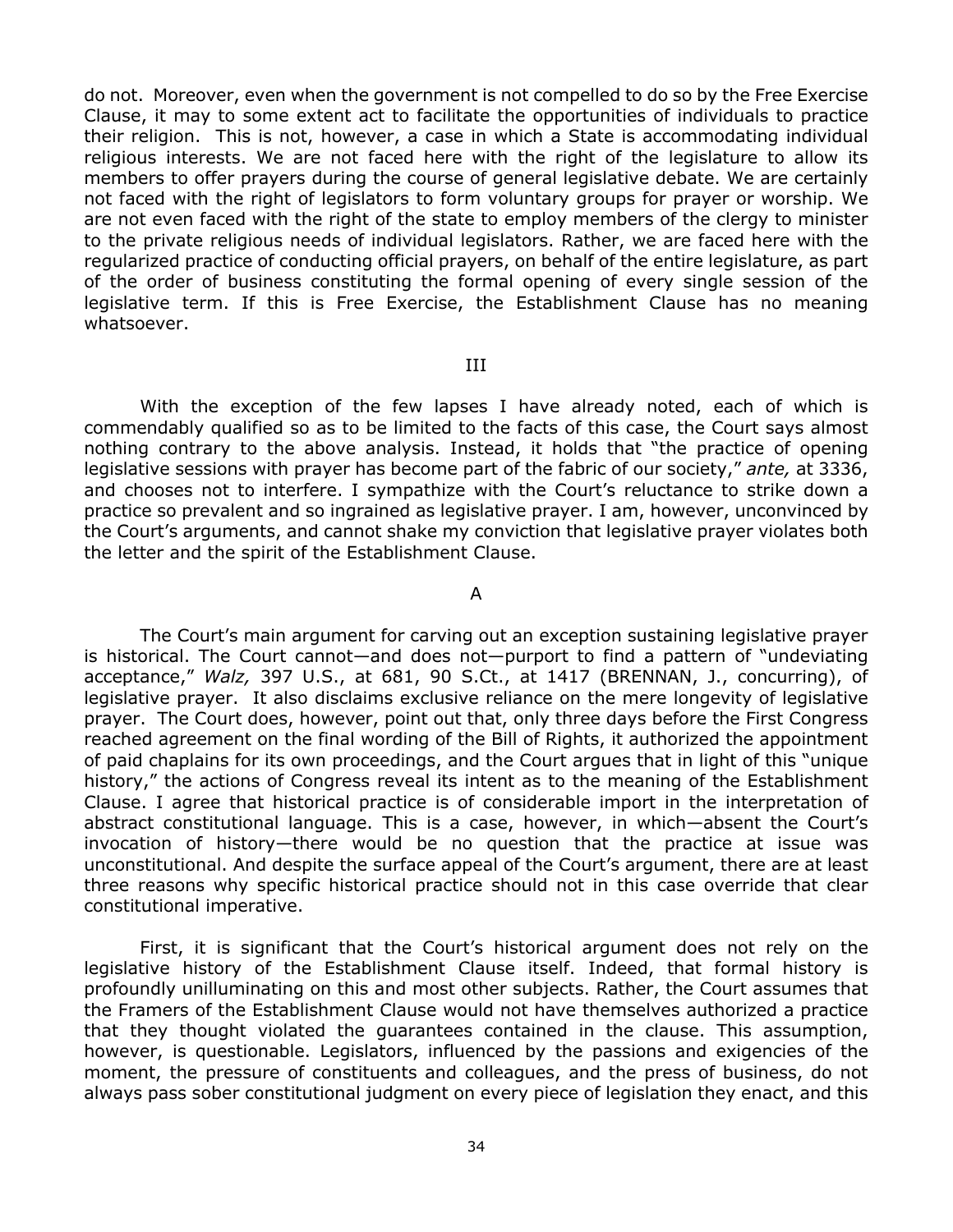must be assumed to be as true of the members of the First Congress as any other. Indeed, the fact that James Madison, who voted for the bill authorizing the payment of the first congressional chaplains, *ante,* at 3333, n. 8, later expressed the view that the practice was unconstitutional, see *supra,* at 3343–3344, is instructive on precisely this point. Madison's later views may not have represented so much a change of *mind* as a change of *role,* from a member of Congress engaged in the hurley-burley of legislative activity to a detached observer engaged in unpressured reflection. Since the latter role is precisely the one with which this Court is charged, I am not at all sure that Madison's later writings should be any less influential in our deliberations than his earlier vote.

Second, the Court's analysis treats the First Amendment simply as an Act of Congress, as to whose meaning the intent of Congress is the single touchstone. Both the Constitution and its amendments, however, became supreme law only by virtue of their ratification by the States, and the understanding of the States should be as relevant to our analysis as the understanding of Congress. This observation is especially compelling in considering the meaning of the Bill of Rights. The first 10 Amendments were not enacted because the members of the First Congress came up with a bright idea one morning; rather, their enactment was forced upon Congress by a number of the States as a condition for their ratification of the original Constitution. To treat any practice authorized by the First Congress as presumptively consistent with the Bill of Rights is therefore somewhat akin to treating any action of a party to a contract as presumptively consistent with the terms of the contract. The latter proposition, if it were accepted, would of course resolve many of the heretofore perplexing issues in contract law.

Finally, and most importantly, the argument tendered by the Court is misguided because the Constitution is not a static document whose meaning on every detail is fixed for all time by the life experience of the Framers. We have recognized in a wide variety of constitutional contexts that the practices that were in place at the time any particular guarantee was enacted into the Constitution do not necessarily fix forever the meaning of that guarantee. To be truly faithful to the Framers, "our use of the history of their time must limit itself to broad purposes, not specific practices." *Abington School Dist. v. Schempp,* 374 U.S., at 241, 83 S.Ct., at 1581 (BRENNAN, J., concurring). Our primary task must be to translate "the majestic generalities of the Bill of Rights, conceived as part of the pattern of liberal government in the eighteenth century, into concrete restraints on officials dealing with the problems of the twentieth century." *West Virginia State Bd. of Education v. Barnette,* 319 U.S. 624, 639 (1943).

The inherent adaptability of the Constitution and its amendments is particularly important with respect to the Establishment Clause. "[O]ur religious composition makes us a vastly more diverse people than were our forefathers.... In the face of such profound changes, practices which may have been objectionable to no one in the time of Jefferson and Madison may today be highly offensive to many persons, the deeply devout and the nonbelievers alike." *Schempp,* 374 U.S., at 240–241 (BRENNAN, J., concurring). President John Adams issued during his Presidency a number of official proclamations calling on all Americans to engage in Christian prayer. Justice Story, in his treatise on the Constitution, contended that the "real object" of the First Amendment "was, not to countenance, much less to advance Mahometanism, Judaism, or infidelity, by prostrating Christianity; but to exclude all rivalry among Christian sects." Whatever deference Adams' actions and Story's views might once have deserved in this Court, the Establishment Clause must now be read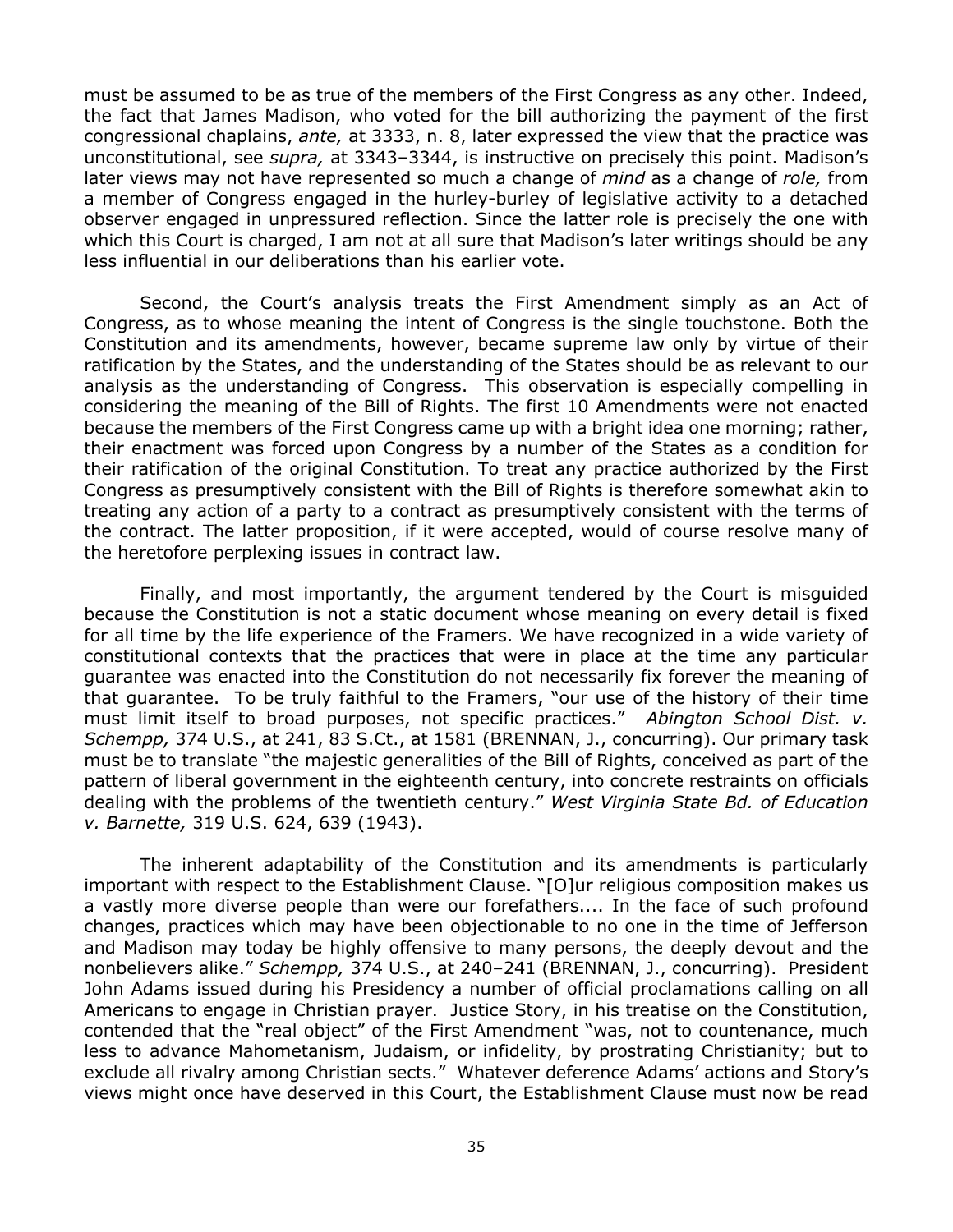in a very different light. Similarly, the members of the First Congress should be treated, not as sacred figures whose every action must be emulated, but as the authors of a document meant to last for the ages. Indeed, a proper respect for the Framers themselves forbids us to give so static and lifeless a meaning to their work. To my mind, the Court's focus here on a narrow piece of history is, in a fundamental sense, a betrayal of the lessons of history.

Of course, the Court does not rely entirely on the practice of the First Congress in order to validate legislative prayer. There is another theme which, although implicit, also pervades the Court's opinion. It is exemplified by the Court's comparison of legislative prayer with the formulaic recitation of "God save the United States and this Honorable Court." It is also exemplified by the Court's apparent conclusion that legislative prayer is, at worst, a "mere shadow" on the Establishment Clause rather than a "real threat" to it. Simply put, the Court seems to regard legislative prayer as at most a *de minimis* violation, somehow unworthy of our attention. I frankly do not know what should be the proper disposition of features of our public life such as "God save the United States and this Honorable Court," "In God We Trust," "One Nation Under God," and the like. I might well adhere to the view expressed in *Schempp* that such mottos are consistent with the Establishment Clause, not because their import is *de minimis,* but because they have lost any true religious significance. Legislative invocations, however, are very different.

First of all, legislative prayer, unlike mottos with fixed wordings, can easily turn narrowly and obviously sectarian. I agree with the Court that the federal judiciary should not sit as a board of censors on individual prayers, but to my mind the better way of avoiding that task is by striking down all official legislative invocations.

More fundamentally, however, *any* practice of legislative prayer, even if it might look "non-sectarian" to nine Justices of the Supreme Court, will inevitably and continuously involve the state in one or another religious debate. Prayer is serious business—serious theological business—and it is not a mere "acknowledgment of beliefs widely held among the people of this country" for the State to immerse itself in that business. Some religious individuals or groups find it theologically problematic to engage in joint religious exercises predominantly influenced by faiths not their own. Some might object even to the attempt to fashion a "non-sectarian" prayer. Some would find it impossible to participate in any "prayer opportunity" marked by Trinitarian references. Some would find a prayer *not* invoking the name of Christ to represent a flawed view of the relationship between human beings and God. Some might find any petitionary prayer to be improper. Some might find any prayer that lacked a petitionary element to be deficient. Some might be troubled by what they consider shallow public prayer, or non-spontaneous prayer, or prayer without adequate spiritual preparation or concentration. Some might, of course, have *theological* objections to any prayer sponsored by an organ of government. Some might object on theological grounds to the level of political neutrality generally expected of governmentsponsored invocational prayer. And some might object on theological grounds to the Court's requirement, that prayer, even though religious, not be proselytizing. If these problems arose in the context of a religious objection to some otherwise decidedly secular activity, then whatever remedy there is would have to be found in the Free Exercise Clause. But, in this case, we are faced with potential religious objections to an activity at the very center of religious life, and it is simply beyond the competence of government, and inconsistent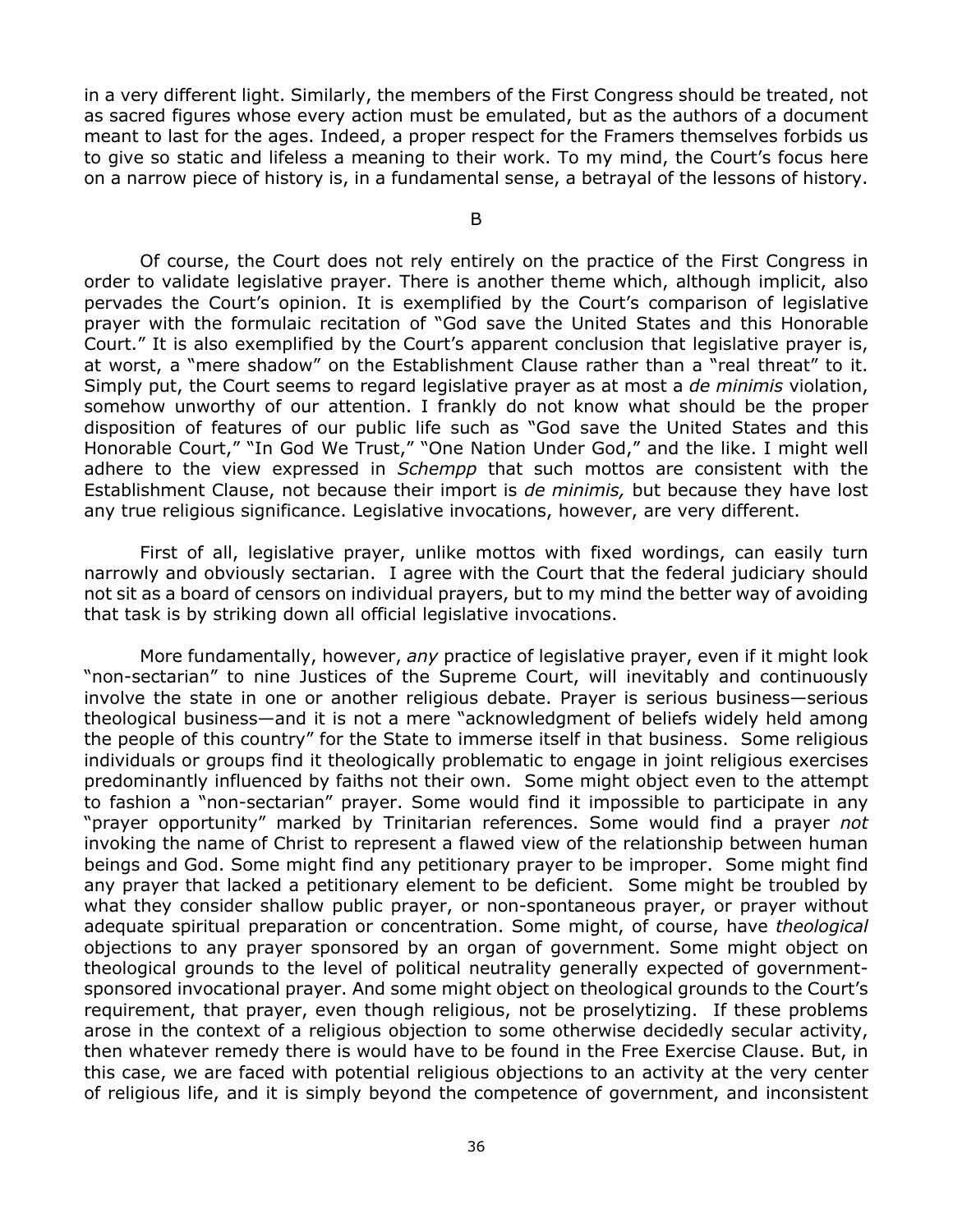with our conceptions of liberty, for the state to take upon itself the role of ecclesiastical arbiter.

#### IV

The argument is made occasionally that a strict separation of religion and state robs the nation of its spiritual identity. I believe quite the contrary. It may be true that individuals cannot be "neutral" on the question of religion. But the judgment of the Establishment Clause is that neutrality by the organs of *government* on questions of religion is both possible and imperative. . . . I respectfully dissent.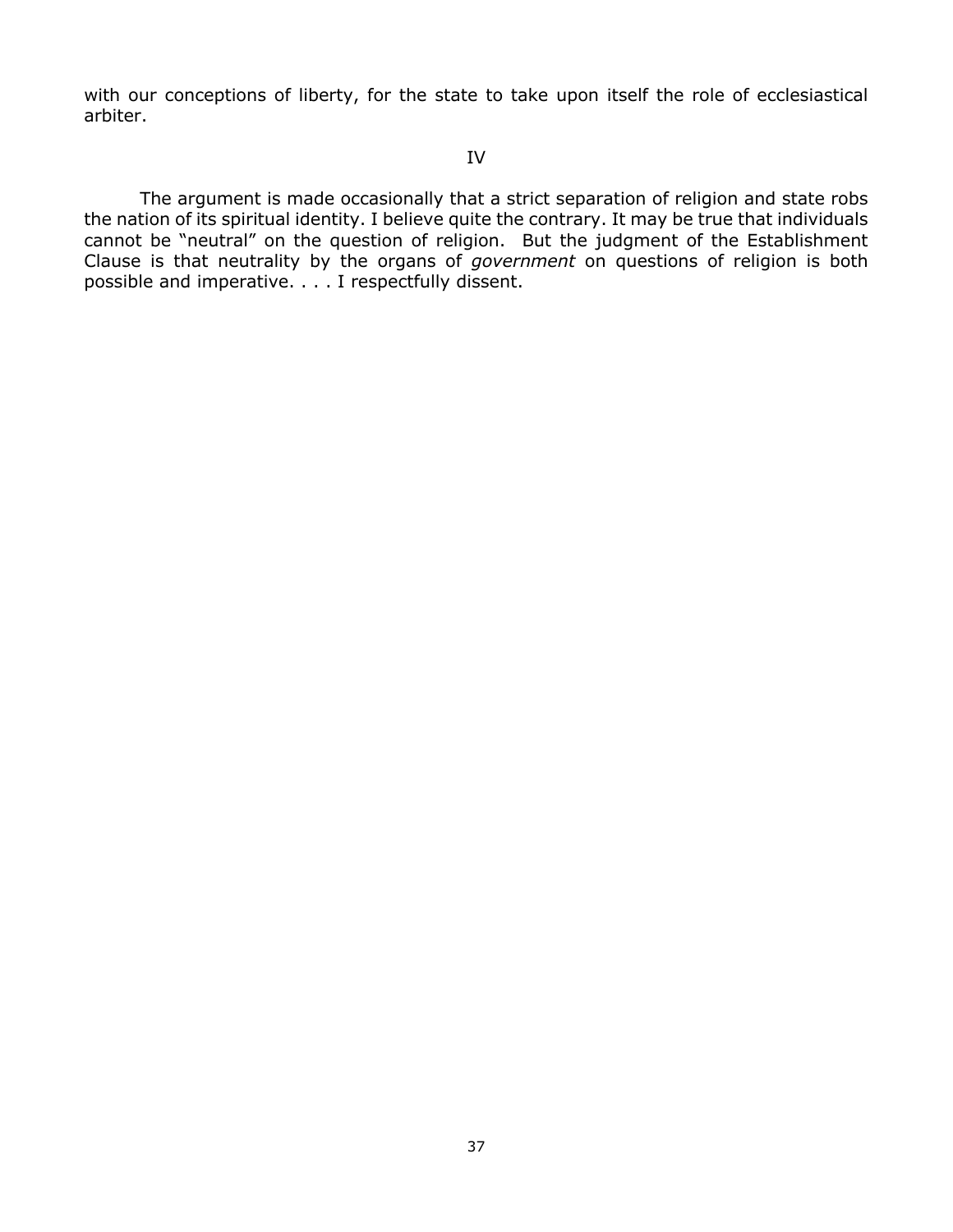## **Supreme Court of the United States TOWN OF GREECE, NEW YORK, Petitioner,**

**v.**

#### **Susan GALLOWAY et al., Respondents.**

Decided May 5, 2014  $\overline{\phantom{a}}$  . The set of the set of the set of the set of the set of the set of the set of the set of the set of the set of the set of the set of the set of the set of the set of the set of the set of the set of the set o

Justice KENNEDY delivered the opinion of the Court, except as to Part II–B. THE CHIEF JUSTICE and Justice ALITO join this opinion in full. Justice SCALIA and Justice THOMAS join this opinion except as to Part II–B.

KENNEDY, J.: The Court must decide whether the town of Greece, New York, imposes an impermissible establishment of religion by opening its monthly board meetings with a prayer. It must be concluded, consistent with the Court's opinion in *Marsh v. Chambers,* 463 U.S. 783, 103 S.Ct. 3330, 77 L.Ed.2d 1019 (1983), that no violation of the Constitution has been shown.

I

Greece, a town with a population of 94,000, is in upstate New York. For some years, it began its monthly town board meetings with a moment of silence. In 1999, the newly elected town supervisor, John Auberger, decided to replicate the prayer practice he had found meaningful while serving in the county legislature. Following the roll call and recitation of the Pledge of Allegiance, Auberger would invite a local clergyman to the front of the room to deliver an invocation. After the prayer, Auberger would thank the minister for serving as the board's "chaplain for the month" and present him with a commemorative plaque. The prayer was intended to place town board members in a solemn and deliberative frame of mind, invoke divine guidance in town affairs, and follow a tradition practiced by Congress and dozens of state legislatures.

The town followed an informal method for selecting prayer givers, all of whom were unpaid volunteers. A town employee would call the congregations listed in a local directory until she found a minister available for that month's meeting. The town eventually compiled a list of willing "board chaplains" who had accepted invitations and agreed to return in the future. The town at no point excluded or denied an opportunity to a would-be prayer giver. Its leaders maintained that a minister or layperson of any persuasion, including an atheist, could give the invocation. But nearly all of the congregations in town were Christian; and from 1999 to 2007, all of the participating ministers were too.

Greece neither reviewed the prayers in advance of the meetings nor provided guidance as to their tone or content, in the belief that exercising any degree of control over the prayers would infringe both the free exercise and speech rights of the ministers. *Id.,* at 22a. The town instead left the guest clergy free to compose their own devotions. The resulting prayers often sounded both civic and religious themes. Typical were invocations that asked the divinity to abide at the meeting and bestow blessings on the community:

"Lord we ask you to send your spirit of servanthood upon all of us gathered here this evening to do your work for the benefit of all in our community. We ask you to bless our elected and appointed officials so they may deliberate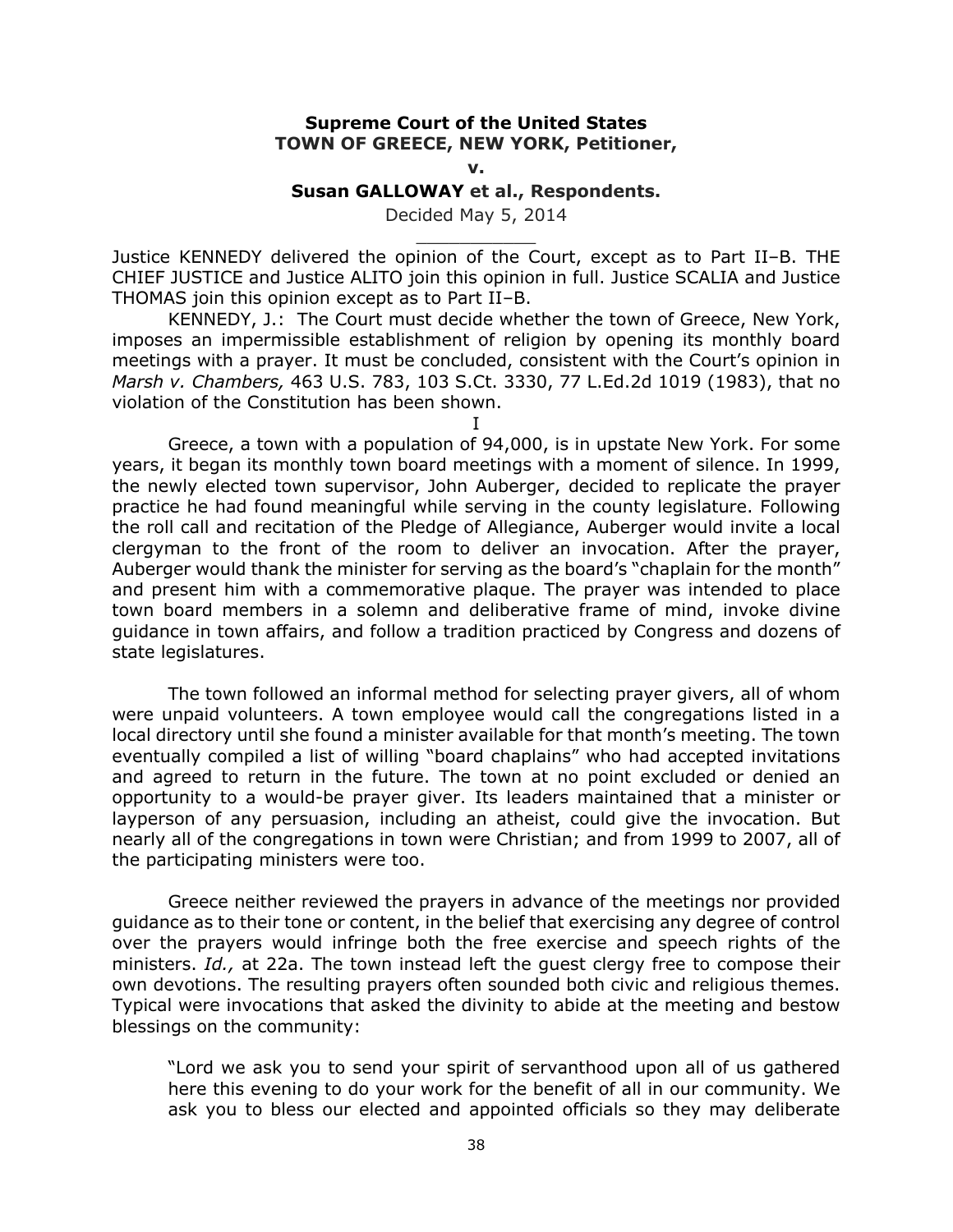with wisdom and act with courage. Bless the members of our community who come here to speak before the board so they may state their cause with honesty and humility.... Lord we ask you to bless us all, that everything we do here tonight will move you to welcome us one day into your kingdom as good and faithful servants. We ask this in the name of our brother Jesus. Amen." *Id.,* at 45a.

Some of the ministers spoke in a distinctly Christian idiom; and a minority invoked religious holidays, scripture, or doctrine, as in the following prayer:

"Lord, God of all creation, we give you thanks and praise for your presence and action in the world. We look with anticipation to the celebration of Holy Week and Easter. It is in the solemn events of next week that we find the very heart and center of our Christian faith. We acknowledge the saving sacrifice of Jesus Christ on the cross. We draw strength, vitality, and confidence from his resurrection at Easter.... We pray for peace in the world, an end to terrorism, violence, conflict, and war. We pray for stability, democracy, and good government in those countries in which our armed forces are now serving, especially in Iraq and Afghanistan.... Praise and glory be yours, O Lord, now and forever more. Amen." *Id.,* at 88a–89a.

Respondents Susan Galloway and Linda Stephens attended town board meetings to speak about issues of local concern, and they objected that the prayers violated their religious or philosophical views. At one meeting, Galloway admonished board members that she found the prayers "offensive," "intolerable," and an affront to a "diverse community." Complaint in No. 08–cv–6088 (WDNY), ¶ 66. After respondents complained that Christian themes pervaded the prayers, to the exclusion of citizens who did not share those beliefs, the town invited a Jewish layman and the chairman of the local Baha'i temple to deliver prayers. A Wiccan priestess who had read press reports about the prayer controversy requested, and was granted, an opportunity to give the invocation.

Galloway and Stephens brought suit in the United States District Court for the Western District of New York. They alleged that the town violated the First Amendment's Establishment Clause by preferring Christians over other prayer givers and by sponsoring sectarian prayers, such as those given "in Jesus' name." They did not seek an end to the prayer practice, but rather requested an injunction that would limit the town to "inclusive and ecumenical" prayers that referred only to a "generic God" and would not associate the government with any one faith or belief.

The District Court upheld the prayer practice as consistent with the First Amendment. It found no impermissible preference for Christianity, noting that the town had opened the prayer program to all creeds and excluded none. Although most of the prayer givers were Christian, this fact reflected only the predominantly Christian identity of the town's congregations, rather than an official policy or practice of discriminating against minority faiths. The District Court found no authority for the proposition that the First Amendment required Greece to invite clergy from congregations beyond its borders in order to achieve a minimum level of religious diversity.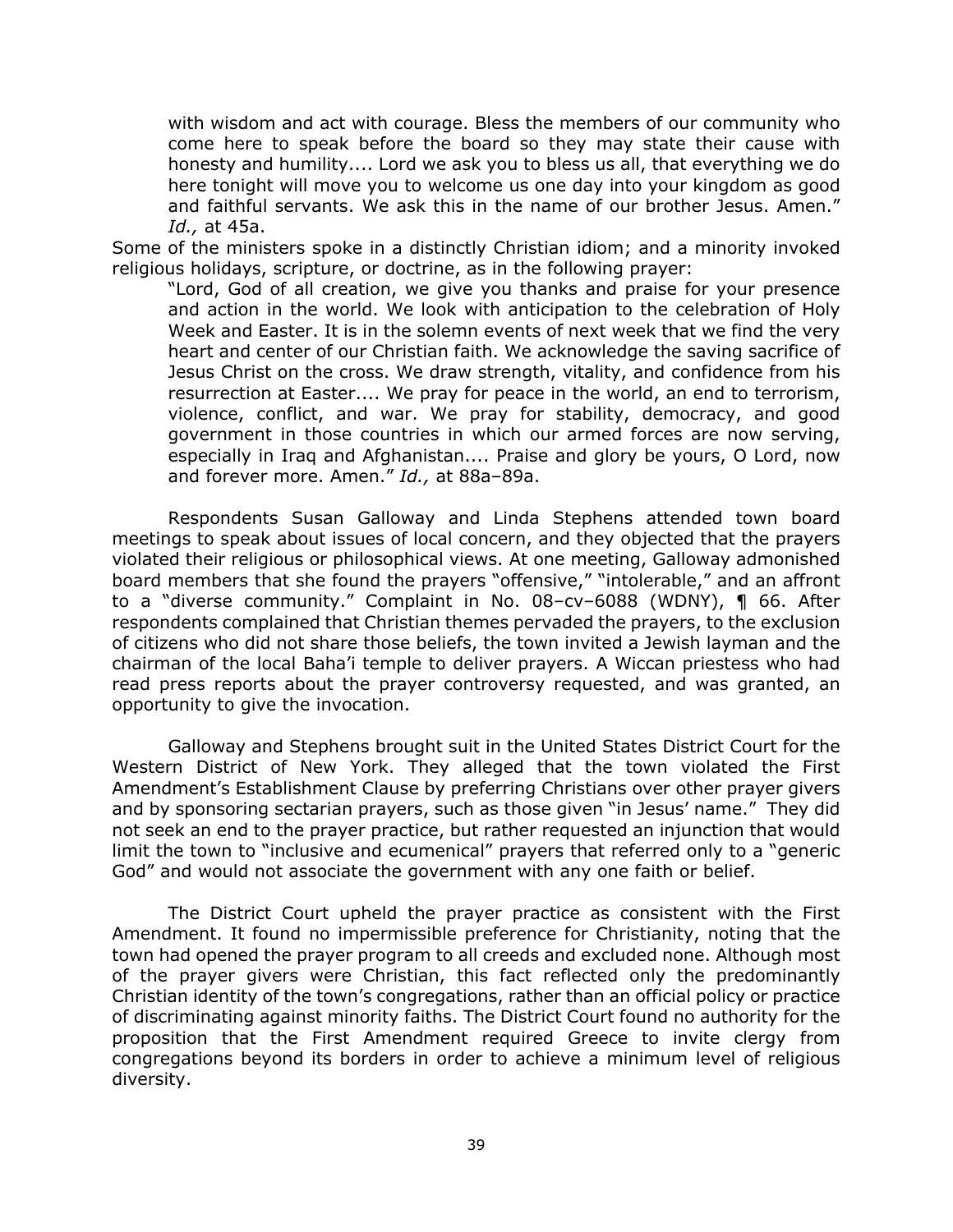The District Court also rejected the theory that legislative prayer must be nonsectarian. The court began its inquiry with the opinion in *Marsh v. Chambers,* which permitted prayer in state legislatures by a chaplain paid from the public purse, so long as the prayer opportunity was not "exploited to proselytize or advance any one, or to disparage any other, faith or belief." With respect to the prayer in Greece, the District Court concluded that references to Jesus, and the occasional request that the audience stand for the prayer, did not amount to impermissible proselytizing. It located in *Marsh* no additional requirement that the prayers be purged of sectarian content. In this regard the court quoted recent invocations offered in the U.S. House of Representatives "in the name of our Lord Jesus Christ," *e.g.,* 156 Cong Rec. H5205 (June 30, 2010), and situated prayer in this context as part a long tradition. Finally, the trial court noted this Court's statement in *County of Allegheny v. American Civil Liberties Union, Greater Pittsburgh Chapter,* 492 U.S. 573, 603, 109 S.Ct. 3086, 106 L.Ed.2d 472 (1989), that the prayers in *Marsh* did not offend the Establishment Clause "because the particular chaplain had 'removed all references to Christ.'" But the District Court did not read that statement to mandate that legislative prayer be nonsectarian, at least in circumstances where the town permitted clergy from a variety of faiths to give invocations. By welcoming many viewpoints, the District Court concluded, the town would be unlikely to give the impression that it was affiliating itself with any one religion.

The Court of Appeals for the Second Circuit reversed. It held that some aspects of the prayer program, viewed in their totality by a reasonable observer, conveyed the message that Greece was endorsing Christianity. The town's failure to promote the prayer opportunity to the public, or to invite ministers from congregations outside the town limits, all but "ensured a Christian viewpoint." Although the court found no inherent problem in the sectarian content of the prayers, it concluded that the "steady drumbeat" of Christian prayer, unbroken by invocations from other faith traditions, tended to affiliate the town with Christianity. Finally, the court found it relevant that guest clergy sometimes spoke on behalf of all present at the meeting, as by saying "let us pray," or by asking audience members to stand and bow their heads: "The invitation ... to participate in the prayer ... placed audience members who are nonreligious or adherents of non-Christian religion in the awkward position of either participating in prayers invoking beliefs they did not share or appearing to show disrespect for the invocation." That board members bowed their heads or made the sign of the cross further conveyed the message that the town endorsed Christianity. The Court of Appeals emphasized that it was the "interaction of the facts present in this case," rather than any single element, that rendered the prayer unconstitutional.

Having granted certiorari to decide whether the town's prayer practice violates the Establishment Clause, the Court now reverses the judgment of the Court of Appeals.

II

In *Marsh v. Chambers,* 463 U.S. 783, the Court found no First Amendment violation in the Nebraska Legislature's practice of opening its sessions with a prayer delivered by a chaplain paid from state funds. The decision concluded that legislative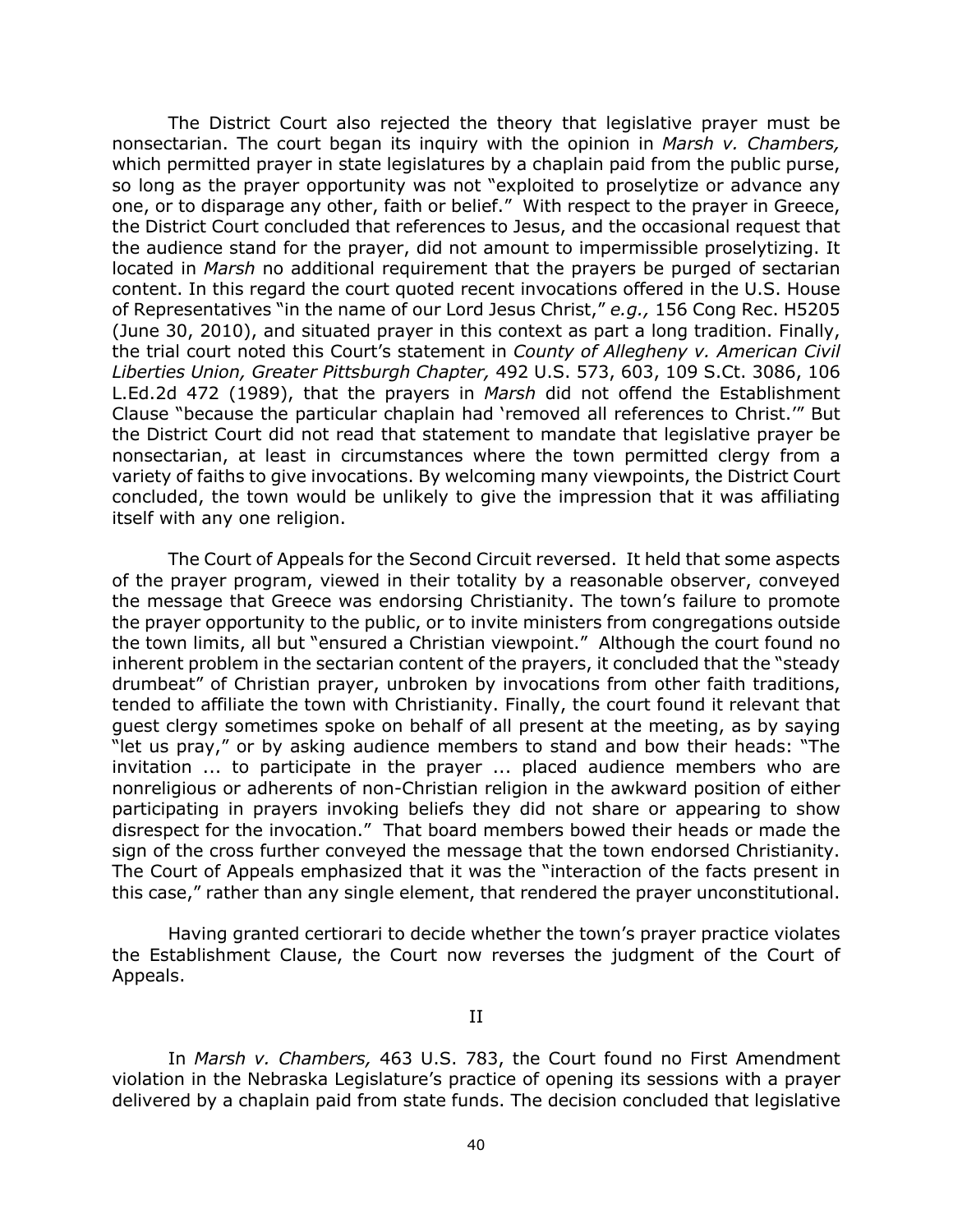prayer, while religious in nature, has long been understood as compatible with the Establishment Clause. As practiced by Congress since the framing of the Constitution, legislative prayer lends gravity to public business, reminds lawmakers to transcend petty differences in pursuit of a higher purpose, and expresses a common aspiration to a just and peaceful society. The Court has considered this symbolic expression to be a "tolerable acknowledgement of beliefs widely held," *Marsh,* 463 U.S., at 792, 103 S.Ct. 3330, rather than a first, treacherous step towards establishment of a state church.

*Marsh* is sometimes described as "carving out an exception" to the Court's Establishment Clause jurisprudence, because it sustained legislative prayer without subjecting the practice to "any of the formal 'tests' that have traditionally structured" this inquiry. *Id.,* at 796, 813, 103 S.Ct. 3330 (Brennan, J., dissenting). The Court in *Marsh* found those tests unnecessary because history supported the conclusion that legislative invocations are compatible with the Establishment Clause. The First Congress made it an early item of business to appoint and pay official chaplains, and both the House and Senate have maintained the office virtually uninterrupted since that time. When *Marsh* was decided, in 1983, legislative prayer had persisted in the Nebraska Legislature for more than a century, and the majority of the other States also had the same, consistent practice. Although no information has been cited by the parties to indicate how many local legislative bodies open their meetings with prayer, this practice too has historical precedent. *See* Reports of Proceedings of the City Council of Boston for the Year Commencing Jan. 1, 1909, and Ending Feb. 5, 1910, pp. 1–2 (1910) (Rev. Arthur Little) ("And now we desire to invoke Thy presence, Thy blessing, and Thy guidance upon those who are gathered here this morning ..."). "In light of the unambiguous and unbroken history of more than 200 years, there can be no doubt that the practice of opening legislative sessions with a prayer has become part of the fabric of our society." *Marsh, supra,* at 792, 103 S.Ct. 3330.

Yet *Marsh* must not be understood as permitting a practice that would amount to a constitutional violation if not for its historical foundation. The case teaches instead that the Establishment Clause must be interpreted "by reference to historical practices and understandings." *County of Allegheny,* 492 U.S., at 670, 109 S.Ct. 3086 (KENNEDY, J., concurring in judgment in part and dissenting in part). That the First Congress provided for the appointment of chaplains only days after approving language for the First Amendment demonstrates that the Framers considered legislative prayer a benign acknowledgment of religion's role in society. D. Currie, The Constitution in Congress: The Federalist Period 1789–1801, pp. 12–13 (1997). In the 1850's, the judiciary committees in both the House and Senate reevaluated the practice of official chaplaincies after receiving petitions to abolish the office. The committees concluded that the office posed no threat of an establishment because lawmakers were not compelled to attend the daily prayer, S.Rep. No. 376, 32d Cong., 2d Sess., 2 (1853); no faith was excluded by law, nor any favored, *id.,* at 3; and the cost of the chaplain's salary imposed a vanishingly small burden on taxpayers, H. Rep. No. 124, 33d Cong., 1st Sess., 6 (1854). *Marsh* stands for the proposition that it is not necessary to define the precise boundary of the Establishment Clause where history shows that the specific practice is permitted. Any test the Court adopts must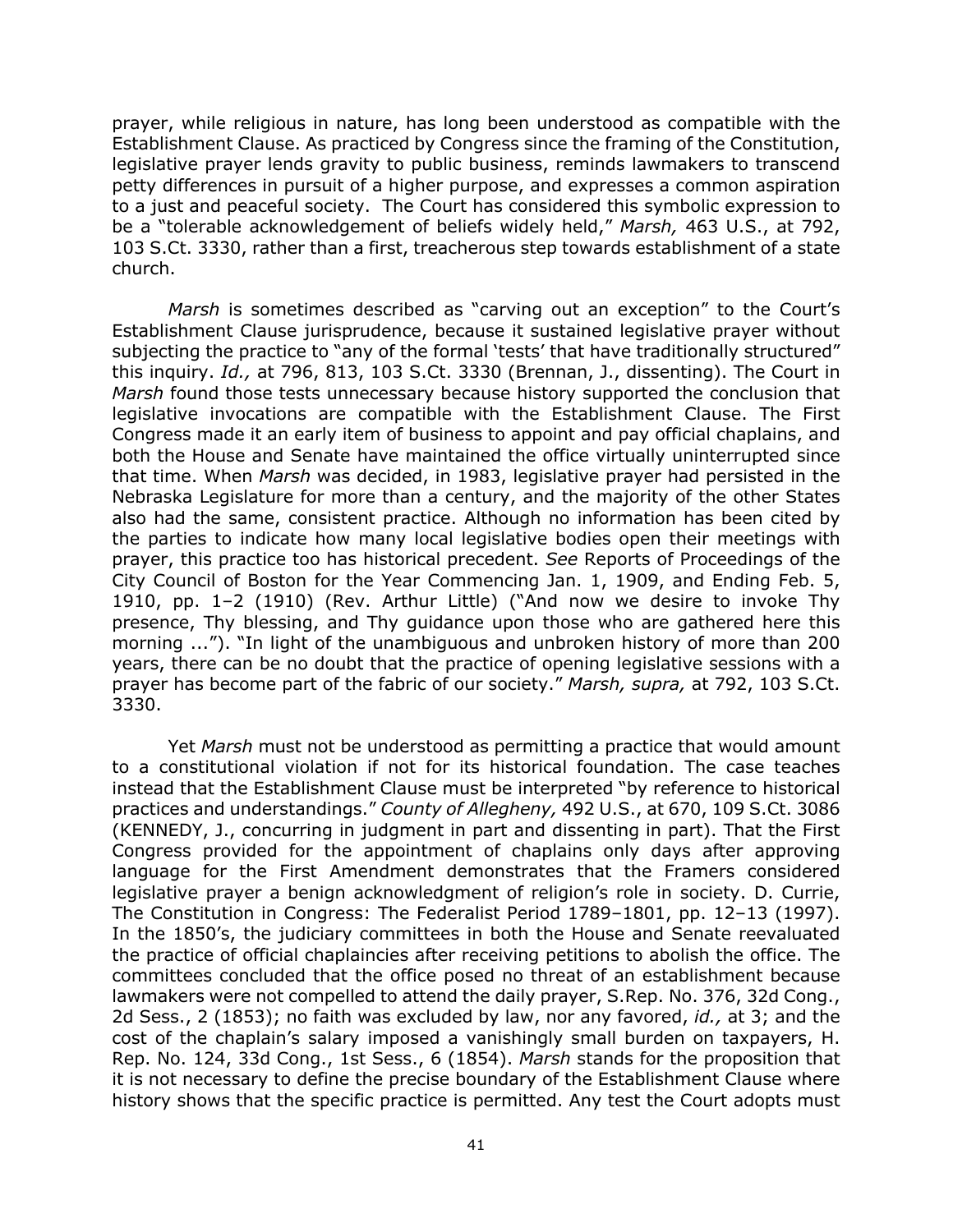acknowledge a practice that was accepted by the Framers and has withstood the critical scrutiny of time and political change. A test that would sweep away what has so long been settled would create new controversy and begin anew the very divisions along religious lines that the Establishment Clause seeks to prevent.

The Court's inquiry, then, must be to determine whether the prayer practice in the town of Greece fits within the tradition long followed in Congress and the state legislatures. Respondents assert that the town's prayer exercise falls outside that tradition and transgresses the Establishment Clause for two independent but mutually reinforcing reasons. First, they argue that *Marsh* did not approve prayers containing sectarian language or themes, such as the prayers offered in Greece that referred to the "death, resurrection, and ascension of the Savior Jesus Christ," App. 129a, and the "saving sacrifice of Jesus Christ on the cross," *id.,* at 88a. Second, they argue that the setting and conduct of the town board meetings create social pressures that force nonadherents to remain in the room or even feign participation in order to avoid offending the representatives who sponsor the prayer and will vote on matters citizens bring before the board. The sectarian content of the prayers compounds the subtle coercive pressures, they argue, because the nonbeliever who might tolerate ecumenical prayer is forced to do the same for prayer that might be inimical to his or her beliefs.

A

Respondents maintain that prayer must be nonsectarian, or not identifiable with any one religion; and they fault the town for permitting guest chaplains to deliver prayers that use overtly Christian terms or invoke specifics of Christian theology. A prayer is fitting for the public sphere, in their view, only if it contains the "'most general, nonsectarian reference to God,'" Brief for Respondents*,* at 33, and eschews mention of doctrines associated with any one faith. They argue that prayer which contemplates "the workings of the Holy Spirit, the events of Pentecost, and the belief that God 'has raised up the Lord Jesus' and 'will raise us, in our turn, and put us by His side' " would be impermissible, as would any prayer that reflects dogma particular to a single faith tradition.

An insistence on nonsectarian or ecumenical prayer as a single, fixed standard is not consistent with the tradition of legislative prayer outlined in the Court's cases. The Court found the prayers in *Marsh* consistent with the First Amendment not because they espoused only a generic theism but because our history and tradition have shown that prayer in this limited context could "coexis[t] with the principles of disestablishment and religious freedom." 463 U.S., at 786, 103 S.Ct. 3330. The Congress that drafted the First Amendment would have been accustomed to invocations containing explicitly religious themes of the sort respondents find objectionable. One of the Senate's first chaplains, the Rev. William White, gave prayers in a series that included the Lord's Prayer, the Collect for Ash Wednesday, prayers for peace and grace, a general thanksgiving, St. Chrysostom's Prayer, and a prayer seeking "the grace of our Lord Jesus Christ, &c." Letter from W. White to H. Jones (Dec. 29, 1830), in B. Wilson, Memoir of the Life of the Right Reverend William White, D. D., Bishop of the Protestant Episcopal Church in the State of Pennsylvania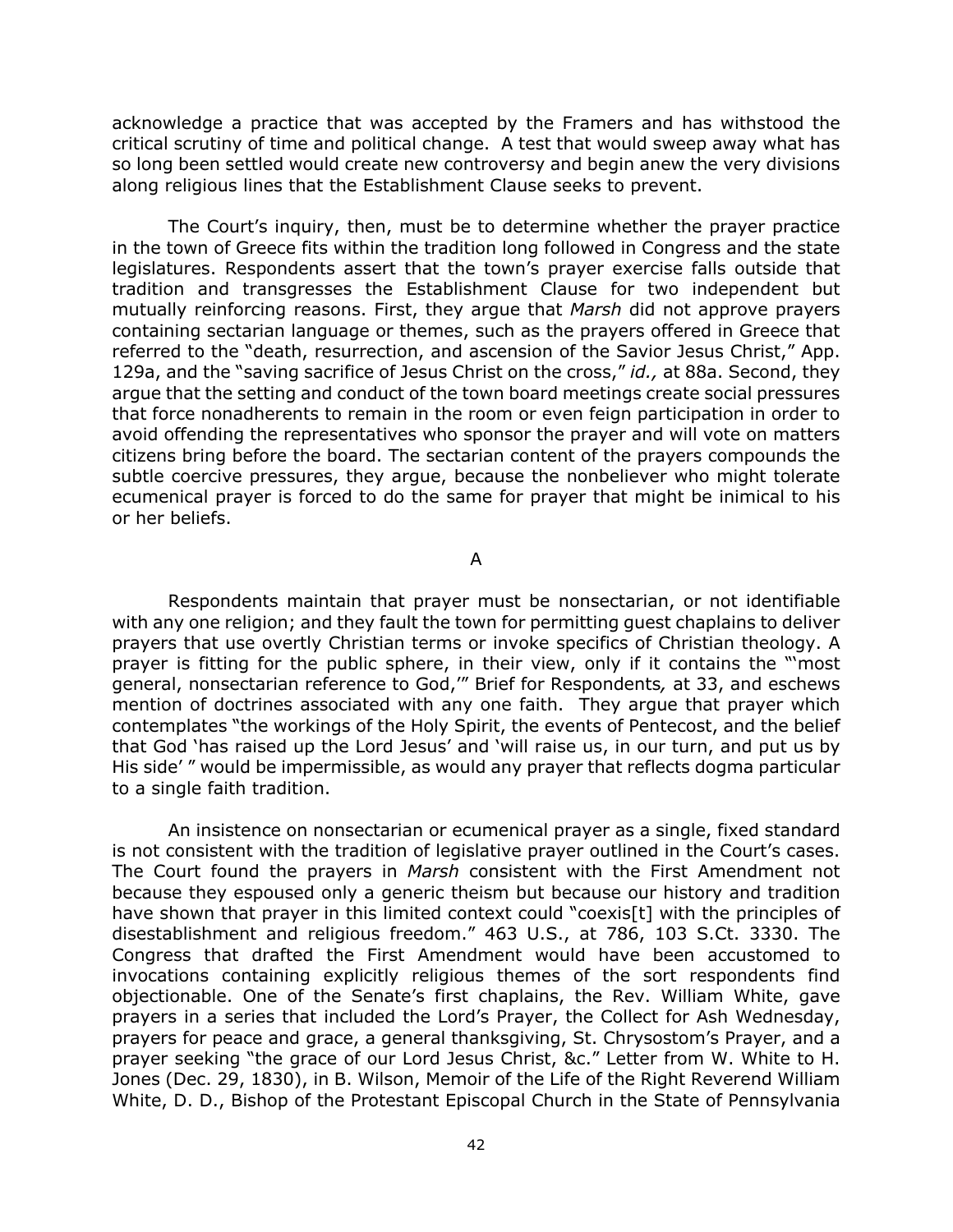322 (1839); see also New Hampshire Patriot & State Gazette, Dec. 15, 1823, p. 1 (describing a Senate prayer addressing the "Throne of Grace"); Cong. Globe, 37th Cong., 1st Sess., 2 (1861) (reciting the Lord's Prayer). The decidedly Christian nature of these prayers must not be dismissed as the relic of a time when our Nation was less pluralistic than it is today. Congress continues to permit its appointed and visiting chaplains to express themselves in a religious idiom. It acknowledges our growing diversity not by proscribing sectarian content but by welcoming **\*1821** ministers of many creeds. See, *e.g.,* 160 Cong. Rec. S1329 (Mar. 6, 2014) (Dalai Lama) ("I am a Buddhist monk—a simple Buddhist monk—so we pray to Buddha and all other Gods"); 159 Cong. Rec. H7006 (Nov. 13, 2013) (Rabbi Joshua Gruenberg) ("Our God and God of our ancestors, Everlasting Spirit of the Universe ..."); 159 Cong. Rec. H3024 (June 4, 2013) (Satguru Bodhinatha Veylanswami) ("Hindu scripture declares, without equivocation, that the highest of high ideals is to never knowingly harm anyone"); 158 Cong. Rec. H5633 (Aug. 2, 2012) (Imam Nayyar Imam) ("The final prophet of God, Muhammad, peace be upon him, stated: 'The leaders of a people are a representation of their deeds' ").

The contention that legislative prayer must be generic or nonsectarian derives from dictum in *County of Allegheny,* 492 U.S. 573, 109 S.Ct. 3086, that was disputed when written and has been repudiated by later cases. There the Court held that a crèche placed on the steps of a county courthouse to celebrate the Christmas season violated the Establishment Clause because it had "the effect of endorsing a patently Christian message." *Id.,* at 601, 109 S.Ct. 3086. Four dissenting Justices disputed that endorsement could be the proper test, as it likely would condemn a host of traditional practices that recognize the role religion plays in our society, among them legislative prayer and the "forthrightly religious" Thanksgiving proclamations issued by nearly every President since Washington. *Id.,* at 670–671. The Court sought to counter this criticism by recasting *Marsh* to permit only prayer that contained no overtly Christian references:

"However history may affect the constitutionality of nonsectarian references to religion by the government, history cannot legitimate practices that demonstrate the government's allegiance to a particular sect or creed.... The legislative prayers involved in *Marsh* did not violate this principle because the particular chaplain had 'removed all references to Christ.' " *Id.,* at 603 [109 S.Ct. 3086] (quoting *Marsh, supra,* at 793, n. 14 [103 S.Ct. 3330]; footnote omitted).

This proposition is irreconcilable with the facts of *Marsh* and with its holding and reasoning. *Marsh* nowhere suggested that the constitutionality of legislative prayer turns on the neutrality of its content. The opinion noted that Nebraska's chaplain, the Rev. Robert E. Palmer, modulated the "explicitly Christian" nature of his prayer and "removed all references to Christ" after a Jewish lawmaker complained. 463 U.S., at 793, n. 14*.* With this footnote, the Court did no more than observe the practical demands placed on a minister who holds a permanent, appointed position in a legislature and chooses to write his or her prayers to appeal to more members, or at least to give less offense to those who object. *Marsh* did not suggest that Nebraska's prayer practice would have failed had the chaplain not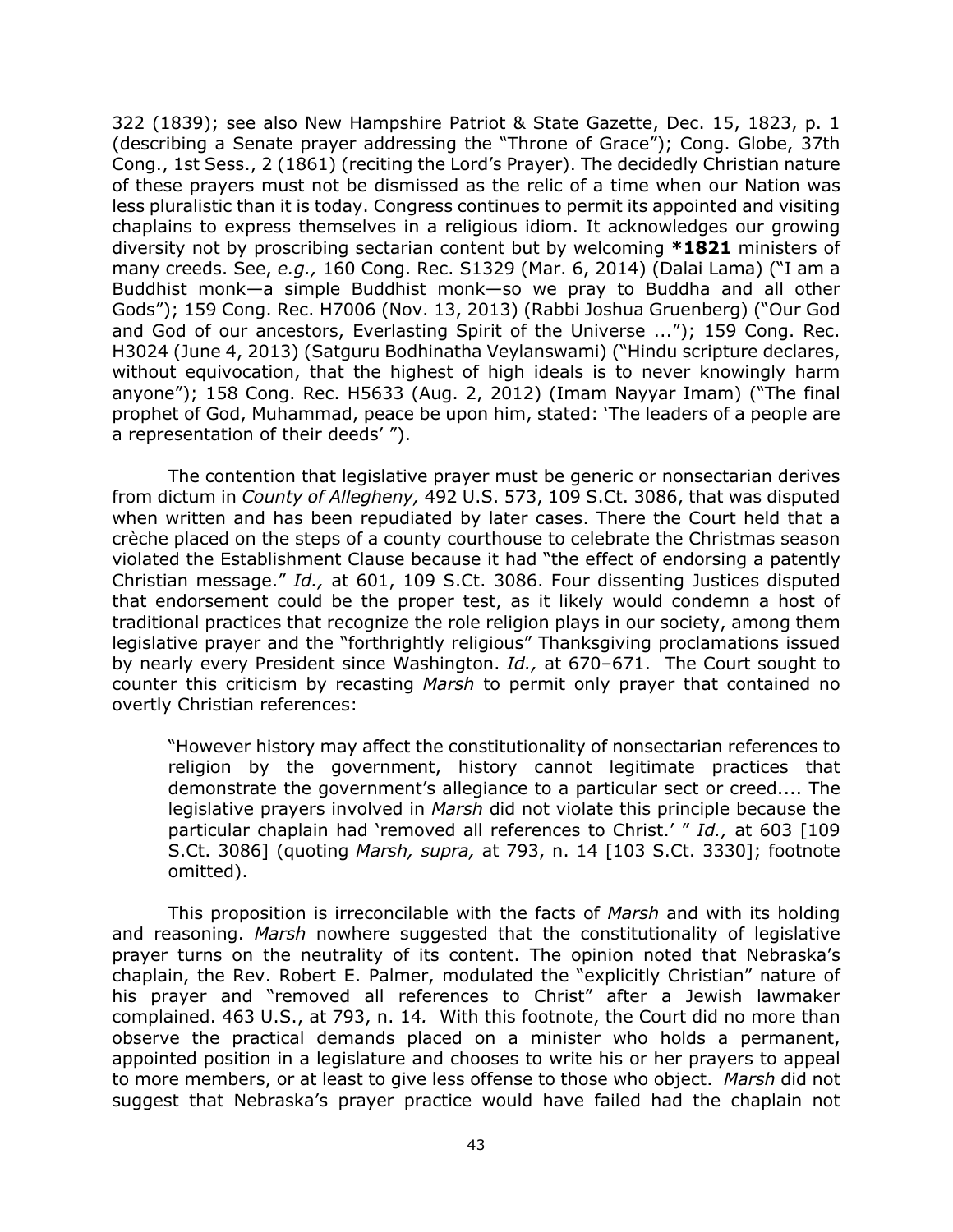acceded to the legislator's request. Nor did the Court imply the rule that prayer violates the Establishment Clause any time it is given in the name of a figure deified by only one faith or creed. To the contrary, the Court instructed that the "content of the prayer is not of concern to judges," provided "there is no indication that the prayer opportunity has been exploited to proselytize or advance any one, or to disparage any other, faith or belief." 463 U.S., at 794–795, 103 S.Ct. 3330.

To hold that invocations must be nonsectarian would force the legislatures that sponsor prayers and the courts that are asked to decide these cases to act as supervisors and censors of religious speech, a rule that would involve government in religious matters to a far greater degree than is the case under the town's current practice of neither editing or approving prayers in advance nor criticizing their content after the fact. Our Government is prohibited from prescribing prayers to be recited in our public institutions in order to promote a preferred system of belief or code of moral behavior. It would be but a few steps removed from that prohibition for legislatures to require chaplains to redact the religious content from their message in order to make it acceptable for the public sphere. Government may not mandate a civic religion that stifles any but the most generic reference to the sacred any more than it may prescribe a religious orthodoxy. See *Lee v. Weisman,* 505 U.S. 577, 590, 112 S.Ct. 2649, 120 L.Ed.2d 467 (1992) ("The suggestion that government may establish an official or civic religion as a means of avoiding the establishment of a religion with more specific creeds strikes us as a contradiction that cannot be accepted")

Respondents argue, in effect, that legislative prayer may be addressed only to a generic God. The law and the Court could not draw this line for each specific prayer or seek to require ministers to set aside their nuanced and deeply personal beliefs for vague and artificial ones. There is doubt, in any event, that consensus might be reached as to what qualifies as generic or nonsectarian. Honorifics like "Lord of Lords" or "King of Kings" might strike a Christian audience as ecumenical, yet these titles may have no place in the vocabulary of other faith traditions. The difficulty, indeed the futility, of sifting sectarian from nonsectarian speech is illustrated by a letter that a lawyer for the respondents sent the town in the early stages of this litigation. The letter opined that references to "Father, God, Lord God, and the Almighty" would be acceptable in public prayer, but that references to "Jesus Christ, the Holy Spirit, and the Holy Trinity" would not. App. 21a. Perhaps the writer believed the former grouping would be acceptable to monotheists. Yet even seemingly general references to God or the Father might alienate nonbelievers or polytheists. Because it is unlikely that prayer will be inclusive beyond dispute, it would be unwise to adopt what respondents think is the next-best option: permitting those religious words, and only those words, that are acceptable to the majority, even if they will exclude some. The First Amendment is not a majority rule, and government may not seek to define permissible categories of religious speech. Once it invites prayer into the public sphere, government must permit a prayer giver to address his or her own God or gods as conscience dictates, unfettered by what an administrator or judge considers to be nonsectarian.

In rejecting the suggestion that legislative prayer must be nonsectarian, the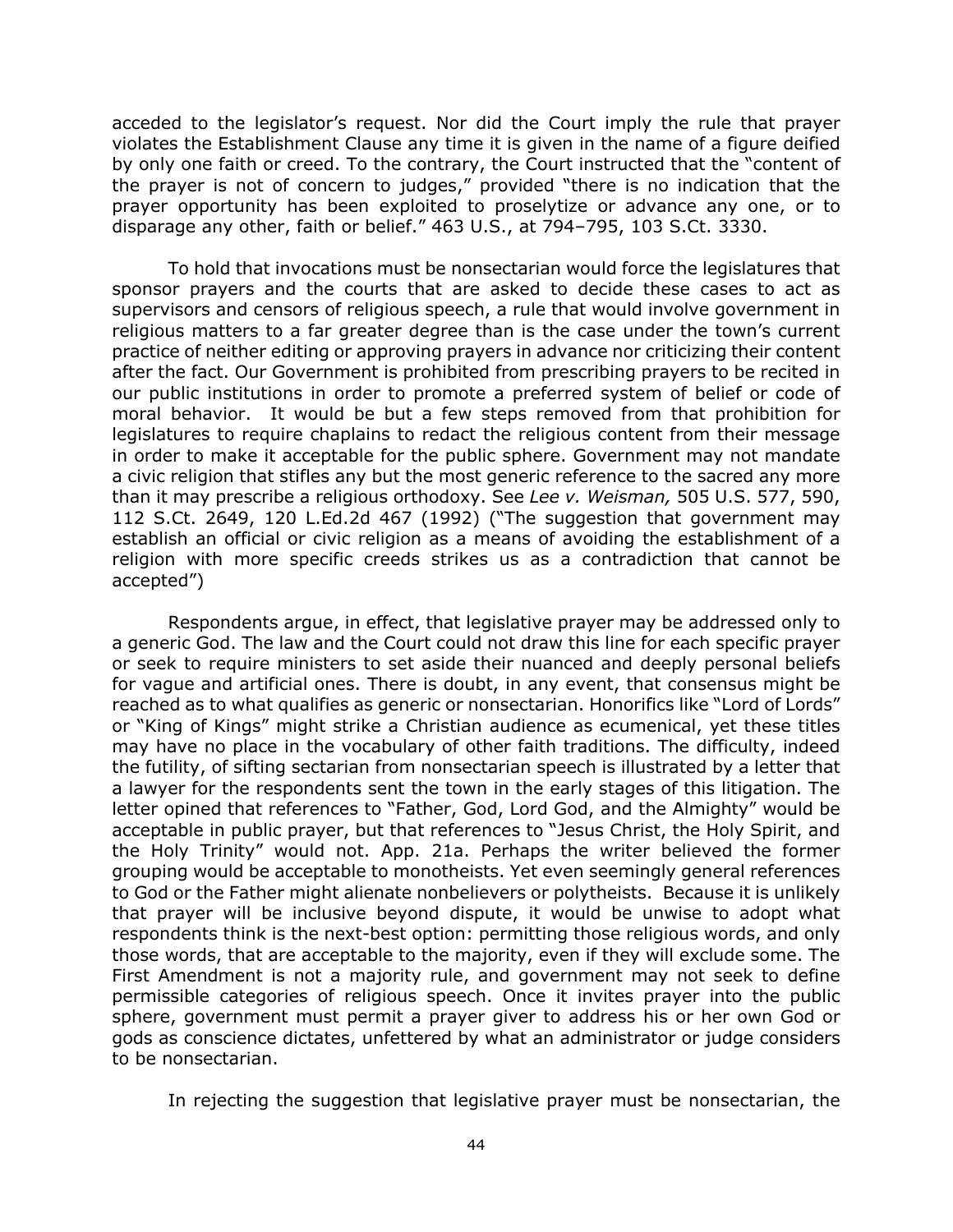Court does not imply that no constraints remain on its content. The relevant constraint derives from its place at the opening of legislative sessions, where it is meant to lend gravity to the occasion and reflect values long part of the Nation's heritage. Prayer that is solemn and respectful in tone, that invites lawmakers to reflect upon shared ideals and common ends before they embark on the fractious business of governing, serves that legitimate function. If the course and practice over time shows that the invocations denigrate nonbelievers or religious minorities, threaten damnation, or preach conversion, many present may consider the prayer to fall short of the desire to elevate the purpose of the occasion and to unite lawmakers in their common effort. That circumstance would present a different case than the one presently before the Court.

The tradition reflected in *Marsh* permits chaplains to ask their own God for blessings of peace, justice, and freedom that find appreciation among people of all faiths. That a prayer is given in the name of Jesus, Allah, or Jehovah, or that it makes passing reference to religious doctrines, does not remove it from that tradition. These religious themes provide particular means to universal ends. Prayer that reflects beliefs specific to only some creeds can still serve to solemnize the occasion, so long as the practice over time is not "exploited to proselytize or advance any one, or to disparage any other, faith or belief." *Marsh,* 463 U.S., at 794–795, 103 S.Ct. 3330.

It is thus possible to discern in the prayers offered to Congress a commonality of theme and tone. While these prayers vary in their degree of religiosity, they often seek peace for the Nation, wisdom for its lawmakers, and justice for its people, values that count as universal and that are embodied not only in religious traditions, but in our founding documents and laws. The first prayer delivered to the Continental Congress by the Rev. Jacob Duché on Sept. 7, 1774, provides an example:

Be Thou present O God of Wisdom and direct the counsel of this Honorable Assembly; enable them to settle all things on the best and surest foundations; that the scene of blood may be speedily closed; that Order, Harmony, and Peace be effectually restored, and the Truth and Justice, Religion and Piety, prevail and flourish among the people.

Preserve the health of their bodies, and the vigor of their minds, shower down on them, and the millions they here represent, such temporal Blessings as Thou seest expedient for them in this world, and crown them with everlasting Glory in the world to come. All this we ask in the name and through the merits of Jesus Christ, Thy Son and our Saviour, Amen." W. Federer, America's God and Country 137 (2000).

From the earliest days of the Nation, these invocations have been addressed to assemblies comprising many different creeds. These ceremonial prayers strive for the idea that people of many faiths may be united in a community of tolerance and devotion. Even those who disagree as to religious doctrine may find common ground in the desire to show respect for the divine in all aspects of their lives and being. Our tradition assumes that adult citizens, firm in their own beliefs, can tolerate and perhaps appreciate a ceremonial prayer delivered by a person of a different faith.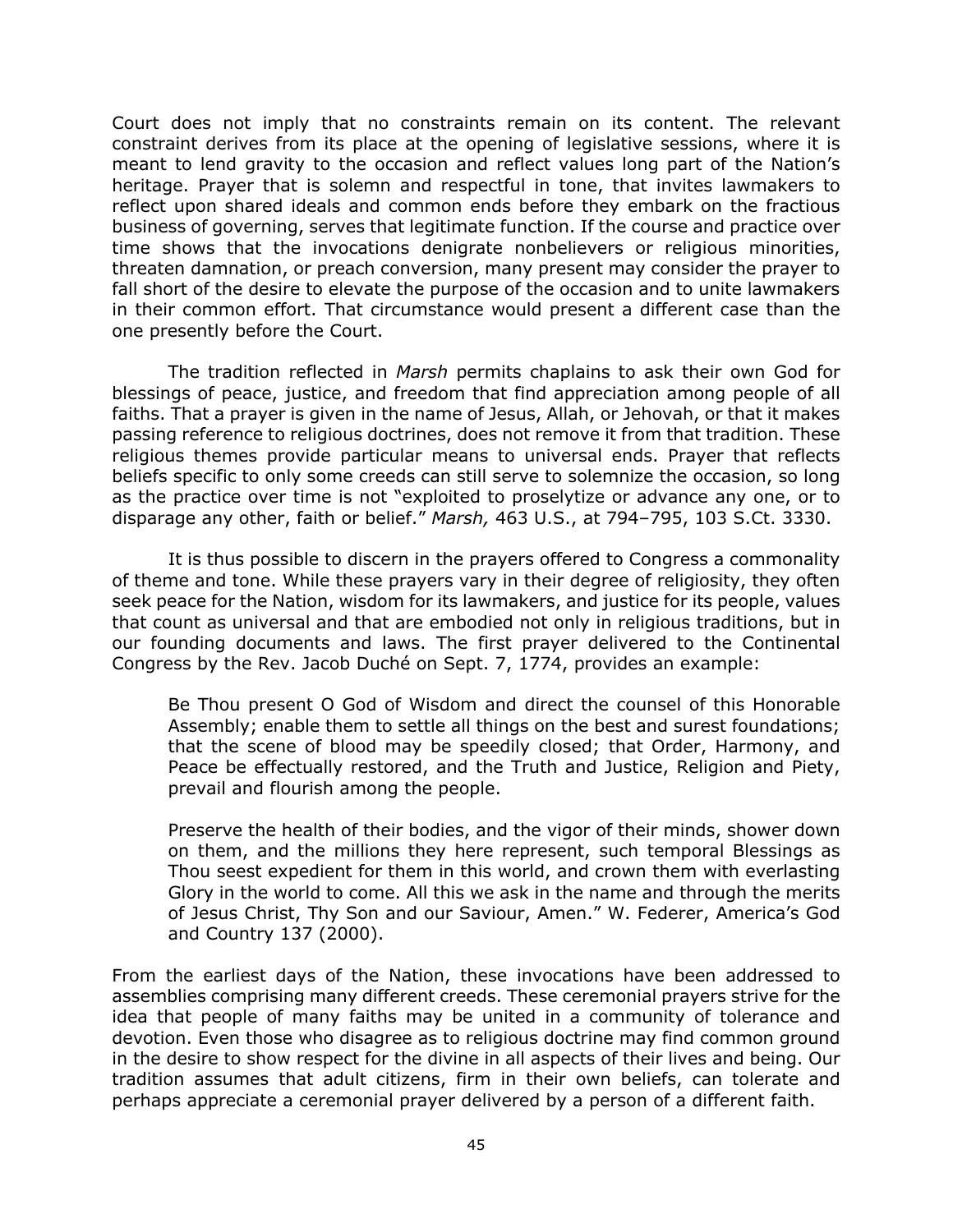The prayers delivered in the town of Greece do not fall outside the tradition this Court has recognized. A number of the prayers did invoke the name of Jesus, the Heavenly Father, or the Holy Spirit, but they also invoked universal themes, as by celebrating the changing of the seasons or calling for a "spirit of cooperation" among town leaders. Among numerous examples of such prayer in the record is the invocation given by the Rev. Richard Barbour at the September 2006 board meeting:

"Gracious God, you have richly blessed our nation and this community. Help us to remember your generosity and give thanks for your goodness. Bless the elected leaders of the Greece Town Board as they conduct the business of our town this evening. Give them wisdom, courage, discernment and a singleminded desire to serve the common good. We ask your blessing on all public servants, and especially on our police force, firefighters, and emergency medical personnel.... Respectful of every religious tradition, I offer this prayer in the name of God's only son Jesus Christ, the Lord, Amen."

Respondents point to other invocations that disparaged those who did not accept the town's prayer practice. One guest minister characterized objectors as a "minority" who are "ignorant of the history of our country," while another lamented that other towns did not have "God-fearing" leaders. Although these two remarks strayed from the rationale set out in *Marsh,* they do not despoil a practice that on the whole reflects and embraces our tradition. Absent a pattern of prayers that over time denigrate, proselytize, or betray an impermissible government purpose, a challenge based solely on the content of a prayer will not likely establish a constitutional violation. *Marsh,* indeed, requires an inquiry into the prayer opportunity as a whole, rather than into the contents of a single prayer.

Finally, the Court disagrees with the view taken by the Court of Appeals that the town of Greece contravened the Establishment Clause by inviting a predominantly Christian set of ministers to lead the prayer. The town made reasonable efforts to identify all of the congregations located within its borders and represented that it would welcome a prayer by any minister or layman who wished to give one. That nearly all of the congregations in town turned out to be Christian does not reflect an aversion or bias on the part of town leaders against minority faiths. So long as the town maintains a policy of nondiscrimination, the Constitution does not require it to search beyond its borders for non-Christian prayer givers in an effort to achieve religious balancing. The quest to promote "a 'diversity' of religious views" would require the town "to make wholly inappropriate judgments about the number of religions [it] should sponsor and the relative frequency with which it should sponsor each," *Lee,* 505 U.S., at 617, 112 S.Ct. 2649 (Souter, J., concurring), a form of government entanglement with religion that is far more troublesome than the current approach.

B

Respondents further seek to distinguish the town's prayer practice from the tradition upheld in *Marsh* on the ground that it coerces participation by nonadherents. They contend that prayer conducted in the intimate setting of a town board meeting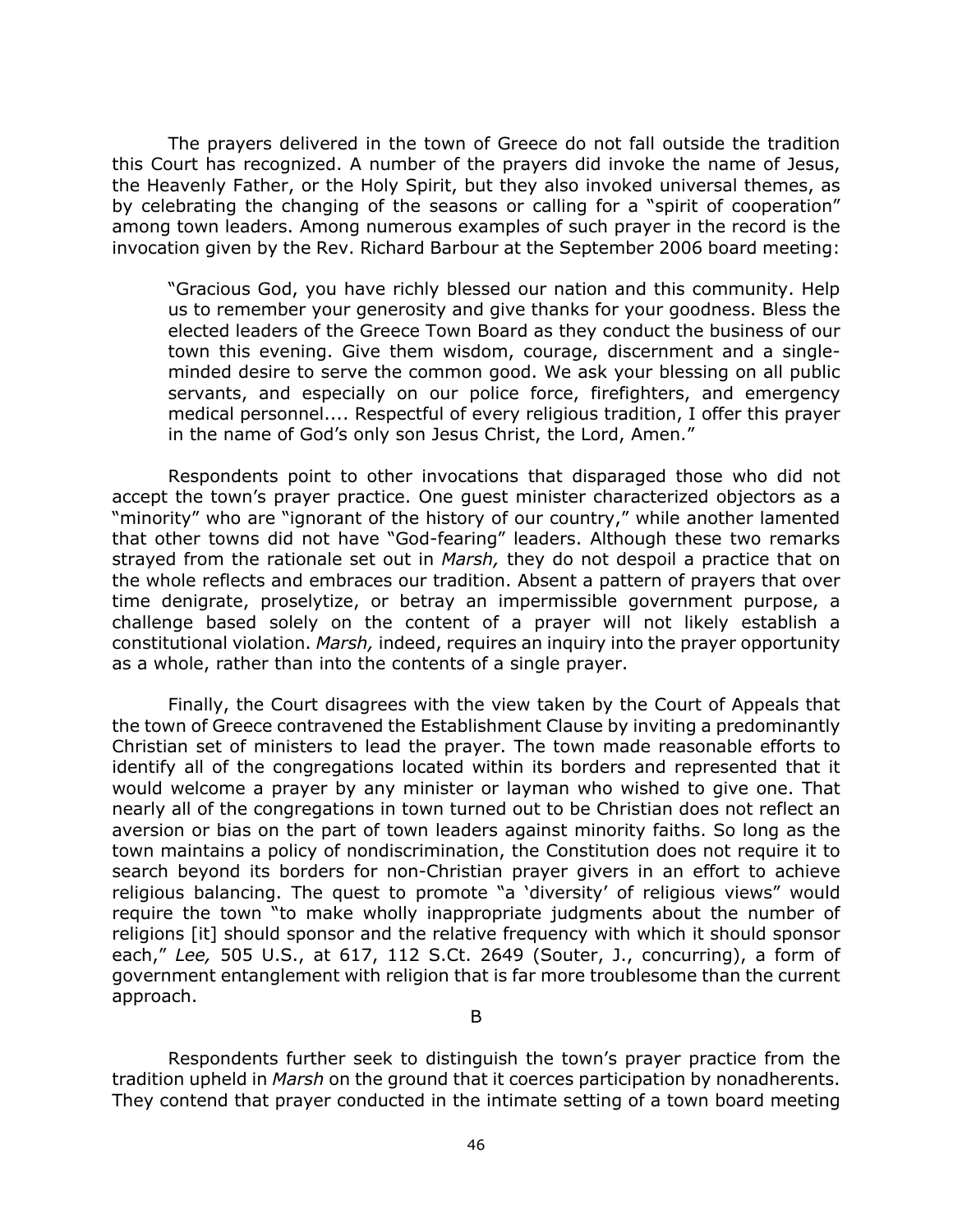differs in fundamental ways from the invocations delivered in Congress and state legislatures, where the public remains segregated from legislative activity and may not address the body except by occasional invitation. Citizens attend town meetings, on the other hand, to accept awards; speak on matters of local importance; and petition the board for action that may affect their economic interests, such as the granting of permits, business licenses, and zoning variances. Respondents argue that the public may feel subtle pressure to participate in prayers that violate their beliefs in order to please the board members from whom they are about to seek a favorable ruling. In their view the fact that board members in small towns know many of their constituents by name only increases the pressure to conform.

It is an elemental First Amendment principle that government may not coerce its citizens "to support or participate in any religion or its exercise." *County of Allegheny,* 492 U.S., at 659, 109 S.Ct. 3086 (KENNEDY, J., concurring in judgment in part and dissenting in part); see also *Van Orden,* 545 U.S., at 683, 125 S.Ct. 2854 (plurality opinion) (recognizing that our "institutions must not press religious observances upon their citizens"). On the record in this case the Court is not persuaded that the town of Greece, through the act of offering a brief, solemn, and respectful prayer to open its monthly meetings, compelled its citizens to engage in a religious observance. The inquiry remains a fact-sensitive one that considers both the setting in which the prayer arises and the audience to whom it is directed.

The prayer opportunity in this case must be evaluated against the backdrop of historical practice. As a practice that has long endured, legislative prayer has become part of our heritage and tradition, part of our expressive idiom, similar to the Pledge of Allegiance, inaugural prayer, or the recitation of "God save the United States and this honorable Court" at the opening of this Court's sessions. See *Lynch,* 465 U.S., at 693, 104 S.Ct. 1355 (O'Connor, J., concurring). It is presumed that the reasonable observer is acquainted with this tradition and understands that its purposes are to lend gravity to public proceedings and to acknowledge the place religion holds in the lives of many private citizens, not to afford government an opportunity to proselytize or force truant constituents into the pews. That many appreciate these acknowledgments of the divine in our public institutions does not suggest that those who disagree are compelled to join the expression or approve its content.

The principal audience for these invocations is not, indeed, the public but lawmakers themselves, who may find that a moment of prayer or quiet reflection sets the mind to a higher purpose and thereby eases the task of governing. The District Court in *Marsh* described the prayer exercise as "an internal act" directed at the Nebraska Legislature's "own members," *Chambers v. Marsh,* 504 F.Supp. 585, 588 (D.Neb.1980), rather than an effort to promote religious observance among the public. To be sure, many members of the public find these prayers meaningful and wish to join them. But their purpose is largely to accommodate the spiritual needs of lawmakers and connect them to a tradition dating to the time of the Framers. For members of town boards and commissions, who often serve part-time and as volunteers, ceremonial prayer may also reflect the values they hold as private citizens. The prayer is an opportunity for them to show who and what they are without denying the right to dissent by those who disagree.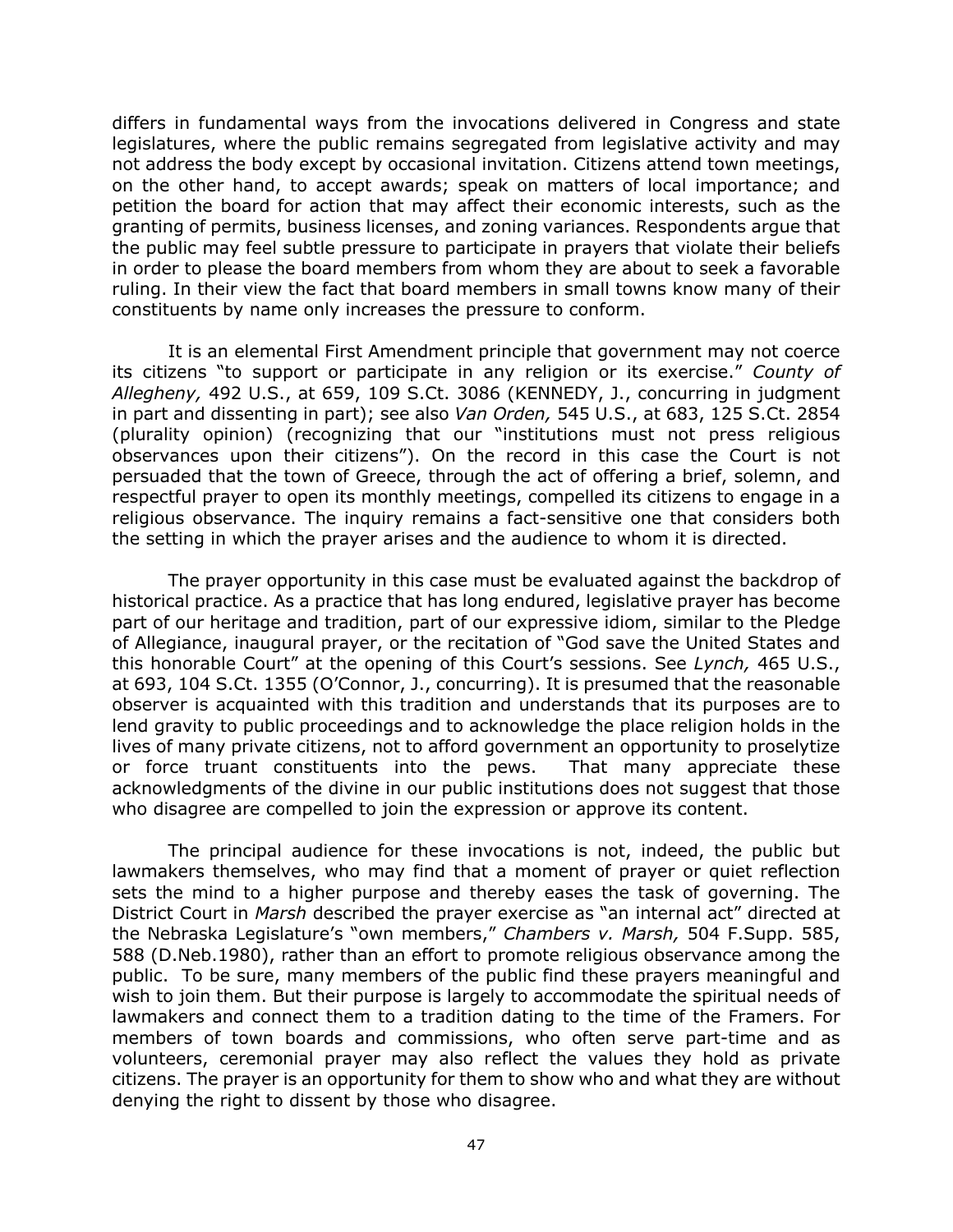The analysis would be different if town board members directed the public to participate in the prayers, singled out dissidents for opprobrium, or indicated that their decisions might be influenced by a person's acquiescence in the prayer opportunity. No such thing occurred in the town of Greece. Although board members themselves stood, bowed their heads, or made the sign of the cross during the prayer, they at no point solicited similar gestures by the public. Respondents point to several occasions where audience members were asked to rise for the prayer. These requests, however, came not from town leaders but from the guest ministers, who presumably are accustomed to directing their congregations in this way and might have done so thinking the action was inclusive, not coercive. See App. 69a ("Would you bow your heads with me as we invite the Lord's presence here tonight?"); *id.,* at 93a ("Let us join our hearts and minds together in prayer"); *id.,* at 102a ("Would you join me in a moment of prayer?"); *id.,* at 110a ("Those who are willing may join me now in prayer"). Respondents suggest that constituents might feel pressure to join the prayers to avoid irritating the officials who would be ruling on their petitions, but this argument has no evidentiary support. Nothing in the record indicates that town leaders allocated benefits and burdens based on participation in the prayer, or that citizens were received differently depending on whether they joined the invocation or quietly declined. In no instance did town leaders signal disfavor toward nonparticipants or suggest that their stature in the community was in any way diminished. A practice that classified citizens based on their religious views would violate the Constitution, but that is not the case before this Court.

In their declarations in the trial court, respondents stated that the prayers gave them offense and made them feel excluded and disrespected. Offense, however, does not equate to coercion. Adults often encounter speech they find disagreeable; and an Establishment Clause violation is not made out any time a person experiences a sense of affront from the expression of contrary religious views in a legislative forum, especially where, as here, any member of the public is welcome in turn to offer an invocation reflecting his or her own convictions. If circumstances arise in which the pattern and practice of ceremonial, legislative prayer is alleged to be a means to coerce or intimidate others, the objection can be addressed in the regular course. But the showing has not been made here, where the prayers neither chastised dissenters nor attempted lengthy disquisition on religious dogma. Courts remain free to review the pattern of prayers over time to determine whether they comport with the tradition of solemn, respectful prayer approved in *Marsh,* or whether coercion is a real and substantial likelihood. But in the general course legislative bodies do not engage in impermissible coercion merely by exposing constituents to prayer they would rather not hear and in which they need not participate.

This case can be distinguished from the conclusions and holding of *Lee v. Weisman,* 505 U.S. 577. There the Court found that, in the context of a graduation where school authorities maintained close supervision over the conduct of the students and the substance of the ceremony, a religious invocation was coercive as to an objecting student. Four Justices dissented in *Lee,* but the circumstances the Court confronted there are not present in this case and do not control its outcome. Nothing in the record suggests that members of the public are dissuaded from leaving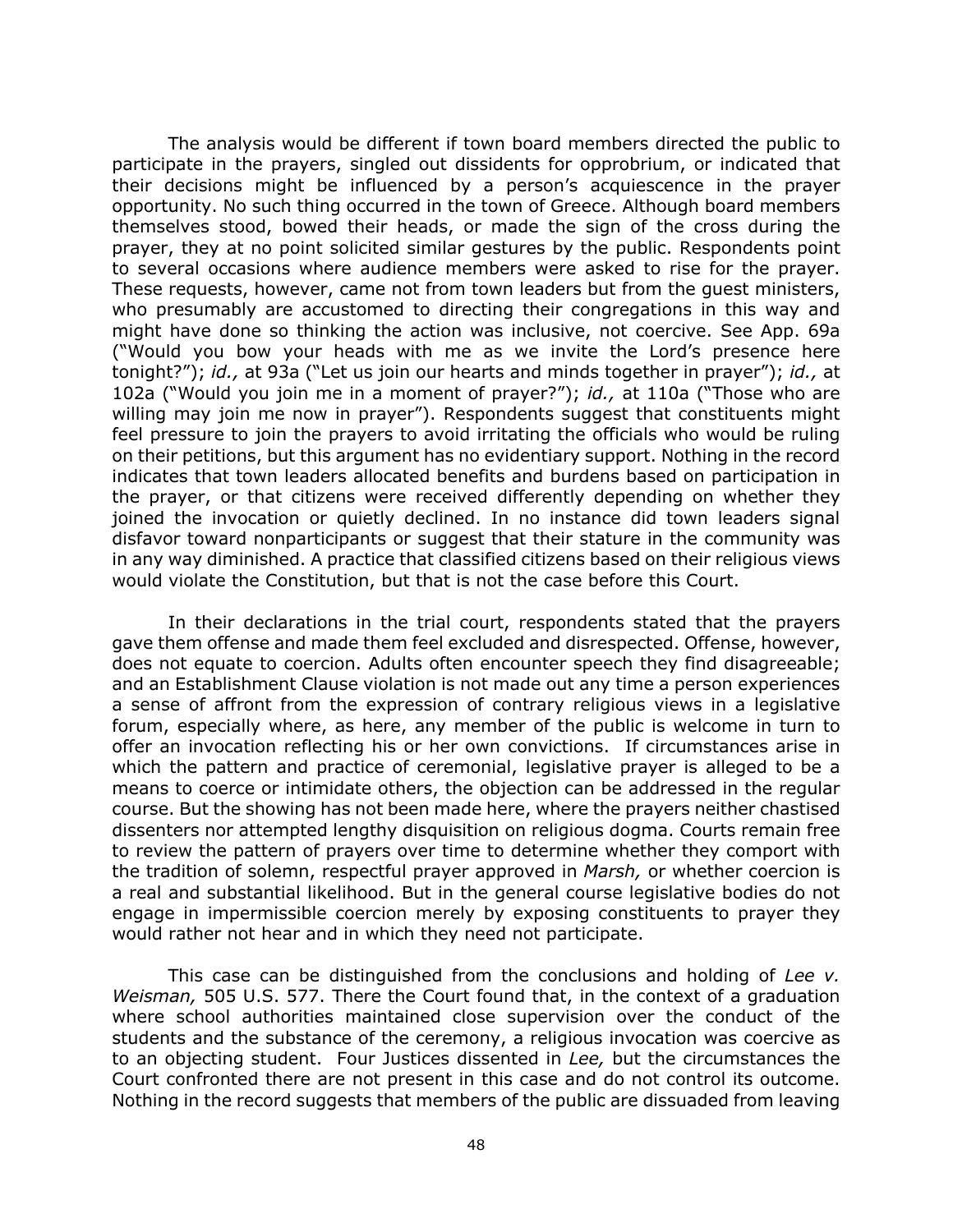the meeting room during the prayer, arriving late, or even, as happened here, making a later protest. In this case, as in *Marsh,* board members and constituents are free to enter and leave with little comment and for any number of reasons. Should nonbelievers choose to exit the room during a prayer they find distasteful, their absence will not stand out as disrespectful or even noteworthy. And should they remain, their quiet acquiescence will not, in light of our traditions, be interpreted as an agreement with the words or ideas expressed. Neither choice represents an unconstitutional imposition as to mature adults, who "presumably" are "not readily susceptible to religious indoctrination or peer pressure." *Marsh,* 463 U.S., at 792, 103 S.Ct. 3330 (internal quotation marks and citations omitted).

In the town of Greece, the prayer is delivered during the ceremonial portion of the town's meeting. Board members are not engaged in policymaking at this time, but in more general functions, such as swearing in new police officers, inducting high school athletes into the town hall of fame, and presenting proclamations to volunteers, civic groups, and senior citizens. It is a moment for town leaders to recognize the achievements of their constituents and the aspects of community life that are worth celebrating. By inviting ministers to serve as chaplain for the month, and welcoming them to the front of the room alongside civic leaders, the town is acknowledging the central place that religion, and religious institutions, hold in the lives of those present. Indeed, some congregations are not simply spiritual homes for town residents but also the provider of social services for citizens regardless of their beliefs. See App. 31a (thanking a pastor for his "community involvement"); *id.,* at 44a (thanking a deacon "for the job that you have done on behalf of our community"). The inclusion of a brief, ceremonial prayer as part of a larger exercise in civic recognition suggests that its purpose and effect are to acknowledge religious leaders and the institutions they represent rather than to exclude or coerce nonbelievers.

Ceremonial prayer is but a recognition that, since this Nation was founded and until the present day, many Americans deem that their own existence must be understood by precepts far beyond the authority of government to alter or define and that willing participation in civic affairs can be consistent with a brief acknowledgment of their belief in a higher power, always with due respect for those who adhere to other beliefs. The prayer in this case has a permissible ceremonial purpose. It is not an unconstitutional establishment of religion.

\* \* \*

The town of Greece does not violate the First Amendment by opening its meetings with prayer that comports with our tradition and does not coerce participation by nonadherents. The judgment of the U.S. Court of Appeals for the Second Circuit is reversed.

## *It is so ordered.*

Justice THOMAS, joined by Justice SCALIA, concurring in the judgment as to Part II: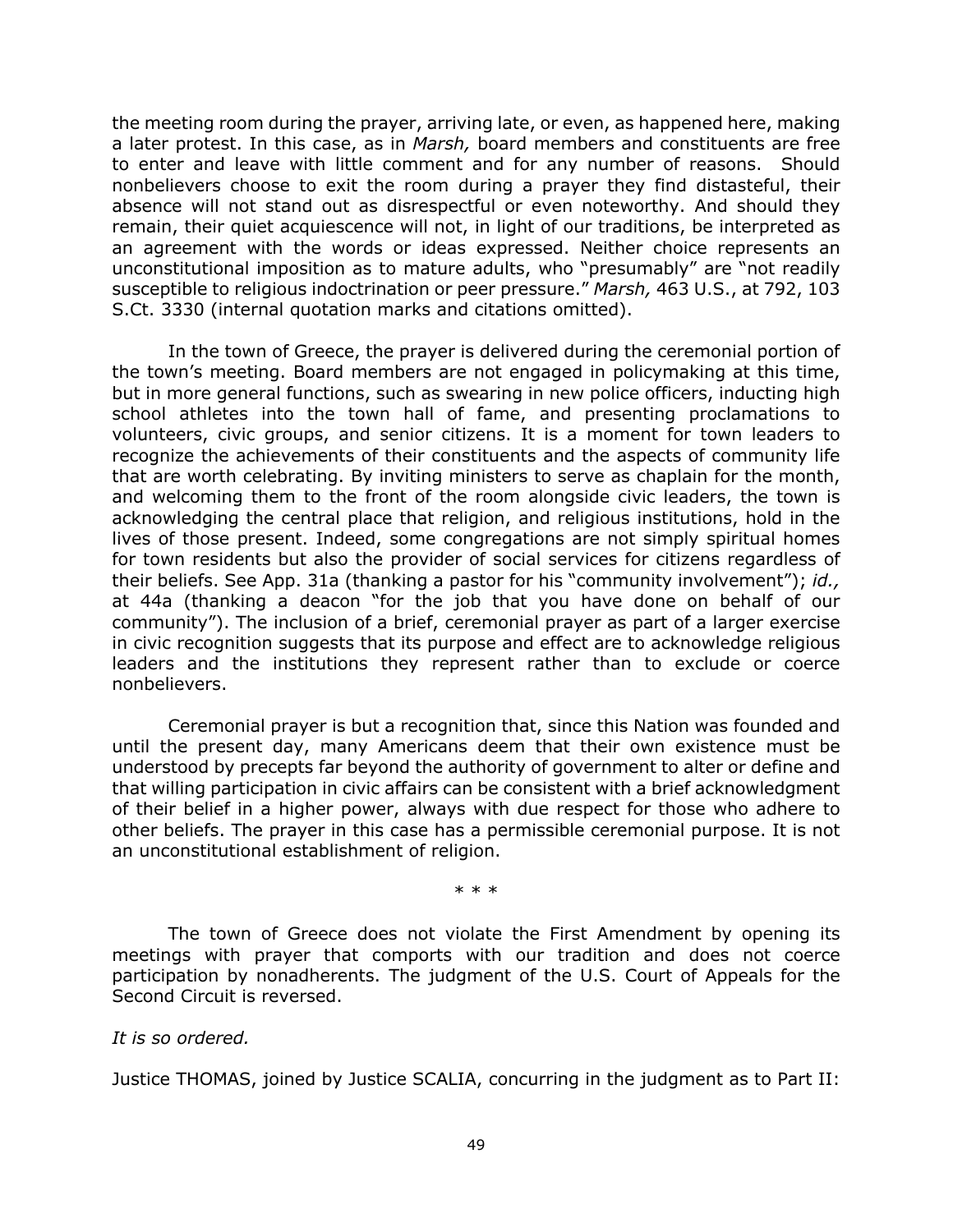While I agree with Justice Kennedy that coercive religious pratices by state and local governmental bodies could violate the Establishment Clause of the Constitution, I do not agree with the broad formulation of what constitutes coercion set out by Jstice Kennedy in part II-B of his opinion.

In my view, the Establishment Clause is not violated by the kind of subtle pressures respondents allegedly suffered, but is violated *only* by conduct that amounts to *actual, legal* coercion: "coercion of religious orthodoxy and of financial support *by force of law and threat of penalty*." *Lee v. Weisman*, 505 U.S. 577, 640 (1992) (SCALIA, J., dissenting). The municipal prayers in this case bear no resemblance to the coercive state establishments that existed at the founding, which exercised government power in order to exact financial support of the church, compel religious observance, or control religious doctrine.

Accordingly, I concur in the judgment as to Part II of the Justice Kennedy's opinion.

\* \* \*

Justice KAGAN, with whom Justice GINSBURG, Justice BREYER, and Justice SOTOMAYOR join, dissenting.

For centuries now, people have come to this country from every corner of the world to share in the blessing of religious freedom. Our Constitution promises that they may worship in their own way, without fear of penalty or danger, and that in itself is a momentous offering. Yet our Constitution makes a commitment still more remarkable—that however those individuals worship, they will count as full and equal American citizens. A Christian, a Jew, a Muslim (and so forth)—each stands in the same relationship with her country, with her state and local communities, and with every level and body of government. So that when each person performs the duties or seeks the benefits of citizenship, she does so not as an adherent to one or another religion, but simply as an American.

I respectfully dissent from the Court's opinion because I think the Town of Greece's prayer practices violate that norm of religious equality—the breathtakingly generous constitutional idea that our public institutions belong no less to the Buddhist or Hindu than to the Methodist or Episcopalian. I do not contend that principle translates here into a bright separationist line. To the contrary, I agree with the Court's decision in *Marsh v. Chambers,* 463 U.S. 783 (1983), upholding the Nebraska Legislature's tradition of beginning each session with a chaplain's prayer. And I believe that pluralism and inclusion in a town hall can satisfy the constitutional requirement of neutrality; such a forum need not become a religion-free zone. But still, the Town of Greece should lose this case. The practice at issue here differs from the one sustained in *Marsh* because Greece's town meetings involve participation by ordinary citizens, and the invocations given—directly to those citizens—were predominantly sectarian in content. Still more, Greece's Board did nothing to recognize religious diversity: In arranging for clergy members to open each meeting, the Town never sought (except briefly when this suit was filed) to involve, accommodate, or in any way reach out to adherents of non-Christian religions. So month in and month out for over a decade, prayers steeped in only one faith,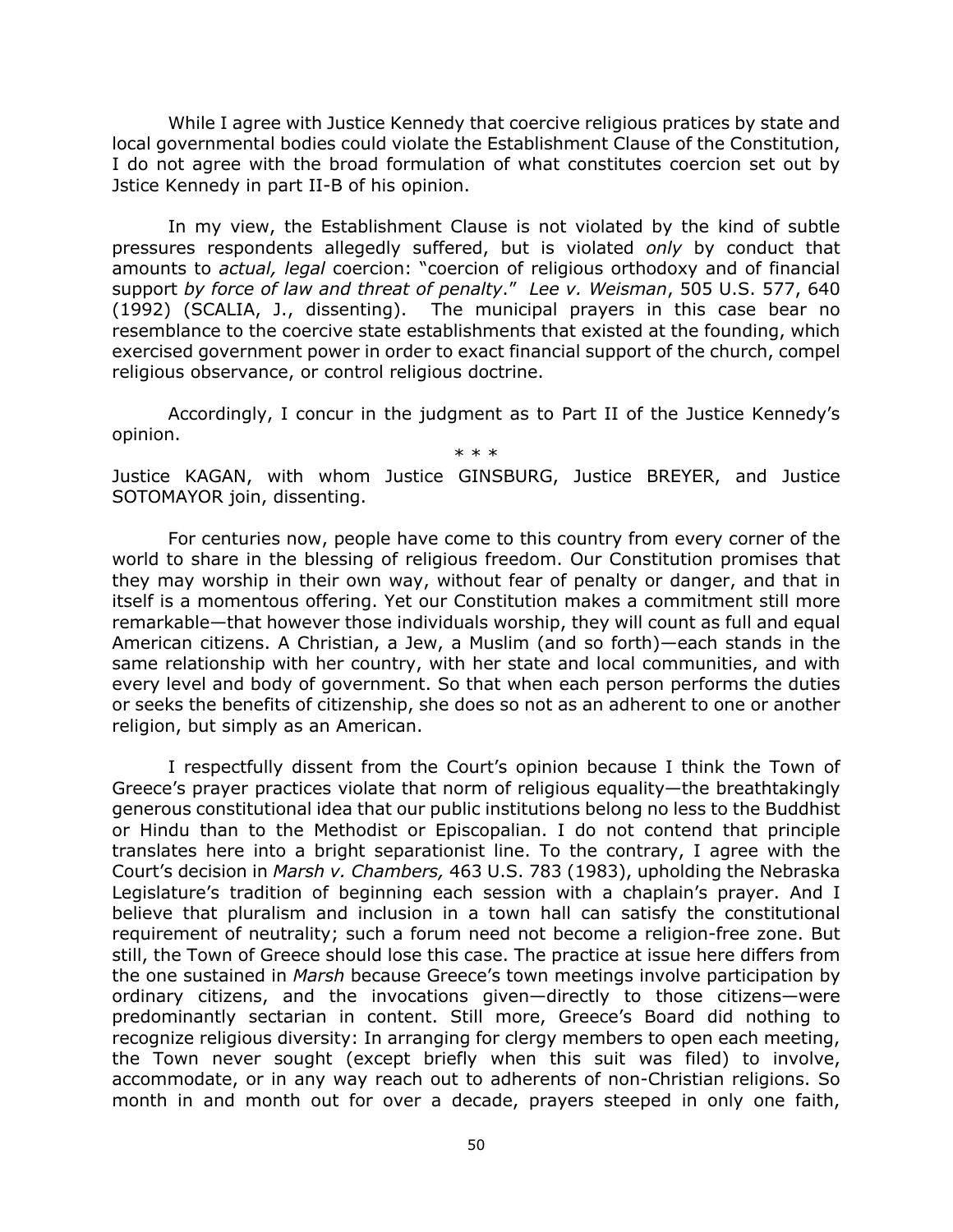addressed toward members of the public, commenced meetings to discuss local affairs and distribute government benefits. In my view, that practice does not square with the First Amendment's promise that every citizen, irrespective of her religion, owns an equal share in her government.

I

To begin to see what has gone wrong in the Town of Greece, consider several hypothetical scenarios in which sectarian prayer—taken straight from this case's record—infuses governmental activities. None involves, as this case does, a proceeding that could be characterized as a legislative session, but they are useful to elaborate some general principles. In each instance, assume (as was true in Greece) that the invocation is given pursuant to government policy and is representative of the prayers generally offered in the designated setting:

• You are a party in a case going to trial; let's say you have filed suit against the government for violating one of your legal rights. The judge bangs his gavel to call the court to order, asks a minister to come to the front of the room, and instructs the 10 or so individuals present to rise for an opening prayer. The clergyman faces those in attendance and says: "Lord, God of all creation,.... We acknowledge the saving sacrifice of Jesus Christ on the cross. We draw strength ... from his resurrection at Easter. Jesus Christ, who took away the sins of the world, destroyed our death, through his dying and in his rising, he has restored our life. Blessed are you, who has raised up the Lord Jesus, you who will raise us, in our turn, and put us by His side.... Amen." The judge then asks your lawyer to begin the trial.

• It's election day, and you head over to your local polling place to vote. As you and others wait to give your names and receive your ballots, an election official asks everyone there to join him in prayer. He says: "We pray this day for the guidance of the Holy Spirit as we vote.... Let's just say the Our Father together. Our Father, who art in Heaven, hallowed be thy name; thy Kingdom come, thy will be done, on earth as it is in Heaven...." And after he concludes, he makes the sign of the cross, and appears to wait expectantly for you and the other prospective voters to do so too.

• You are an immigrant attending a naturalization ceremony to finally become a citizen. The presiding official tells you and your fellow applicants that before administering the oath of allegiance, he would like a minister to pray for you and with you. The pastor steps to the front of the room, asks everyone to bow their heads, and recites: "Father, son, and Holy Spirit—it is with a due sense of reverence and awe that we come before you today seeking your blessing.... You are ... a wise God, oh Lord, ... as evidenced even in the plan of redemption that is fulfilled in Jesus Christ. We ask that you would give freely and abundantly wisdom to one and to all ... in the name of the Lord and Savior Jesus Christ, who lives with you and the Holy Spirit, one God for ever and ever. Amen."

I would hold that the government officials responsible for the above practices that is, for prayer repeatedly invoking a single religion's beliefs in these settings crossed a constitutional line. Why? The reason, of course, has nothing to do with Christianity as such. This opinion is full of Christian prayers, because those were the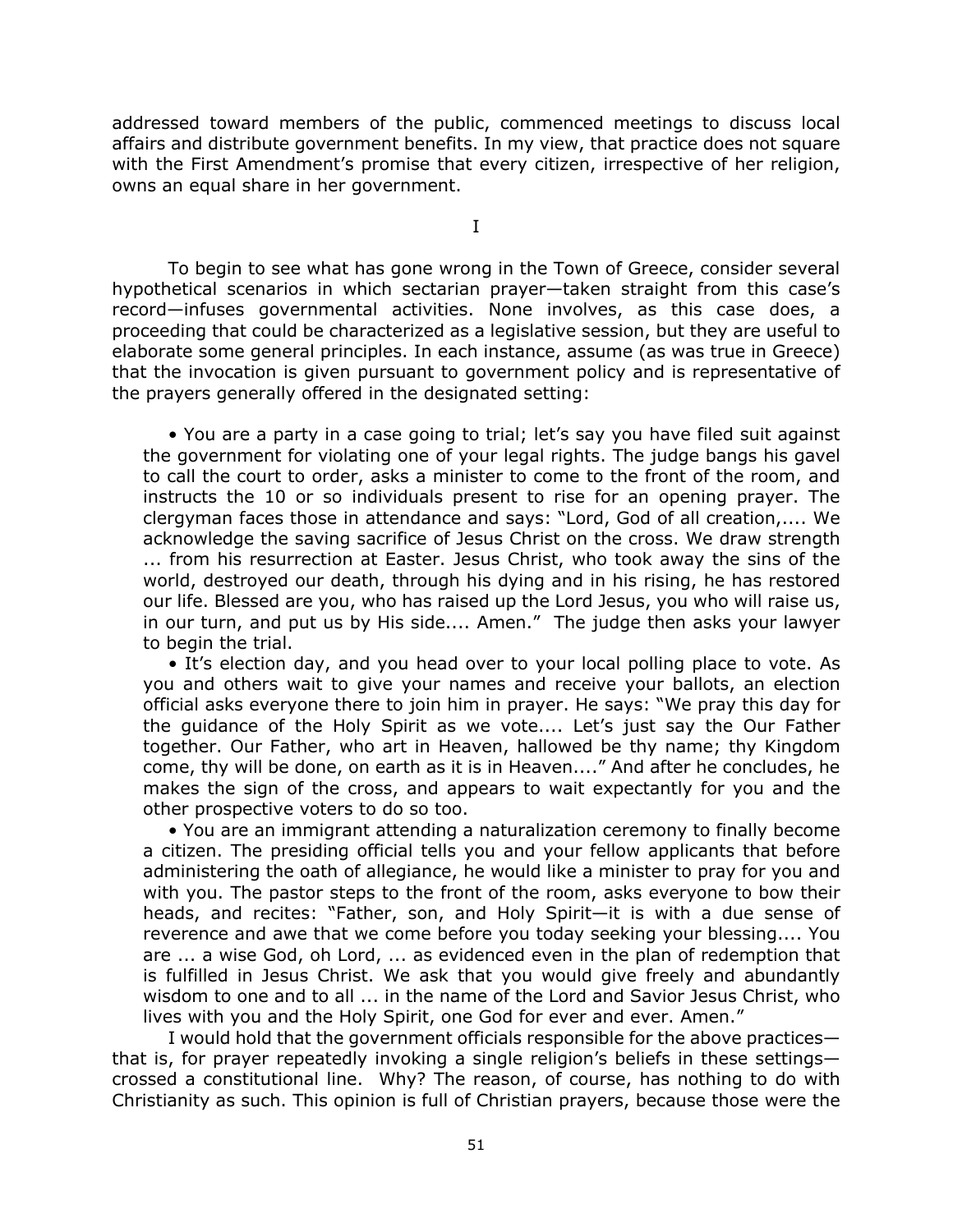only invocations offered in the Town of Greece. But if my hypotheticals involved the prayer of some other religion, the outcome would be exactly the same. Suppose, for example, that government officials in a predominantly Jewish community asked a rabbi to begin all public functions with a chanting of the Sh'ma and V'ahavta. ("Hear O Israel! The Lord our God, the Lord is One.... Bind [these words] as a sign upon your hand; let them be a symbol before your eyes; inscribe them on the doorposts of your house, and on your gates.") Or assume officials in a mostly Muslim town requested a muezzin to commence such functions, over and over again, with a recitation of the Adhan. ("God is greatest, God is greatest. I bear witness that there is no deity but God. I bear witness that Muhammed is the Messenger of God.") In any instance, the question would be why such government-sponsored prayer of a single religion goes beyond the constitutional pale.

One glaring problem is that the government in all these hypotheticals has aligned itself with, and placed its imprimatur on, a particular religious creed. "The clearest command of the Establishment Clause," this Court has held, "is that one religious denomination cannot be officially preferred over another." *Larson v. Valente,* 456 U.S. 228, 244 (1982). Justices have often differed about a further issue: whether and how the Clause applies to governmental policies favoring religion (of all kinds) over non-religion. But no one has disagreed with this much:

"[O]ur constitutional tradition, from the Declaration of Independence and the first inaugural address of Washington . . . down to the present day, has ruled out of order government-sponsored endorsement of religion where the endorsement is sectarian, in the sense of specifying details upon which men and women who believe in a benevolent, omnipotent Creator and Ruler of the world are known to differ (for example, the divinity of Christ)." *Lee v. Weisman,* 505 U.S. 577, 641 (1992) (SCALIA, J., dissenting).

See also *County of Allegheny v. American Civil Liberties Union, Greater Pittsburgh Chapter,* 492 U.S. 573, 605, 109 S.Ct. 3086, 106 L.Ed.2d 472 (1989) ( "Whatever else the Establishment Clause may mean[,] ... [it] means at the very least that government may not demonstrate a preference for one particular sect or creed (including a preference for Christianity over other religions)"). By authorizing and overseeing prayers associated with a single religion—to the exclusion of all others the government officials in my hypothetical cases (whether federal, state, or local does not matter) have violated that foundational principle. They have embarked on a course of religious favoritism anathema to the First Amendment.

And making matters still worse: They have done so in a place where individuals come to interact with, and participate in, the institutions and processes of their government. A person goes to court, to the polls, to a naturalization ceremony—and a government official or his hand-picked minister asks her, as the first order of official business, to stand and pray with others in a way conflicting with her own religious beliefs. Perhaps she feels sufficient pressure to go along—to rise, bow her head, and join in whatever others are saying: After all, she wants, very badly, what the judge or poll worker or immigration official has to offer. Or perhaps she is made of stronger mettle, and she opts not to participate in what she does not believe—indeed, what would, for her, be something like blasphemy. She then must make known her dissent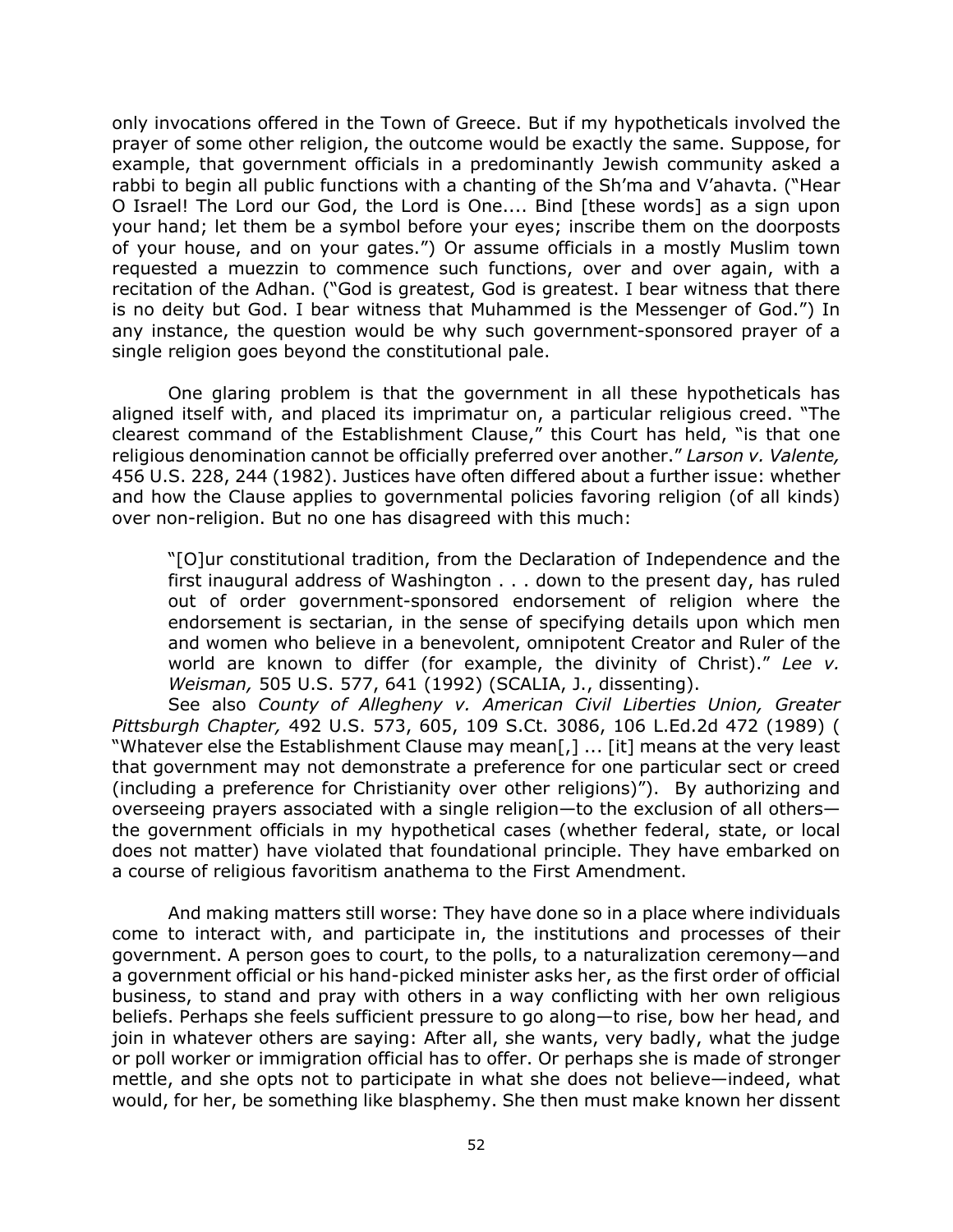from the common religious view, and place herself apart from other citizens, as well as from the officials responsible for the invocations. And so a civic function of some kind brings religious differences to the fore: That public proceeding becomes (whether intentionally or not) an instrument for dividing her from adherents to the community's majority religion, and for altering the very nature of her relationship with her government.

That is not the country we are, because that is not what our Constitution permits. Here, when a citizen stands before her government, whether to perform a service or request a benefit, her religious beliefs do not enter into the picture. The government she faces favors no particular religion, either by word or by deed. And that government, in its various processes and proceedings, imposes no religious tests on its citizens, sorts none of them by faith, and permits no exclusion based on belief. When a person goes to court, a polling place, or an immigration proceeding—I could go on: to a zoning agency, a parole board hearing, or the DMV—government officials do not engage in sectarian worship, nor do they ask her to do likewise. They all participate in the business of government not as Christians, Jews, Muslims (and more), but only as Americans—none of them different from any other for that civic purpose. Why not, then, at a town meeting?

II

In both Greece's and the majority's view, everything I have discussed is irrelevant here because this case involves "the tradition of legislative prayer outlined" in *Marsh v. Chambers*. And before I dispute the Town and Court, I want to give them their due: They are right that, under *Marsh,* legislative prayer has a distinctive constitutional warrant by virtue of tradition. As the Court today describes, a long history, stretching back to the first session of Congress (when chaplains began to give prayers in both Chambers), "ha[s] shown that prayer in this limited context could 'coexis[t] with the principles of disestablishment and religious freedom.'" Relying on that "unbroken" national tradition, *Marsh* upheld (I think correctly) the Nebraska Legislature's practice of opening each day with a chaplain's prayer as "a tolerable acknowledgment of beliefs widely held among the people of this country." And so I agree with the majority that the issue here is "whether the prayer practice in the Town of Greece fits within the tradition long followed in Congress and the state legislatures.".

Where I depart from the majority is in my reply to that question. The town hall here is a kind of hybrid. Greece's Board indeed has legislative functions, as Congress and state assemblies do—and that means some opening prayers are allowed there. But much as in my hypotheticals, the Board's meetings are also occasions for ordinary citizens to engage with and petition their government, often on highly individualized matters. That feature calls for Board members to exercise special care to ensure that the prayers offered are inclusive—that they respect each and every member of the community as an equal citizen. But the Board, and the clergy members it selected, made no such effort. Instead, the prayers given in Greece, addressed directly to the Town's citizenry, were *more* sectarian, and *less* inclusive, than anything this Court sustained in *Marsh*. For those reasons, the prayer in Greece departs from the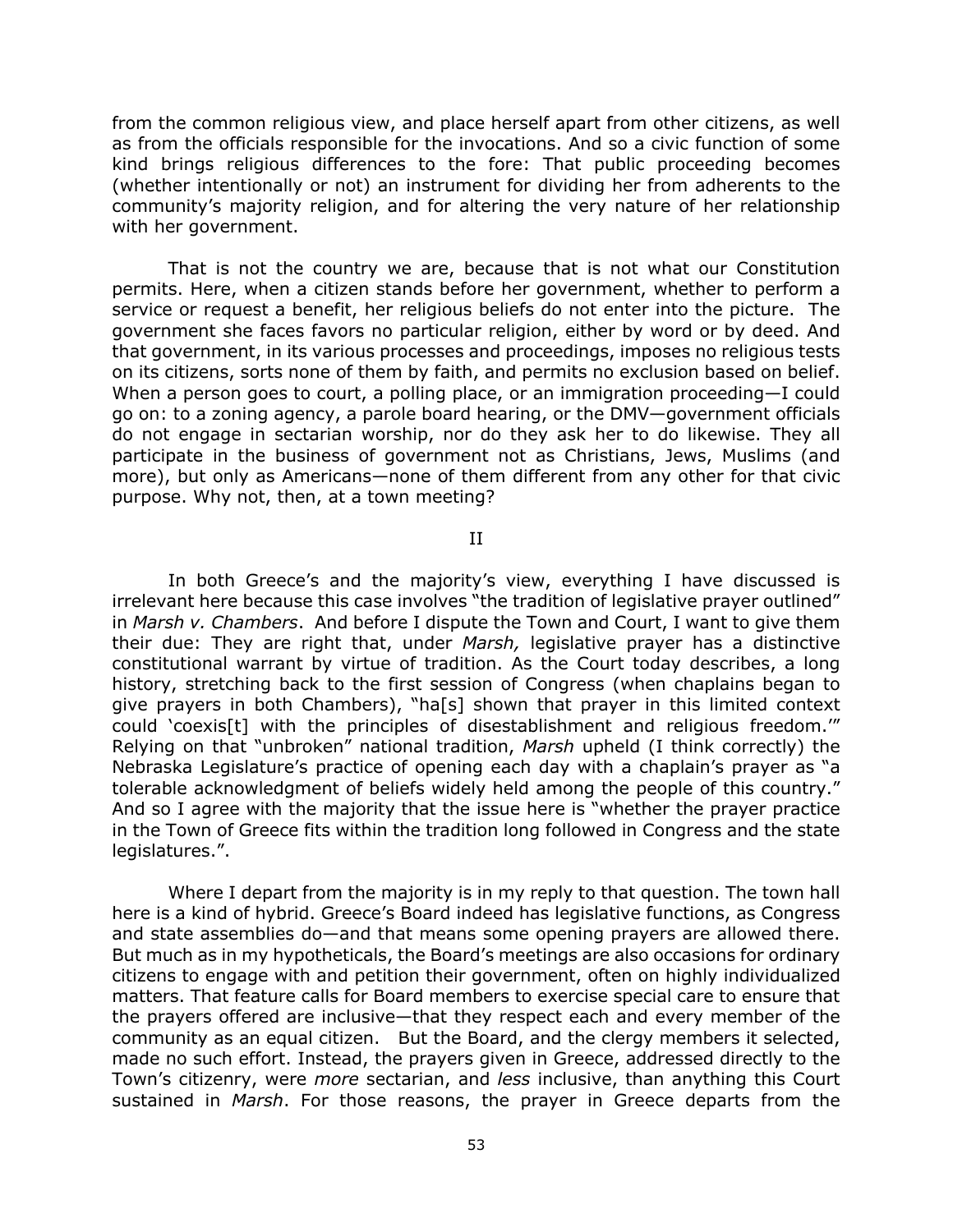legislative tradition that the majority takes as its benchmark.

A

Start by comparing two pictures, drawn precisely from reality. The first is of Nebraska's (unicameral) Legislature, as this Court and the state senators themselves described it. The second is of town council meetings in Greece, as revealed in this case's record.

It is morning in Nebraska, and senators are beginning to gather in the State's legislative chamber: It is the beginning of the official workday, although senators may not yet need to be on the floor. The chaplain rises to give the daily invocation. That prayer, as the senators emphasized when their case came to this Court, is directed only at the legislative membership, not at the public at large. Any members of the public who happen to be in attendance—not very many at this early hour watch only from the upstairs visitors' gallery.

The longtime chaplain says something like the following (the excerpt is from his own *amicus* brief supporting Greece in this case): "*O God,* who has given all persons talents and varying capacities, Thou dost only require of us that we utilize Thy gifts to a maximum. In this Legislature to which Thou has entrusted special abilities and opportunities, may each recognize his stewardship for the people of the State." The chaplain is a Presbyterian minister, and "some of his earlier prayers" explicitly invoked Christian beliefs, but he "removed all references to Christ" after a single legislator complained. *Marsh,* 463 U.S., at 793, n. 14. The chaplain also previously invited other clergy members to give the invocation, including local rabbis.

Now change the channel: It is evening in Greece, New York, and the Supervisor of the Town Board calls its monthly public meeting to order. Those meetings (so says the Board itself) are "the most important part of Town government." See Town of Greece, Town Board, online at http://greeceny. gov/planning/townboard (as visited May 2, 2014 and available in Clerk of Court's case file). They serve assorted functions, almost all actively involving members of the public. The Board may swear in new Town employees and hand out awards for civic accomplishments; it always provides an opportunity (called a Public Forum) for citizens to address local issues and ask for improved services or new policies (for example, better accommodations for the disabled or actions to ameliorate traffic congestion, and it usually hears debate on individual applications from residents and local businesses to obtain special land-use permits, zoning variances, or other licenses.

The Town Supervisor, Town Clerk, Chief of Police, and four Board members sit at the front of the meeting room on a raised dais. But the setting is intimate: There are likely to be only 10 or so citizens in attendance. A few may be children or teenagers, present to receive an award or fulfill a high school civics requirement.

As the first order of business, the Town Supervisor introduces a local Christian clergy member—denominated the chaplain of the month—to lead the assembled persons in prayer. The pastor steps up to a lectern (emblazoned with the Town's seal)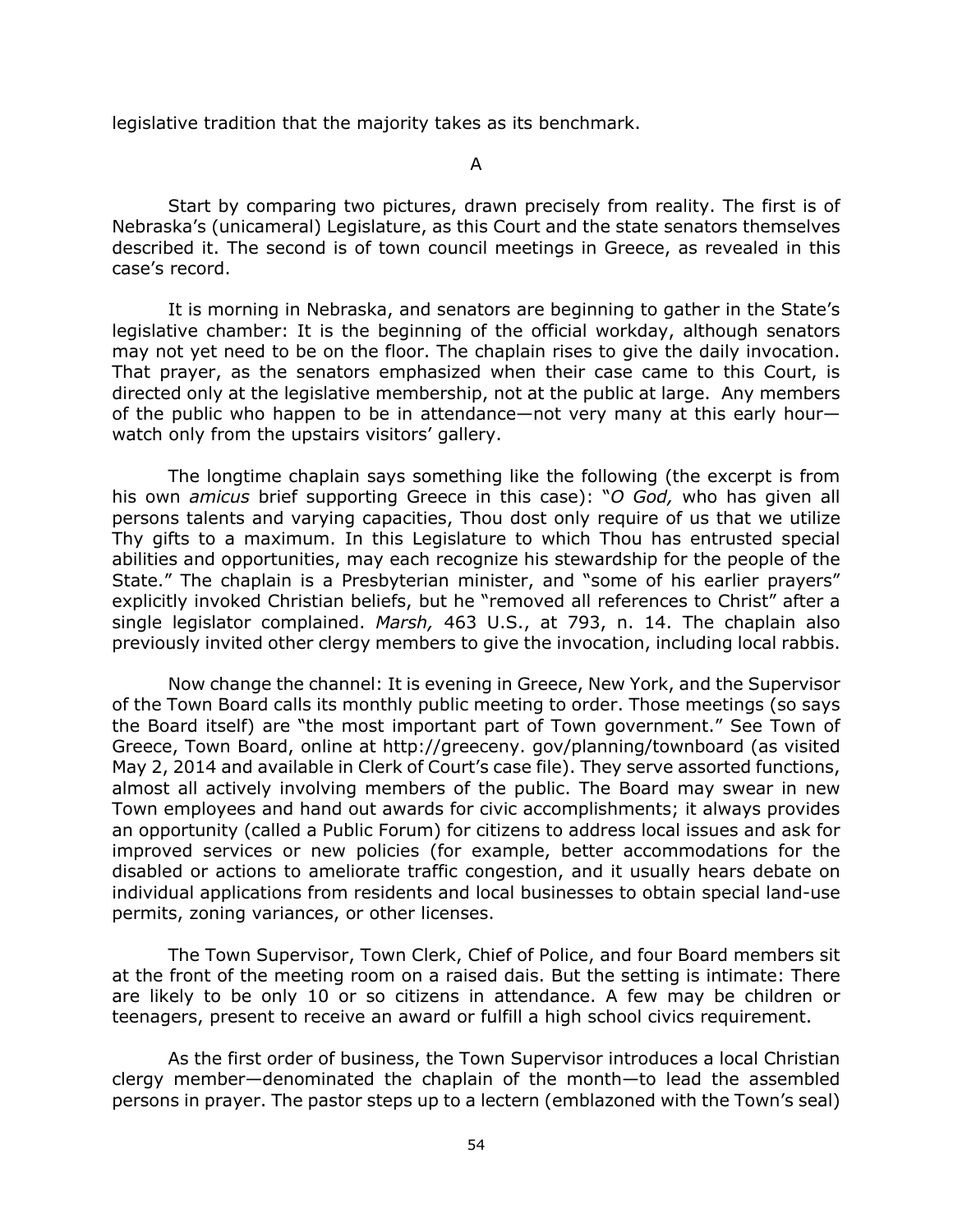at the front of the dais, and with his back to the Town officials, he faces the citizens present. He asks them all to stand and to "pray as we begin this evening's town meeting." (He does not suggest that anyone should feel free not to participate.) And he says:

"The beauties of spring are an expressive symbol of the new life of the risen Christ. The Holy Spirit was sent to the apostles at Pentecost so that they would be courageous witnesses of the Good News to different regions of the Mediterranean world and beyond. The Holy Spirit continues to be the inspiration and the source of strength and virtue, which we all need in the world of today. And so we pray this evening for the guidance of the Holy Spirit as the Greece Town Board meets."

After the pastor concludes, Town officials behind him make the sign of the cross, as do some members of the audience, and everyone says "Amen." The Supervisor then announces the start of the Public Forum, and a citizen stands up to complain about the Town's contract with a cable company.

B

Let's count the ways in which these pictures diverge. First, the governmental proceedings at which the prayers occur differ significantly in nature and purpose. The Nebraska Legislature's floor sessions—like those of the U.S. Congress and other state assemblies—are of, by, and for elected lawmakers. Members of the public take no part in those proceedings; any few who attend are spectators only, watching from a high-up visitors' gallery. (In that respect, note that neither the Nebraska Legislature nor the Congress calls for prayer when citizens themselves participate in a hearing say, by giving testimony relevant to a bill or nomination.) Greece's town meetings, by contrast, revolve around ordinary members of the community. Each and every aspect of those sessions provides opportunities for Town residents to interact with public officials. And the most important parts enable those citizens to petition their government. In the Public Forum, they urge (or oppose) changes in the Board's policies and priorities; and then, in what are essentially adjudicatory hearings, they request the Board to grant (or deny) applications for various permits, licenses, and zoning variances. So the meetings, both by design and in operation, allow citizens to actively participate in the Town's governance—sharing concerns, airing grievances, and both shaping the community's policies and seeking their benefits.

Second (and following from what I just said), the prayers in these two settings have different audiences. In the Nebraska Legislature, the chaplain spoke to, and only to, the elected representatives. Nebraska's senators were adamant on that point in briefing *Marsh,* and the facts fully supported them: As the senators stated, "[t]he activity is a matter of internal daily procedure directed only at the legislative membership, not at [members of] the public." Brief for Petitioners in *Marsh* 30; see Reply Brief for Petitioners in *Marsh* 8 ("The [prayer] practice involves no function or power of government vis-à-vis the Nebraska citizenry, but merely concerns an internal decision of the Nebraska Legislature as to the daily procedure by which it conducts its own affairs"). The same is true in the U.S. Congress and, I suspect, in every other state legislature. See Brief for Members of Congress as *Amici Curiae* 6 ("Consistent with the fact that attending citizens are mere passive observers, prayers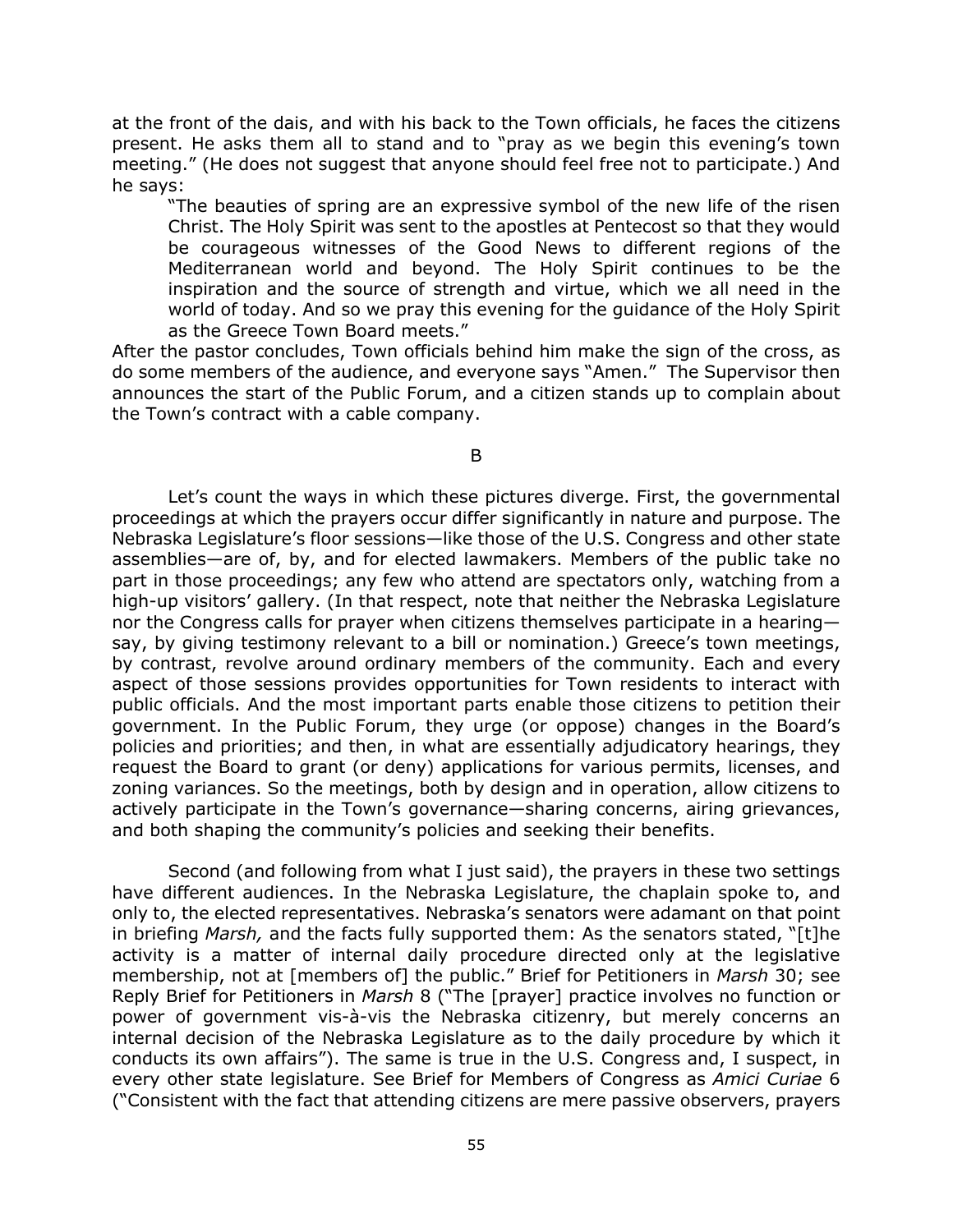in the House are delivered for the Representatives themselves, not those citizens"). As several Justices later noted, *Marsh* involved "government officials invok[ing] spiritual inspiration entirely for their own benefit without directing any religious message at the citizens they lead." *Lee,* 505 U.S., at 630, n. 8, 112 S.Ct. 2649 (Souter, J., concurring).

The very opposite is true in Greece: Contrary to the majority's characterization, the prayers there are directed squarely at the citizens. Remember that the chaplain of the month stands with his back to the Town Board; his real audience is the group he is facing—the 10 or so members of the public, perhaps including children. And he typically addresses those people, as even the majority observes, as though he is "directing [his] congregation." He almost always begins with some version of "Let us all pray together." Often, he calls on everyone to stand and bow their heads, and he may ask them to recite a common prayer with him. He refers, constantly, to a collective "we"—to "our" savior, for example, to the presence of the Holy Spirit in "our" lives, or to "our brother the Lord Jesus Christ." In essence, the chaplain leads, as the first part of a town meeting, a highly intimate (albeit relatively brief) prayer service, with the public serving as his congregation.

And third, the prayers themselves differ in their content and character. *Marsh* characterized the prayers in the Nebraska Legislature as "in the Judeo–Christian tradition," and stated, as a relevant (even if not dispositive) part of its analysis, that the chaplain had removed all explicitly Christian references at a senator's request. 463 U.S., at 793, n. 14. And as the majority acknowledges, *Marsh* hinged on the view that "that the prayer opportunity ha[d] [not] been exploited to proselytize or advance any one ... faith or belief"; had it been otherwise, the Court would have reached a different decision.

But no one can fairly read the prayers from Greece's Town meetings as anything other than explicitly Christian—constantly and exclusively so. From the time Greece established its prayer practice in 1999 until litigation loomed nine years later, all of its monthly chaplains were Christian clergy. And after a brief spell surrounding the filing of this suit (when a Jewish layman, a Wiccan priestess, and a Baha'i minister appeared at meetings), the Town resumed its practice of inviting only clergy from neighboring Protestant and Catholic churches. About two-thirds of the prayers given over this decade or so invoked "Jesus," "Christ," "Your Son," or "the Holy Spirit"; in the 18 months before the record closed, 85% included those references. Many prayers contained elaborations of Christian doctrine or recitations of scripture. See, *e.g., id.,* at 129a ("And in the life and death, resurrection and ascension of the Savior Jesus Christ, the full extent of your kindness shown to the unworthy is forever demonstrated"); *id.,* at 94a ("For unto us a child is born; unto us a son is given. And the government shall be upon his shoulder ..."). And the prayers usually close with phrases like "in the name of Jesus Christ" or "in the name of Your son." See, *e.g., id.,* at 55a, 65a, 73a, 85a.

Still more, the prayers betray no understanding that the American community is today, as it long has been, a rich mosaic of religious faiths. See *Braunfeld v. Brown,* 366 U.S. 599, 606 (1961) (plurality opinion) (recognizing even half a century ago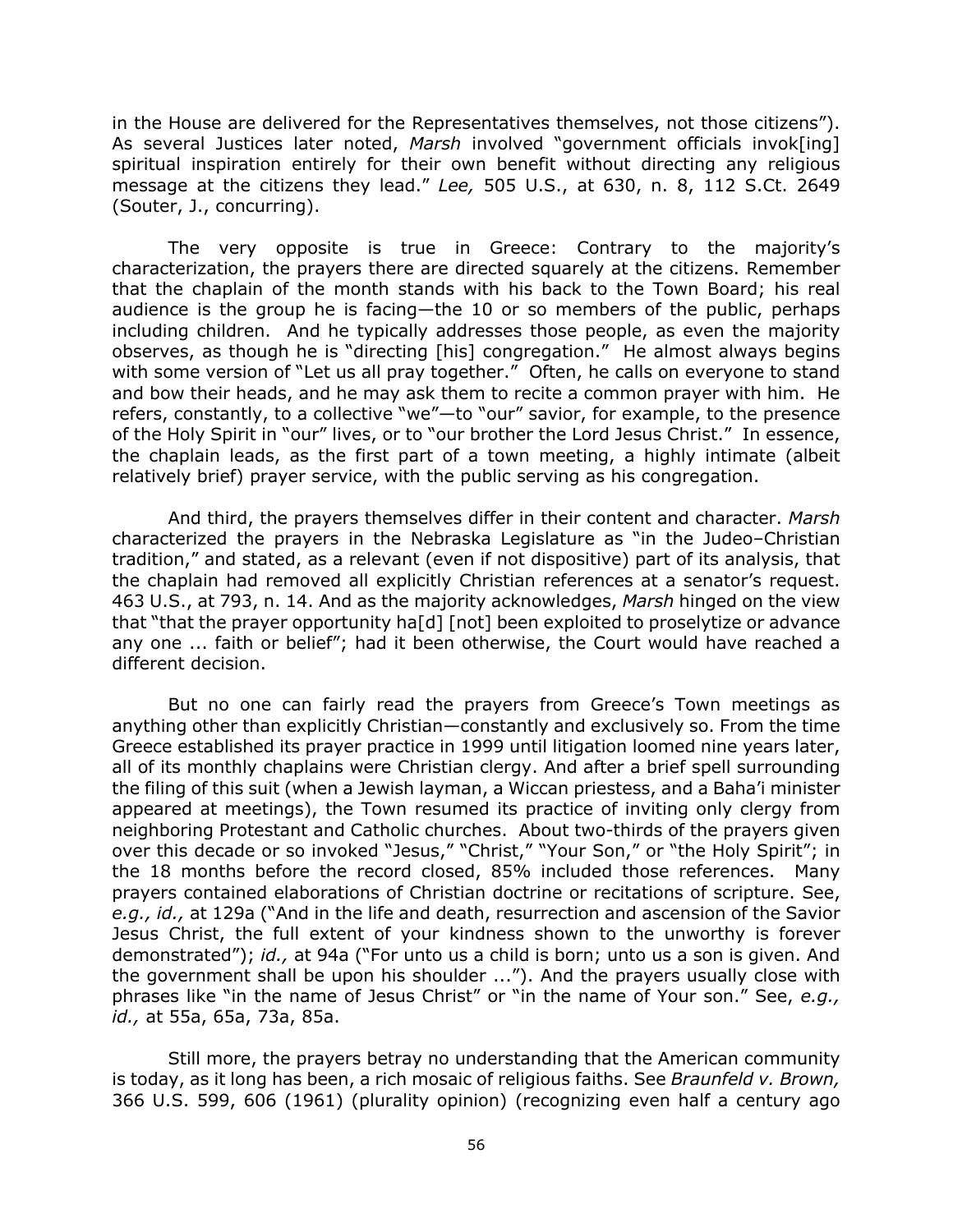that "we are a cosmopolitan nation made up of people of almost every conceivable religious preference"). The monthly chaplains appear almost always to assume that everyone in the room is Christian (and of a kind who has no objection to governmentsponsored worship). The Town itself has never urged its chaplains to reach out to members of other faiths, or even to recall that they might be present. And accordingly, few chaplains have made any effort to be inclusive; none has thought even to assure attending members of the public that they need not participate in the prayer session. Indeed, as the majority forthrightly recognizes, when the plaintiffs here began to voice concern over prayers that excluded some Town residents, one pastor pointedly thanked the Board "[o]n behalf of all God-fearing people" for holding fast, and another declared the objectors "in the minority and . . . ignorant of the history of our country."

C

Those three differences, taken together, remove this case from the protective ambit of *Marsh* and the history on which it relied. To recap: *Marsh* upheld prayer addressed to legislators alone, in a proceeding in which citizens had no role—and even then, only when it did not "proselytize or advance" any single religion. It was that legislative prayer practice (not every prayer in a body exercising any legislative function) that the Court found constitutional given its "unambiguous and unbroken history." But that approved practice, as I have shown, is not Greece's. None of the history *Marsh* cited—and none the majority details today—supports calling on citizens to pray, in a manner consonant with only a single religion's beliefs, at a participatory public proceeding, having both legislative and adjudicative components. Or to use the majority's phrase, no "history shows that th[is] specific practice is permitted." And so, contra the majority, Greece's prayers cannot simply ride on the constitutional coattails of the legislative tradition *Marsh* described. The Board's practice must, in its own particulars, meet constitutional requirements.

And the guideposts for addressing that inquiry include the principles of religious neutrality I discussed earlier. The government (whether federal, state, or local) may not favor, or align itself with, any particular creed. And that is nowhere more true than when officials and citizens come face to face in their shared institutions of governance. In performing civic functions and seeking civic benefits, each person of this nation must experience a government that belongs to one and all, irrespective of belief. And for its part, each government must ensure that its participatory processes will not classify those citizens by faith, or make relevant their religious differences.

To decide how Greece fares on that score, think again about how its prayer practice works, meeting after meeting. The case, I think, has a fair bit in common with my earlier hypotheticals. Let's say that a Muslim citizen of Greece goes before the Board to share her views on policy or request some permit. Maybe she wants the Board to put up a traffic light at a dangerous intersection; or maybe she needs a zoning variance to build an addition on her home. But just before she gets to say her piece, a minister deputized by the Town asks her to pray "in the name of God's only son Jesus Christ." She must think—it is hardly paranoia, but only the truth—that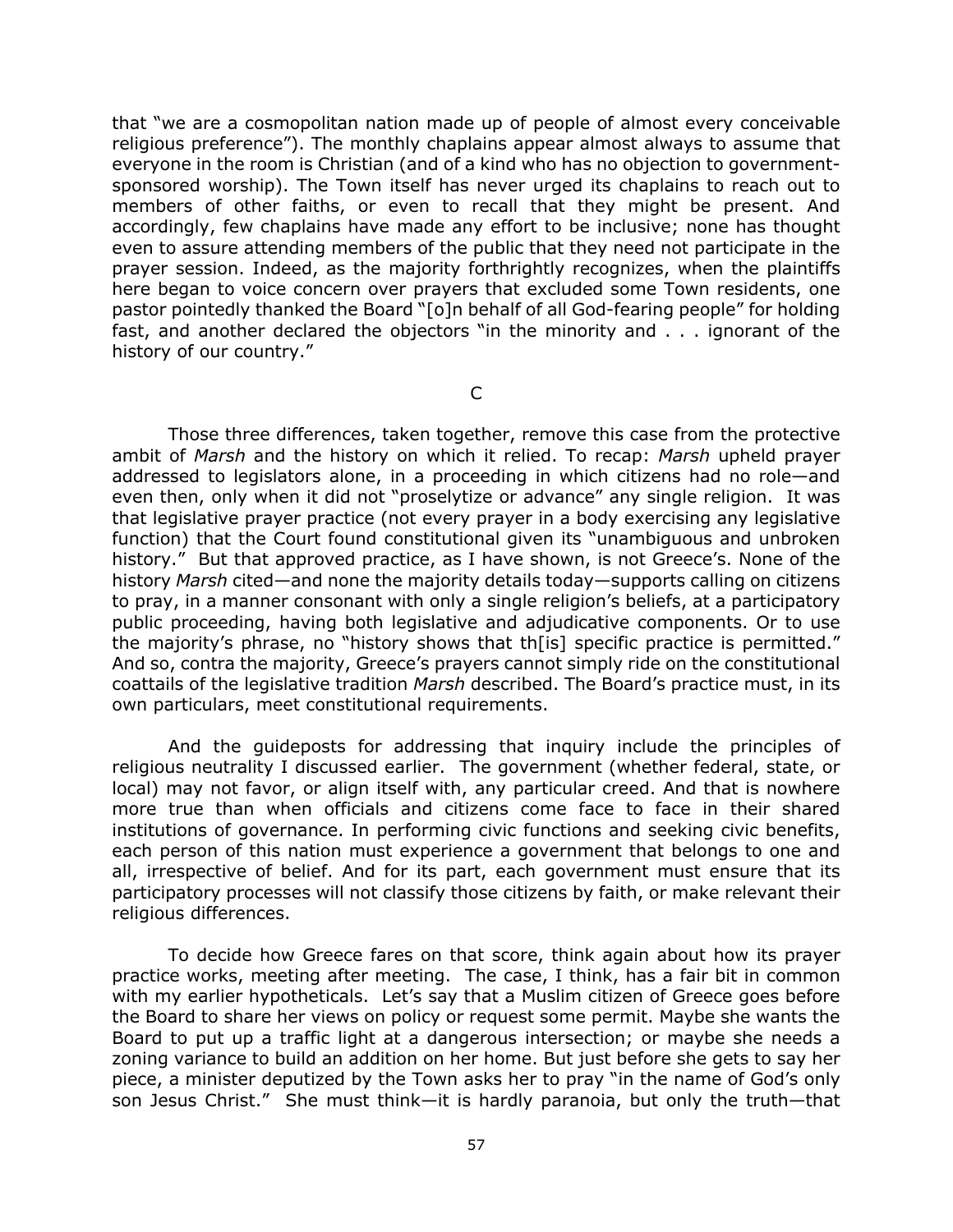Christian worship has become entwined with local governance. And now she faces a choice—to pray alongside the majority as one of that group or somehow to register her deeply felt difference. She is a strong person, but that is no easy call—especially given that the room is small and her every action (or inaction) will be noticed. She does not wish to be rude to her neighbors, nor does she wish to aggravate the Board members whom she will soon be trying to persuade. And yet she does not want to acknowledge Christ's divinity, any more than many of her neighbors would want to deny that tenet. So assume she declines to participate with the others in the first act of the meeting—or even, as the majority proposes, that she stands up and leaves the room altogether. At the least, she becomes a different kind of citizen, one who will not join in the religious practice that the Town Board has chosen as reflecting its own and the community's most cherished beliefs. And she thus stands at a remove, based solely on religion, from her fellow citizens and her elected representatives.

Everything about that situation, I think, infringes the First Amendment. (And of course, as I noted earlier, it would do so no less if the Town's clergy always used the liturgy of some other religion.) That the Town Board selects, month after month and year after year, prayergivers who will reliably speak in the voice of Christianity, and so places itself behind a single creed. That in offering those sectarian prayers, the Board's chosen clergy members repeatedly call on individuals, prior to participating in local governance, to join in a form of worship that may be at odds with their own beliefs. That the clergy thus put some residents to the unenviable choice of either pretending to pray like the majority or declining to join its communal activity, at the very moment of petitioning their elected leaders. That the practice thus divides the citizenry, creating one class that shares the Board's own evident religious beliefs and another (far smaller) class that does not. And that the practice also alters a dissenting citizen's relationship with her government, making her religious difference salient when she seeks only to engage her elected representatives as would any other citizen.

None of this means that Greece's town hall must be religion- or prayer-free. "[W]e are a religious people," *Marsh* observed, 463 U.S., at 792, and prayer draws some warrant from tradition in a town hall, as well as in Congress or a state legislature. What the circumstances here demand is the recognition that we are a pluralistic people too. When citizens of all faiths come to speak to each other and their elected representatives in a legislative session, the government must take especial care to ensure that the prayers they hear will seek to include, rather than serve to divide. No more is required—but that much is crucial—to treat every citizen, of whatever religion, as an equal participant in her government.

And contrary to the majority's view, that is not difficult to do. If the Town Board had let its chaplains know that they should speak in nonsectarian terms, common to diverse religious groups, then no one would have valid grounds for complaint. See *Joyner v. Forsyth County,* 653 F.3d 341, 347 (C.A.4 2011) (Wilkinson, J.) (Such prayers show that "those of different creeds are in the end kindred spirits, united by a respect paid higher providence and by a belief in the importance of religious faith"). Priests and ministers, rabbis and imams give such invocations all the time; there is no great mystery to the project. (And providing that guidance would hardly have caused the Board to run afoul of the idea that "[t]he First Amendment is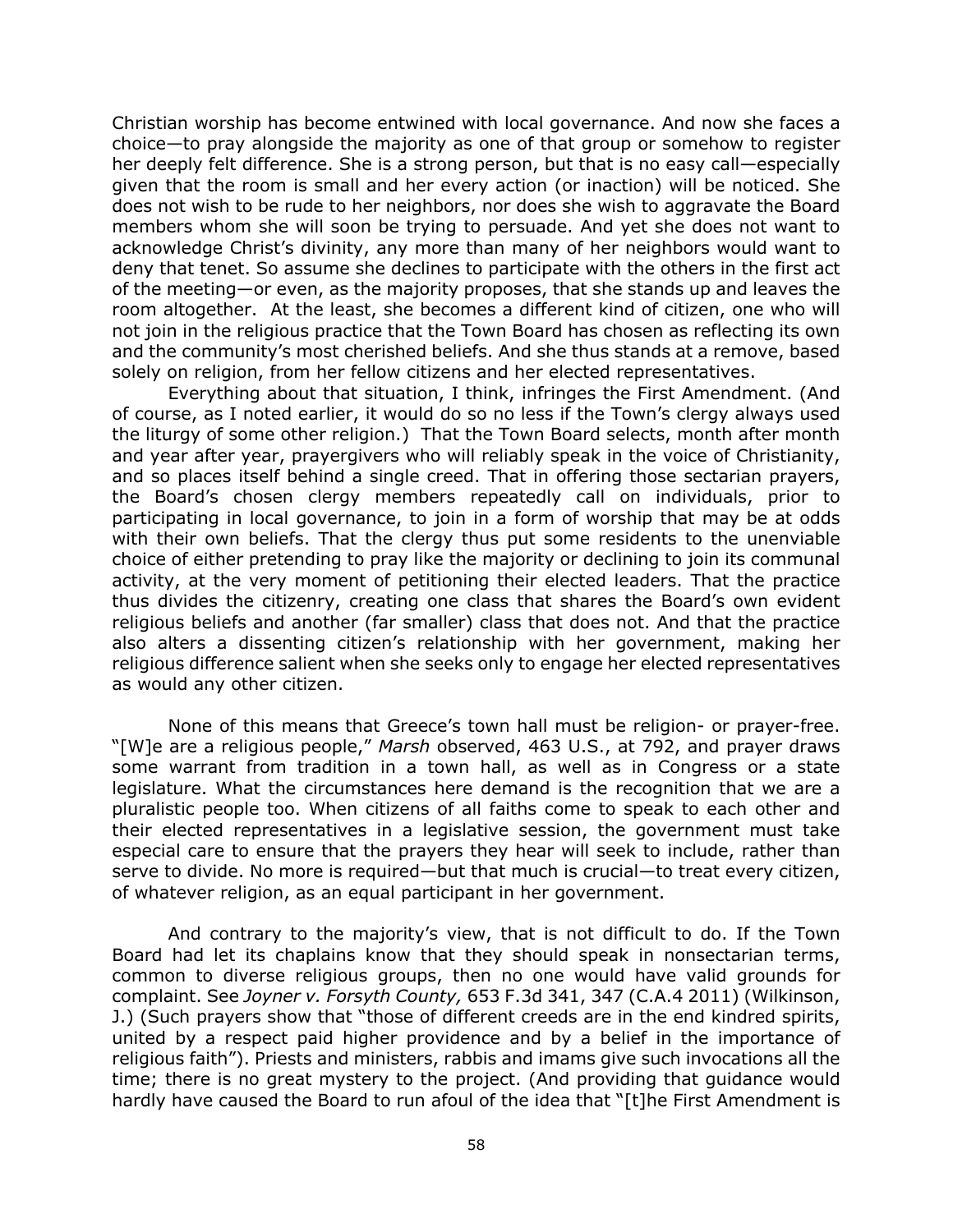not a majority rule," as the Court (headspinningly) suggests, what does that is the Board's *refusal* to reach out to members of minority religious groups.) Or if the Board preferred, it might have invited clergy of many faiths to serve as chaplains, as the majority notes that Congress does. When one month a clergy member refers to Jesus, and the next to Allah or Jehovah—as the majority hopefully though counterfactually suggests happened here, the government does not identify itself with one religion or align itself with that faith's citizens, and the effect of even sectarian prayer is transformed. So Greece had multiple ways of incorporating prayer into its town meetings—reflecting all the ways that prayer (as most of us know from daily life) can forge common bonds, rather than divide.

But Greece could not do what it did: infuse a participatory government body with one (and only one) faith, so that month in and month out, the citizens appearing before it become partly defined by their creed—as those who share, and those who do not, the community's majority religious belief. In this country, when citizens go before the government, they go not as Christians or Muslims or Jews (or what have you), but just as Americans (or here, as Grecians). That is what it means to be an equal citizen, irrespective of religion. And that is what the Town of Greece precluded by so identifying itself with a single faith.

III

How, then, does the majority go so far astray, allowing the Town of Greece to turn its assemblies for citizens into a forum for Christian prayer? The answer does not lie in first principles: I have no doubt that every member of this Court believes as firmly as I that our institutions of government belong equally to all, regardless of faith. Rather, the error reflects two kinds of blindness. First, the majority misapprehends the facts of this case, as distinct from those characterizing traditional legislative prayer. And second, the majority misjudges the essential meaning of the religious worship in Greece's town hall, along with its capacity to exclude and divide.

The facts here matter to the constitutional issue; indeed, the majority itself acknowledges that the requisite inquiry—a "fact-sensitive" one—turns on "the setting in which the prayer arises and the audience to whom it is directed." But then the majority glides right over those considerations—at least as they relate to the Town of Greece. When the majority analyzes the "setting" and "audience" for prayer, it focuses almost exclusively on Congress and the Nebraska Legislature, it does not stop to analyze how far those factors differ in Greece's meetings. The majority thus gives short shrift to the gap—more like, the chasm—between a legislative floor session involving only elected officials and a town hall revolving around ordinary citizens. And similarly the majority neglects to consider how the prayers in Greece are mostly addressed to members of the public, rather than (as in the forums it discusses) to the lawmakers. "The District Court in *Marsh,*" the majority expounds, "described the prayer exercise as 'an internal act' directed at the Nebraska Legislature's 'own members.' " *Ante,* at 1825 (quoting *Chambers v. Marsh,* 504 F.Supp., at 588); see *ante,* at 1825 (similarly noting that Nebraska senators "invoke[d] spiritual inspiration entirely for their own benefit" and that prayer in Congress is "religious worship for national representatives" only). Well, yes, so it is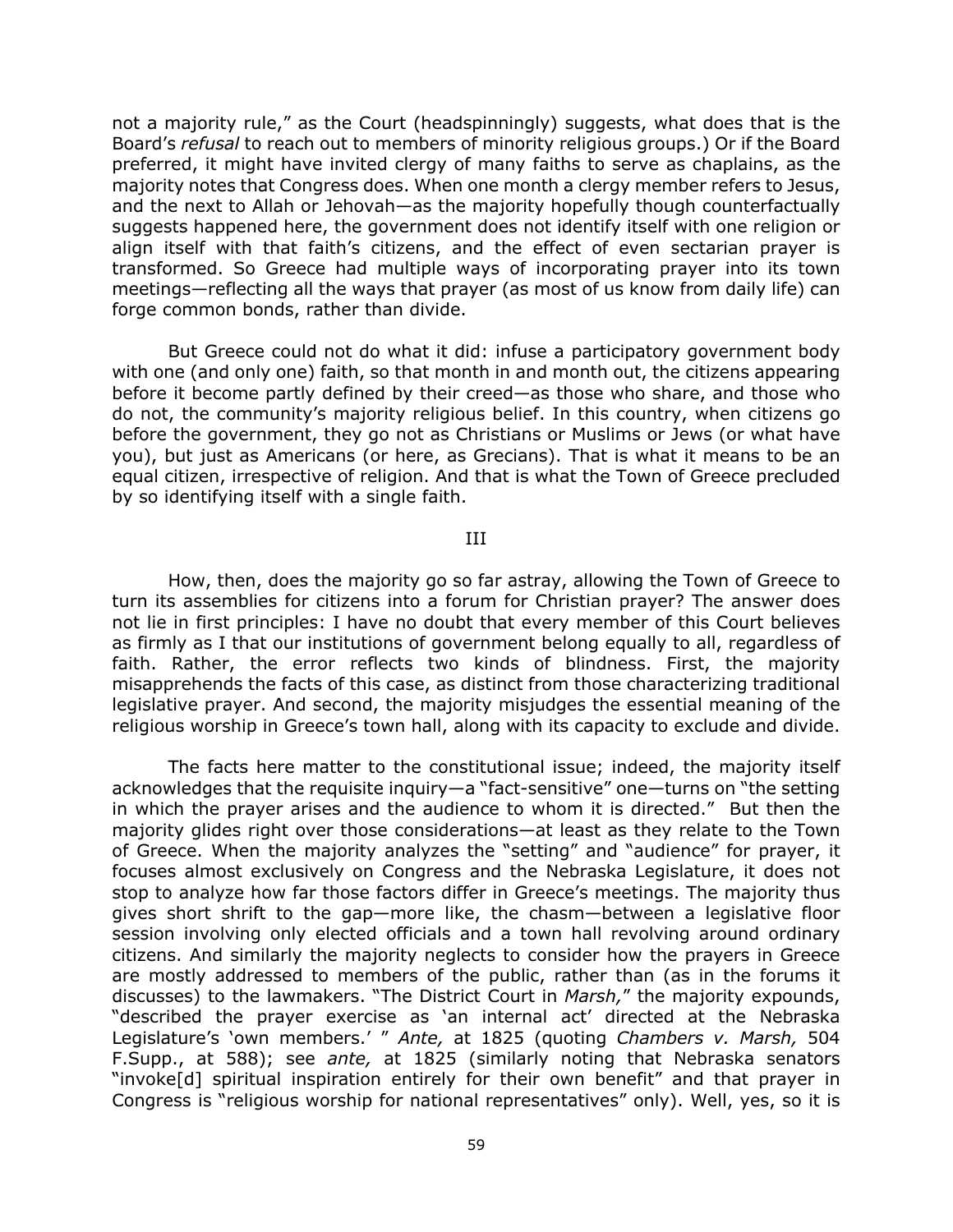in Lincoln, and on Capitol Hill. But not in Greece, where as I have described, the chaplain faces the Town's residents—with the Board watching from on high—and calls on them to pray together. See *supra,* at 1846, 1847.

And of course—as the majority sidesteps as well—to pray in the name of Jesus Christ. In addressing the sectarian content of these prayers, the majority again changes the subject, preferring to explain what happens in *other* government bodies. The majority notes, for example, that Congress "welcom[es] ministers of many creeds," who commonly speak of "values that count as universal," and in that context, the majority opines, the fact "[t]hat a prayer is given in the name of Jesus, Allah, or Jehovah ... does not remove it from" *Marsh* 's protection. But that case is not this one, as I have shown, because in Greece only Christian clergy members speak, and then mostly in the voice of their own religion; no Allah or Jehovah ever is mentioned. So all the majority can point to in the Town's practice is that the Board "maintains a policy of nondiscrimination," and "represent[s] that it would welcome a prayer by any minister or layman who wishe[s] to give one." But that representation has never been publicized; nor has the Board (except for a few months surrounding this suit's filing) offered the chaplain's role to any non-Christian clergy or layman, in either Greece or its environs; nor has the Board ever provided its chaplains with guidance about reaching out to members of other faiths, as most state legislatures and Congress do. The majority thus errs in assimilating the Board's prayer practice to that of Congress or the Nebraska Legislature. Unlike those models, the Board is determinedly—and relentlessly—noninclusive.

And the month in, month out sectarianism the Board chose for its meetings belies the majority's refrain that the prayers in Greece were "ceremonial" in nature. *Ante,* at 1823 – 1824, 1825, 1826, 1827 – 1828. Ceremonial references to the divine surely abound: The majority is right that "the Pledge of Allegiance, inaugural prayer, or the recitation of 'God save the United States and this honorable Court' " each fits the bill. But prayers evoking "the saving sacrifice of Jesus Christ on the cross," "the plan of redemption that is fulfilled in Jesus Christ," "the life and death, resurrection and ascension of the Savior Jesus Christ," the workings of the Holy Spirit, the events of Pentecost, and the belief that God "has raised up the Lord Jesus" and "will raise us, in our turn, and put us by His side"? No. These are statements of profound belief and deep meaning, subscribed to by many, denied by some. They "speak of the depths of [one's] life, of the source of [one's] being, of [one's] ultimate concern, of what [one] take[s] seriously without any reservation." P. Tillich, The Shaking of the Foundations 57 (1948). If they (and the central tenets of other religions) ever become mere ceremony, this country will be a fundamentally different—and, I think, poorer place to live.

But just for that reason, the not-so-implicit message of the majority's opinion— "What's the big deal, anyway?"—is mistaken. The content of Greece's prayers *is* a big deal, to Christians and non-Christians alike. A person's response to the doctrine, language, and imagery contained in those invocations reveals a core aspect of identity—who that person is and how she faces the world. And the responses of different individuals, in Greece and across this country, of course vary. Contrary to the majority's apparent view, such sectarian prayers are not "part of our expressive